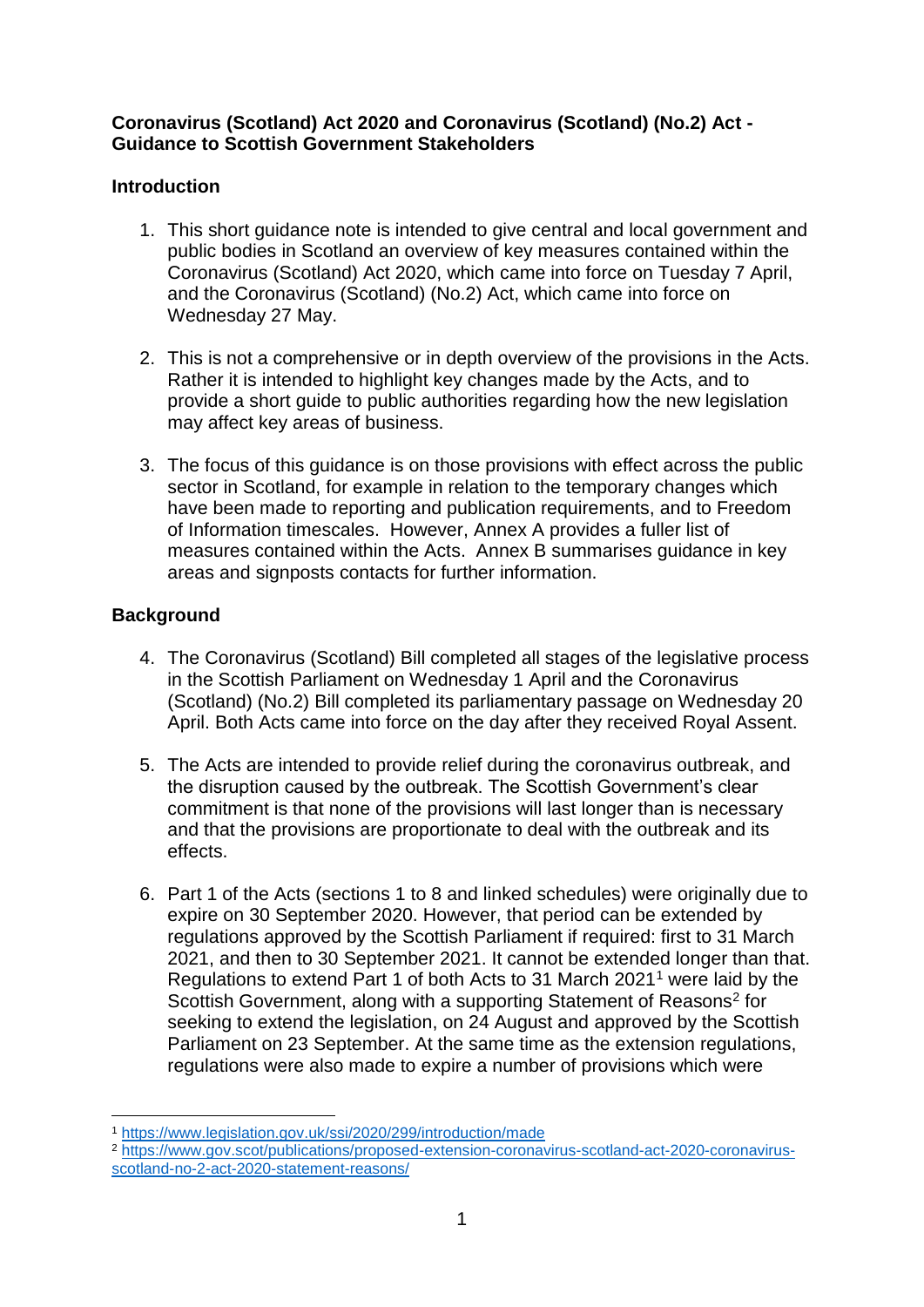considered to be no longer needed beyond 30 September and these regulations came into force on 29 September<sup>3</sup>.

- 7. The Acts provide for dealing with the situation where any of the provisions are considered to no longer be needed earlier than the dates set out above. Under section 11, provisions in Part 1 of the Acts can be suspended and revived by the Scottish Ministers, if they are temporarily no longer required but there is reason to believe they may become required again. Regulations coming into force on 30 September<sup>4</sup> suspend schedule 3, Part 2, paragraphs 11(2) and 11(3) of the first Scottish Act which relate to some of the Adults With Incapacity provisions, and separate regulations coming into force on 1 October<sup>5</sup> suspend schedule 7, paragraphs 32 and 33 of the first Scottish Act which relates to muirburn. These provisions will therefore be covered by the extension of Part 1 of both Acts to 31 March 2021 but will also be suspended.
- 8. Alternatively, if satisfied that any provisions in Part 1 of the Acts are unnecessary and will no longer be required, the Scottish Ministers can cause them to expire early under section 13. The following paragraphs have been expired under the Coronavirus (Scotland) Acts (Early Expiry of Provisions) Regulations 2020 coming into force on 29 September:

Coronavirus (Scotland) Act 2020:

- **Schedule 3** Children and vulnerable adults Part 1 Children: **Paragraph 6**
- **Schedule 3** Children and vulnerable adults Part 2 Vulnerable adults: **Paragraph 11(1)**
- **Schedule 7** Social security: **Paragraphs 1(a), 2, 3 and 4** \*

Coronavirus (Scotland) (No.2) Act 2020:

- **Schedule 3, paragraph 1**: Reports, etc. under the Climate Change (Scotland) Act 2009 \*
- **Schedule 3, paragraph 2**: Accounts of registered social landlords \*
- **Schedule 3, paragraph 3**: Accounts under the Public Finance and Accountability (Scotland) Act 2000 \*
- **Schedule 3, paragraph 4:** Housing (Scotland) Act 1987: statement under section 33B \*
- **Schedule 4, paragraph 1**: UEFA European Championship \*
- **Schedule 4, paragraph 6:** Land and Buildings Transaction Tax: additional amount \*
- **Schedule 4, paragraphs 7 and 8:** Non-Domestic Rates relief \*
- 9. Provisions marked with an \* in the above list are provisions which made amendments to other legislation, and now no longer need to remain in force. The expiry of these provisions does not affect the substantive

<sup>1</sup> <sup>3</sup> <https://www.legislation.gov.uk/ssi/2020/249/contents/made>

<sup>4</sup> <https://www.legislation.gov.uk/ssi/2020/267/contents/made>

<sup>5</sup> <https://www.legislation.gov.uk/ssi/2020/260/introduction/made>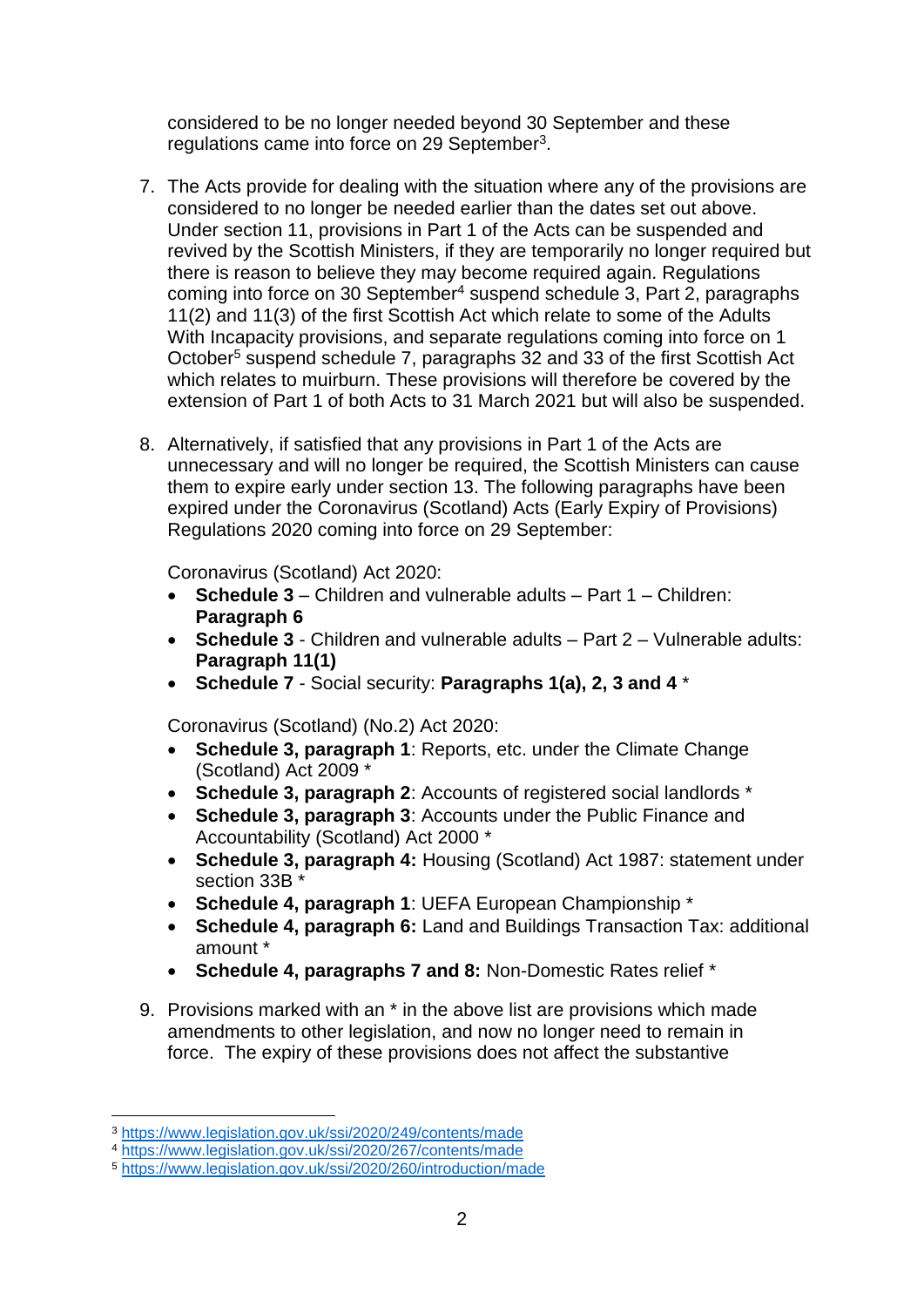amendments made to other legislation by these provisions - the effect of their expiry is just to remove the spent provisions in each of the Scottish Acts.

## **Key areas of interest for providers of public services**

- 10.The Act contains measures designed to ease the pressures of day to day business for public services - recognising the severe strain which may be placed on their resources during the current emergency. Two areas in particular are likely to be of relevance across the public sector in Scotland:
	- Duties in respect of reports and other documents
	- Amendments to the Freedom of Information (Scotland) Act 2002

### *Duties in respect of reports and other documents.*

- 11.Provisions in Schedule 6, Part 3 of the first Act allow the Scottish Ministers or Scottish public authorities to postpone publishing reports or laying reports before the Scottish Parliament if they are of the view that doing so is likely to impede their ability to take effective action to prevent, protect against, delay or otherwise control the incidence or transmission of coronavirus.
- 12.This applies to statutory duties which are within the legislative competence of the Scottish Parliament and which require the Scottish Ministers or a Scottish public authority to publish, or to publish and lay before the Scottish Parliament, reports (and any other associated documents) in connection with the exercise of their functions.
- 13.Where Scottish Ministers or Scottish public authorities decide to postpone complying with any such duty, they must publish a statement to that effect either on or before the date by which the report is due or as soon as reasonably practicable after the date. Where the Scottish Ministers or a Scottish public authority have made a decision to postpone complying with a duty, they must comply with the duty as soon as reasonably practicable.
- 14.The postponement of compliance does not relate to any duties contained in the Coronavirus (Scotland) Act, the Coronavirus (Scotland) (No.2) Act or to accounts or associated documents required under section 19 or 20 of the Public Finance and Accountability (Scotland) Act 2000. Ministers are able to modify by regulations the effect of the Public Finance and Accountability (Scotland) Act 2000 as it applies to accounts that are required under section 19 or 20 of that Act. This provision is contained in Schedule 6, part 5 paragraph 16 of the first Act.
- 15.It remains essential, however, that the Scottish Government and its sponsored bodies are able to report to the Scottish Parliament on the stewardship of our resources. These activities are continuing in respect of the financial year 2019-20 but the pace has been slowed. Work is continuing to ensure annual accounts procedures can be completed, subject to agreement with audit authorities. This will take into account the need for consistency of approach across all public bodies and may require engagement with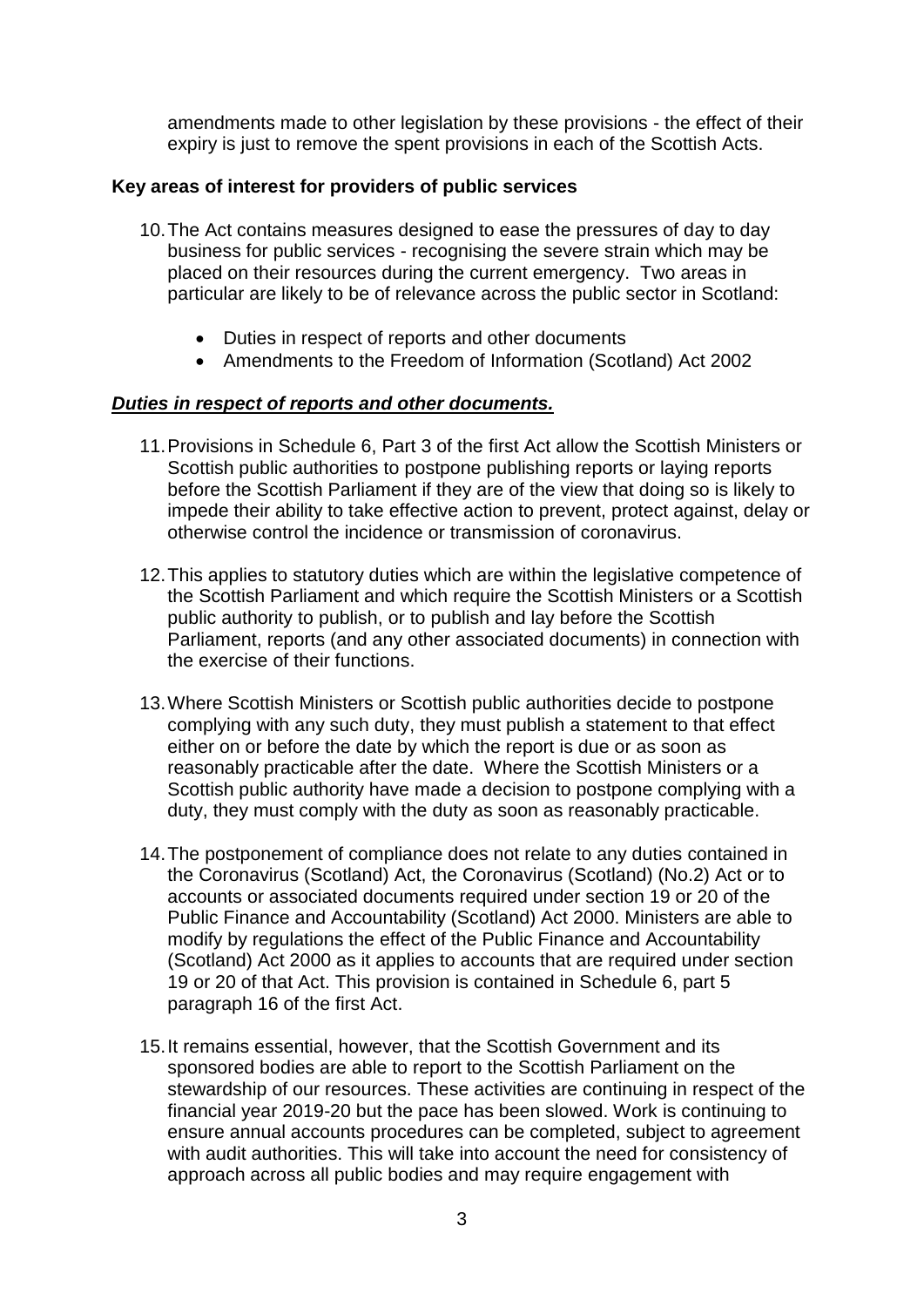Parliament in advance of any amendments which might affect this important accountability.

16."Scottish public authority" as defined in the Scotland Act 1998 means any public body (except the Parliamentary Corporation), public office or holder of such an office whose functions (in each case) are exercisable only in or as regards Scotland.

### *Publication of documents*

- 17.Similarly, there are provisions in a wide range of legislation, primary and secondary, that require public bodies to publish certain documents in a particular way or to make them available for physical inspection at a specified location. Where libraries and offices are closed to the public due to the coronavirus outbreak, and there may be restrictions on travel, it will not be possible for organisations to comply with these requirements. It is important that public bodies are not prevented from carrying out their functions by an inability to comply with such requirements, but also that information about the exercise of public functions and decision-making continues to be as widely available as possible in the circumstances.
- 18.Schedule 6, paragraph 9 of the first Act enables public bodies to make alternative arrangements to publish documents online, where necessary. It applies to any statutory duty that is within the legislative competence of the Scottish Parliament to amend, that requires the Scottish Ministers or a Scottish Public authority to:
	- Publish or publicise a document;
	- Lay a document before the Scottish Parliament;
	- Give notice of where a document may be inspected; or
	- Make a document available for inspection in a particular manner.
- 19.If the public body considers that complying with the duty may give rise to a significant risk of transmission of the virus (for example by opening offices to the public) or is likely to be ineffective or inappropriate due to restrictions in place (for example, placing a copy of a document in a library that is closed), they may decide not to comply with the duty. Instead they must, if possible, publish, give notice or make the document available by electronic means. If they decide this is not possible, they must publish a statement to that effect.
- 20.If the duty is accompanied by a requirement to make a statement to the Scottish Parliament about the document by a certain date, it is sufficient for that statement to be made as soon as reasonably practicable.
- 21.Under paragraph 10, where a public body has decided not to comply with a duty, once there is no longer a significant risk of the transmission of the virus, they must then comply with the duty – ie. publish the document, or publish a statement that they are not complying and why. This may be, for example, that they consider the electronic publication was sufficient, or that the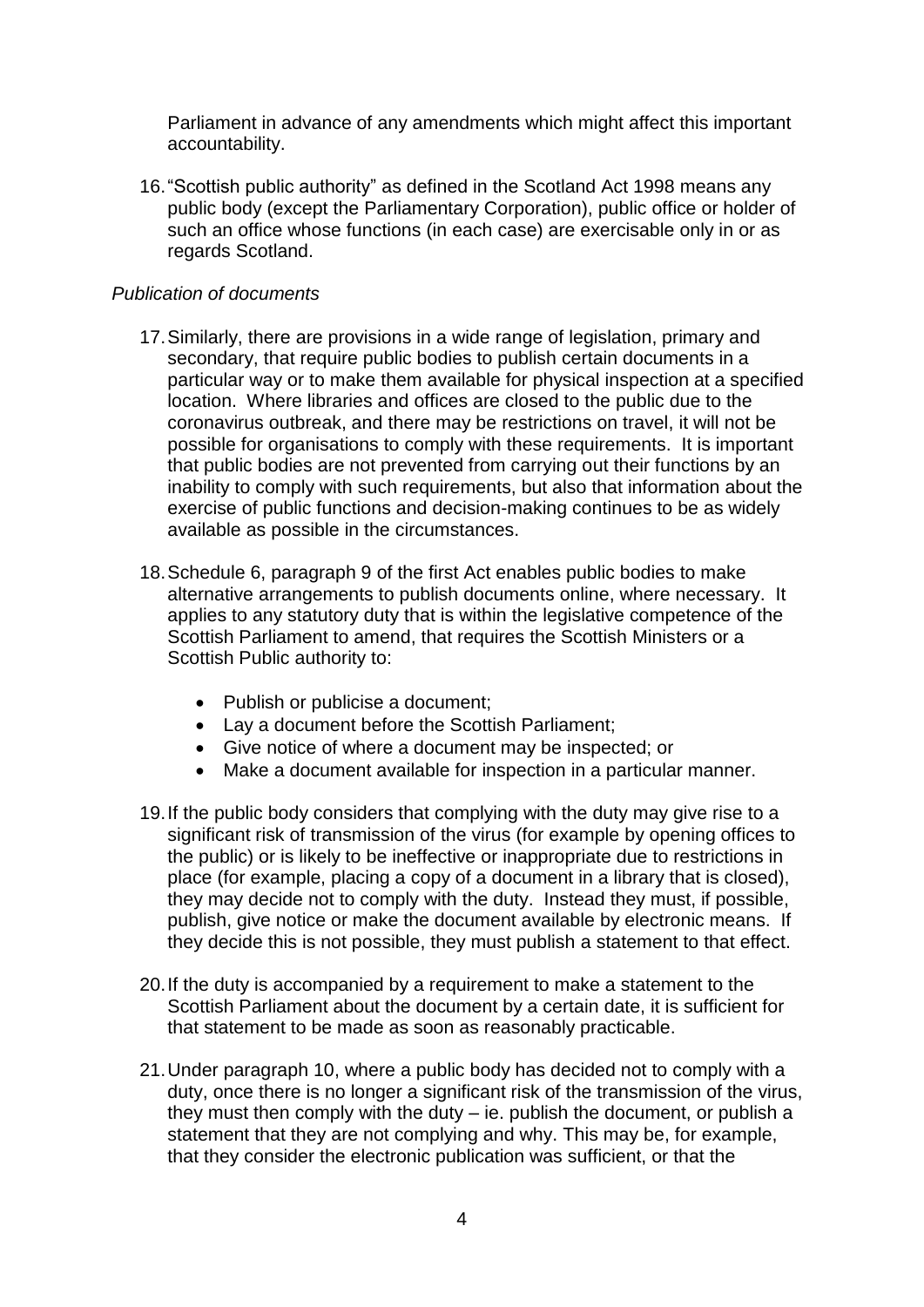information is no longer relevant. If the duty was to lay a document before the Scottish Parliament, they must do that as soon as reasonably practicable.

- 22.If you wish to discuss the use of these provisions you should speak to your regular contact Division within the Scottish Government in the first instance, since they will likely be best placed to explore any issues with you, in the context of your area of business. Some additional useful **contacts** may be:
	- Public Bodies Unit Ian Thomson, Email: Ian. Thomson@gov.scot
	- Local Government and Analytical Services Division Stuart Johnston, Email: [Stuart.Johnston@gov.scot](mailto:Stuart.Johnston@gov.scot)
	- Office of the Chief Executive NHS Scotland Laurie Whyte, Email: [Laurie.Whyte@gov.scot](mailto:Laurie.Whyte@gov.scot)
	- Courts and Tribunals Branch Ryan McRobert, Email: [Ryan.McRobert@gov.scot](mailto:Ryan.McRobert@gov.scot)

### *Amendments to the Freedom of Information (Scotland) Act 2002*

- 23.The Coronavirus (Scotland) Act made a number of amendments to the Freedom of Information (Scotland) Act (FOISA) to give public authorities some additional breathing space when responding to requests under FOISA, in recognition of pressures associated with the coronavirus outbreak.
- 24.A number of these changes were repealed by the Coronavirus (Scotland) (No.2) Act. This included a reversal of the previous extension to statutory deadlines for responses and reviews, which have returned to their original 20 working days.

### *The law as it now stands*

- 25.Two measures have been left in place by the Parliament, in recognition of the particular pressures on public services as a consequence of the coronavirus outbreak. These measures:
	- enable the Commissioner, having regard to the public interest, to take into account the effect of coronavirus on authorities when deciding appeals where authorities have failed to comply with the timescales for responding. This now explicitly includes the power to take into account the impact of the reversal of the previous extension of deadlines.
	- enable authorities and the Commissioner to issue formal notices by electronic means.

### *Further information about what the changes mean for Scottish public authorities*

26.The [Scottish Information Commissioner's website](http://www.itspublicknowledge.info/home/News/Covid-19InfoHub.aspx) provides guidance for the public and for Scottish public authorities on FOI during the coronavirus outbreak.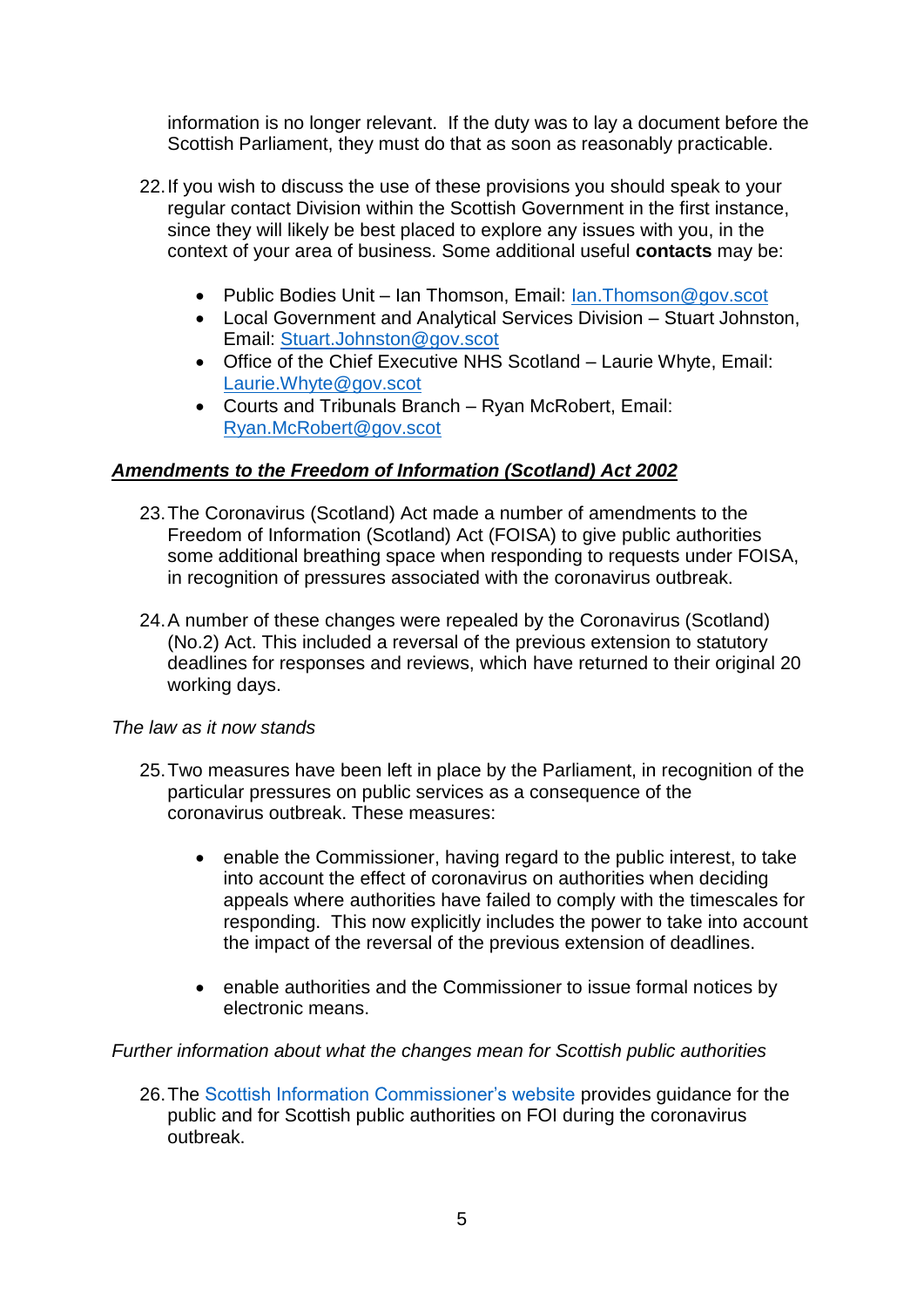27.The Scottish Government's Freedom of Information Unit leads on FOI policy issues. For further information about the changes in the Act, contact Michael Birrell, Freedom of Information Unit, Scottish Government. Email: [Michael.Birrell@gov.scot](mailto:Michael.Birrell@gov.scot)

### **Sector specific measures included in the Acts**

- 28.Besides these general provisions, designed to ease pressure on all public services, the two Acts contain a large number of measures to address specific challenges and issues arising from the national emergency affecting various parts of Scottish society and the delivery of public services.
- 29.Annex A provides a full summary of measures in both Acts. Annex B provides a summary of Scottish Government guidance in relation to specific measures and contact information for Scottish Government colleagues who may be able to provide further information.

#### **Ongoing review of the measures**

#### *Expiry of provisions of the Acts*

- 30.There could be issues that will need to be resolved when any of the provisions expire. For example, where the Acts extend the deadline by which an application has to be made, what happens to existing applications when the deadlines are extended?
- 31.Section 16 of the Acts allow the Scottish Ministers to set out what should happen in such situations, by making incidental, supplementary, consequential, transitional, transitory or saving provision to deal with the legal consequences of provisions of the Acts expiring.

#### *Review and reporting on the Acts*

- 32.Section 15 of the Coronavirus (Scotland) Act and Section 12 of the Coronavirus (Scotland) (No.2) Act require Scottish Ministers to produce a report on the Acts every two months. That report must set out the results of a review by the Scottish Ministers of whether the provisions in both Acts remain necessary.
- 33.The report must also set out how any powers in the Acts have been used and whether the Scottish Ministers consider the status of the provisions to continue to be appropriate.
- 34. Under section 15, the first report was due following the end of the first reporting period on 31 May, and under section 12 the second report was due following the end of the second reporting period on 31 July. The third report is due following the end of the third reporting period on 30 September.
- 35.From the second reporting period, section 13 of the Coronavirus (Scotland) (No.2) Act requires that in undertaking these reviews Ministers must take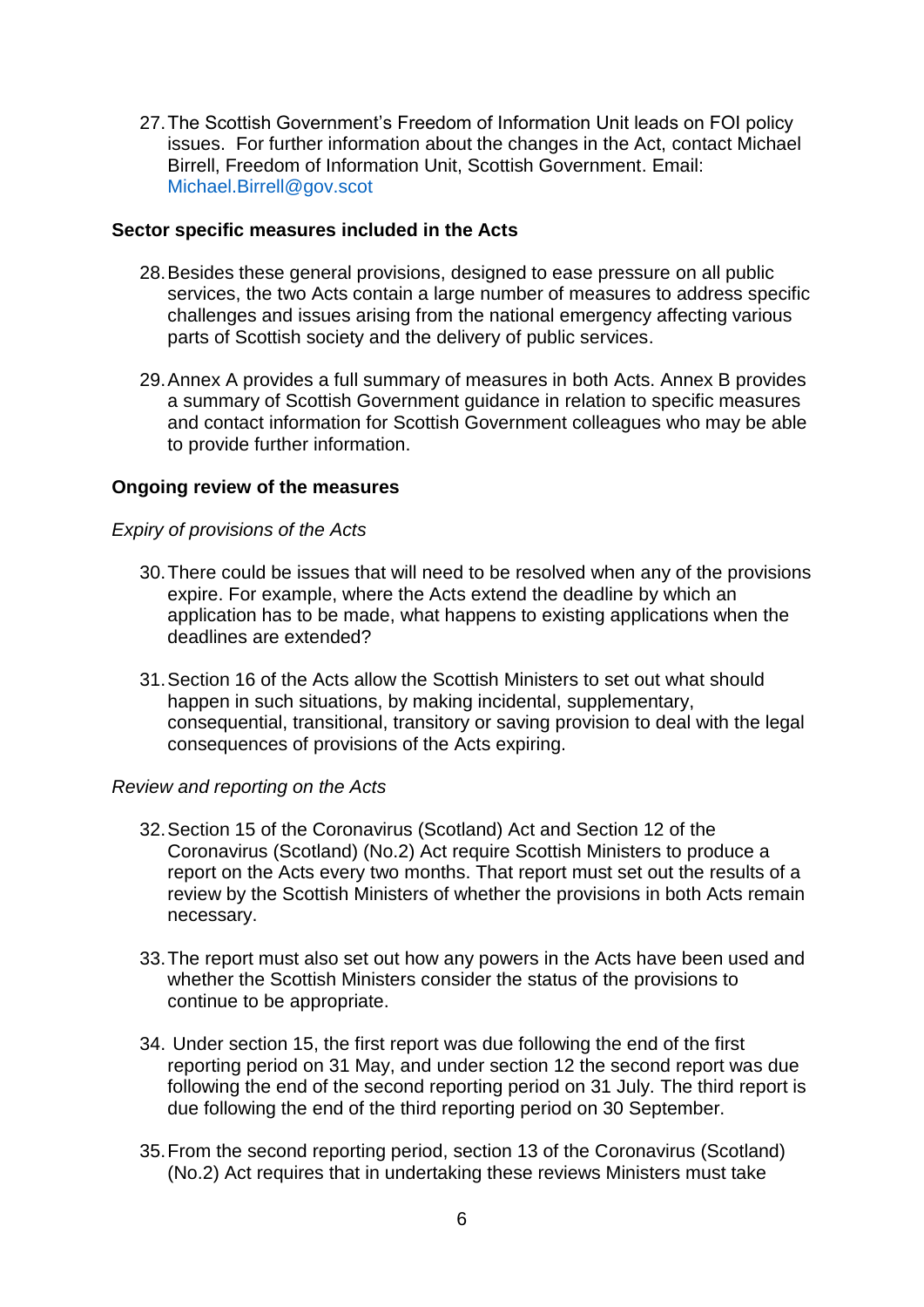account of any information about the nature and number of incidents of domestic abuse occurring during the reporting period to which the review relates which are either given to them, or published, by the Scottish Police Authority, or the chief constable of Police Scotland, and explain in the report how the information was taken account of.

36.Section 14 of the Coronavirus (Scotland) (No.2) Act also requires Ministers to review and report on all Scottish statutory instruments made by Ministers where the main purpose is to make provision for a reason relating to coronavirus, and prepare a report on that review setting out the status of the instrument and a statement that Ministers are satisfied that this continues to be appropriate. These reports are to be undertaken every two months, with the first one due following the end of the first reporting period on 31 July. SSIs are excepted from this review process where they are made under the powers of the Scottish Coronavirus Acts or the UK Coronavirus Act 2020, as they are covered by the separate reporting arrangements applying to those Acts.

### *Input required from local authorities and public bodies*

- 37.In implementing, reviewing and reporting on the Acts, the Scottish Ministers will rely on the perspective of, and information provided by, local authorities and public bodies.
- 38.Local authorities and public bodies should keep their Scottish Government contacts informed:
	- if they have any concerns about the provisions of the Acts.
	- if they consider that the provisions of the Acts are not, or may shortly become, unnecessary or disproportionate.
	- if they think that there may be the need to suspend any provisions of the Acts temporarily.
	- if they have concerns about the practical impact of the expiry of any provisions in the Acts.
- 39.Local authorities and public bodies' Scottish Government contacts will, in turn, keep them informed of how the Scottish Government is going about reviewing and reporting on the provisions of the Acts, and of its plans for the Acts' expiry.
- 40.For further information about the provisions of the Coronavirus (Scotland) Act 2020 and the Coronavirus (Scotland) (No.2) Act 2020 as a whole, contact the Coronavirus Legislation Coordination mailbox: [Covid.Leg@gov.scot](mailto:Covid.Leg@gov.scot)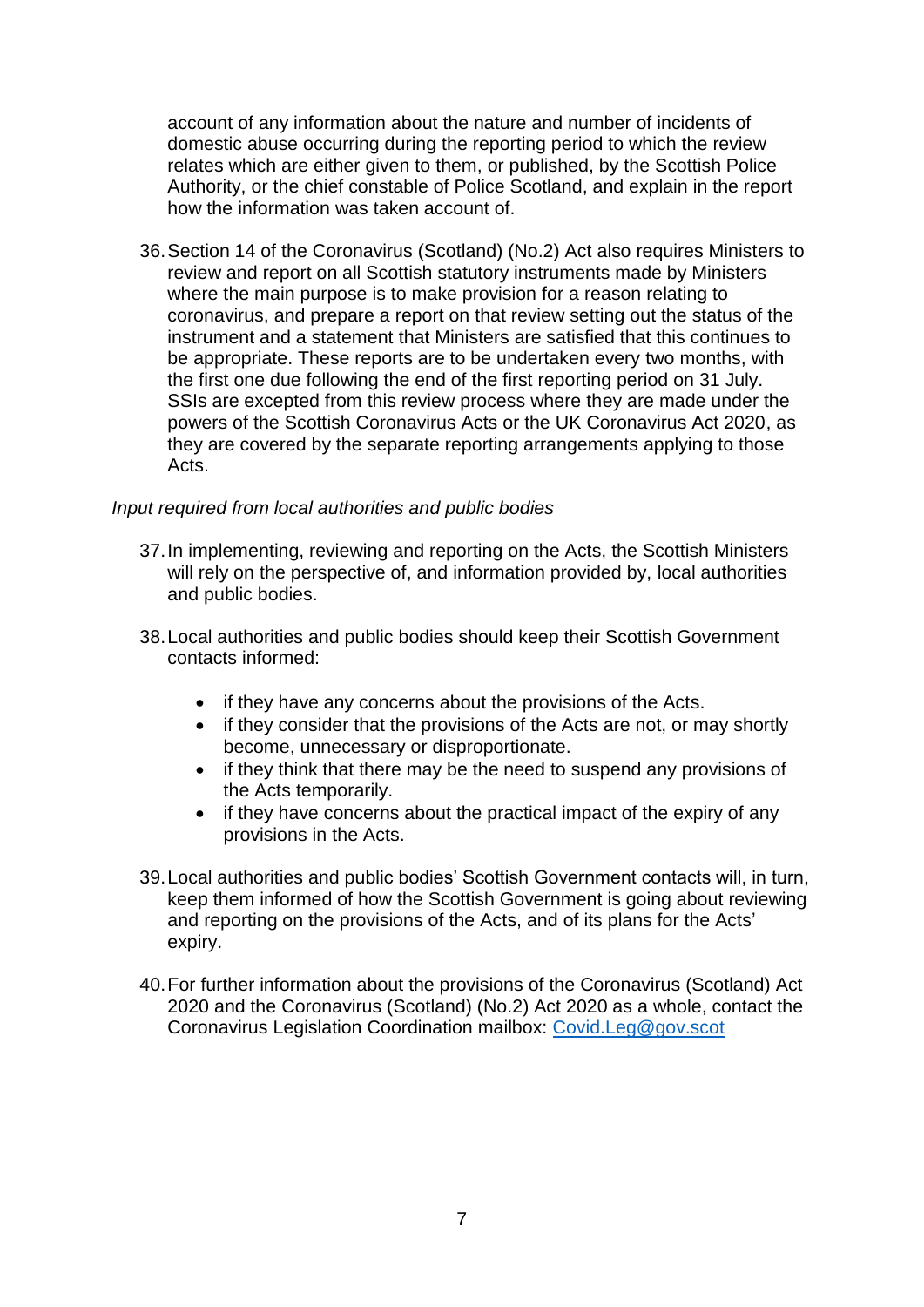## **MEASURES IN THE CORONAVIRUS (SCOTLAND) ACT 2020**

#### Measures to ensure that renters are protected while confined to their homes

Changes across both private and social rented sectors: (*see also Annex B*)

- 1. Temporarily extend, whilst the Act is in force, the notice to leave period or notice of proceedings for possession period landlords must apply when beginning the process for ending a tenancy across all grounds – except in relation to the tenant abandonment ground (or where suitable alternative accommodation is being provided), in relation to anti-social behaviour and criminality and in the case of assured tenancies and regulated tenancies where there is suitable alternative accommodation for the tenant.
- 2. The new notice to leave period would be for 6 months, except where the landlord requires the property to live in, where it will be 3 months, and in relation to grounds on antisocial behaviour and criminal behaviour, where it will revert back to 28 days.
- 3. Temporarily make all grounds for repossession in the private rented sector discretionary so that the Tribunal – once operational again – can consider the full facts of the case when deciding whether to grant an eviction.
- 4. That Ministers will have a new power to adjust these notice periods (but not above 6 months) to adapt to changing circumstances during the lifespan of the Act should that be required.

Measures to alleviate pressures on public services, business and consumers

|  | 1. Extended protection for those in debt from creditor enforcement action. (see<br>Annex B)                                                                                                                                                                                                                                                                                                                                           |
|--|---------------------------------------------------------------------------------------------------------------------------------------------------------------------------------------------------------------------------------------------------------------------------------------------------------------------------------------------------------------------------------------------------------------------------------------|
|  | 2. Suspending timescales set out in the Social Security (Scotland) Act (for example<br>deadlines by which clients are required to apply for assistance, request a<br>redetermination and bring appeals), and extending the period allowed for<br>Ministers to make a redetermination before a client becomes entitled to appeal<br>to the Tribunal. (see Annex B)                                                                     |
|  | 3. Giving protection against eviction to those with commercial leases. (see Annex<br>B'                                                                                                                                                                                                                                                                                                                                               |
|  | 4. Allowing local authorities to exclude people from meetings where required by<br>statute (on protecting public health grounds). (see Annex B)                                                                                                                                                                                                                                                                                       |
|  | 5. Delaying ballots for Business Improvement Districts and possibly extending their<br>lifespan. (see Annex B)                                                                                                                                                                                                                                                                                                                        |
|  | 6. Suspension of time limits in the Anatomy Act to relieve pressure on anatomy<br>schools and cremation authorities. (see Annex B)                                                                                                                                                                                                                                                                                                    |
|  | 7. Easement of local authority requirements under s.13ZA of the Social Work<br>(Scotland) Act in order to provide community care services, including moving the<br>adult to residential accommodation, to protect vulnerable adults - this provision<br>will only come into force by regulations when and if Ministers approve its use,<br>which will be strictly only when evidenced as being absolutely necessary. (see<br>Annex B) |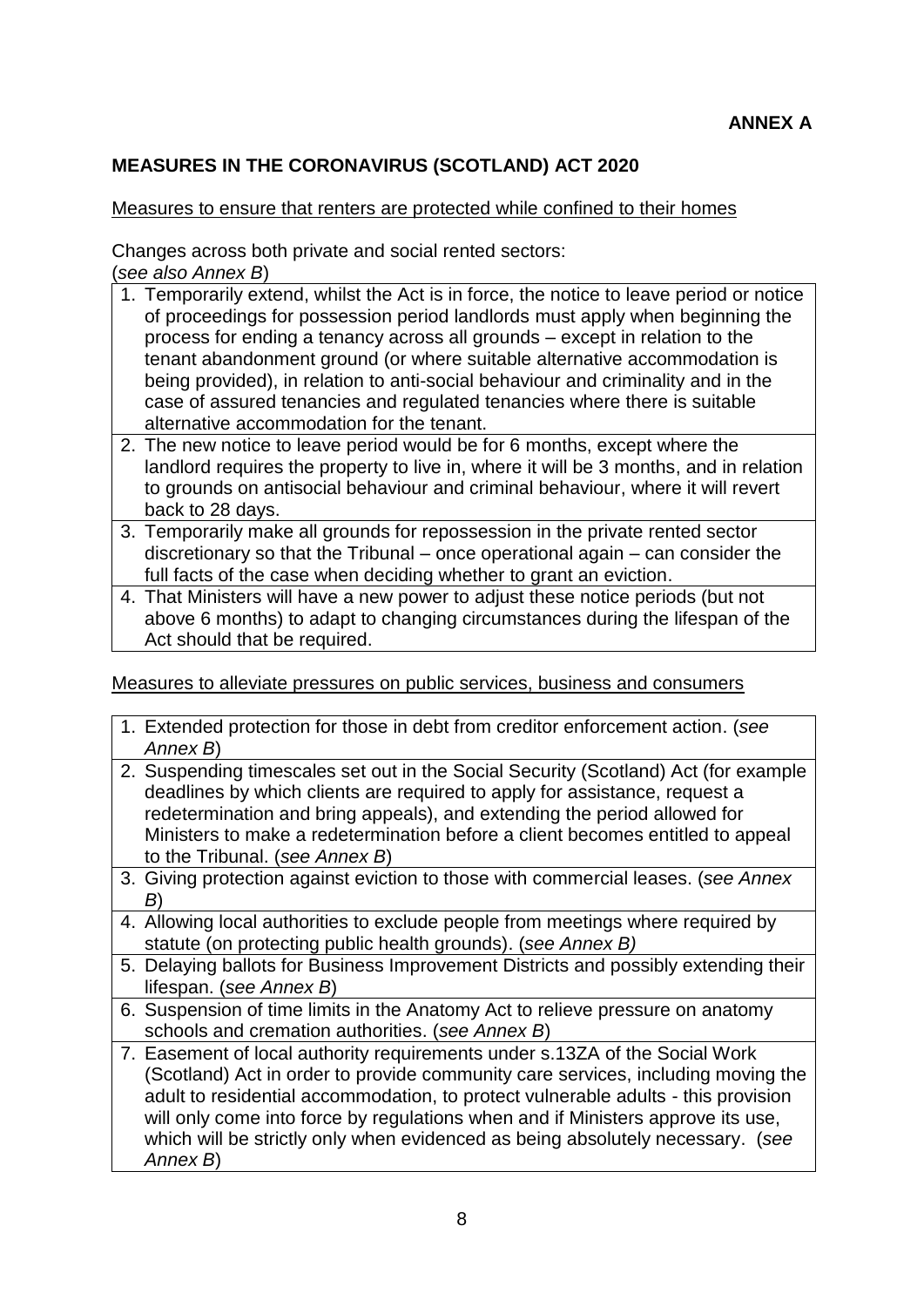- 8. Amendments to extension of time limits in Adults with Incapacity (Scotland) Act to help protect vulnerable adults. (*see Annex B*)
- 9. Temporary adjustment of FOI to allow public bodies to devote additional resources to COVID-19 response. *(see main note)*
- 10.Allowing documents made public for inspection to be published on the internet rather than in physical locations e.g. a local authority office or library*. (see main note)*
- 11.Extend the duration of planning permission for applications which are due to expire in the next 6 months. (*see Annex B*)
- 12.Changes to alcohol and civic government licensing legislation to provide necessary flexibility for Licensing Boards, licensing authorities, applicants and other parties. (*see Annex B*)
- 13.Extend the period of validity of advance notices and allow electronic communication of applications to the property registers. (*see Annex B*)
- 14.End the 2019/20 muirburn season early and retain the facility to suspend muirburn for the period the Act is in force (*see Annex B*) whilst allowing muirburn to commence with the 2020/21 season using a separate SSI.

## Measures to ensure the justice system is able to deliver essential services

A number of measures designed to allow social distancing policies to be followed in essential court business (for example, by allowing remote appearances in court), to allow official resources to be deployed more flexibly during the outbreak (for example, by lifting some requirements on authorities to do with certain types of court order), and to respond to the fact that much criminal business will have to be paused or slowed (for example, by relaxing timescales).

- 1. Extension of certain statutory time limits in criminal proceedings
- 2. An additional exception to the rule that hearsay evidence is inadmissible in criminal proceedings
- 3. Sheriffs and summary sheriffs to have Scotland-wide jurisdiction, only for first appearances from police custody and any continuation of those proceedings up until a not guilty plea is tendered or full committal (in indictment cases).
- 4. Changes to Parole arrangements (*see Annex B*)
- 5. Powers to allow Ministers to seek Parliament's approval for the emergency release of prisoners, consistent with ensuring public safety (*see Annex B)*
- 6. Enabling court and tribunal attendance by electronic means.
- 7. Increased use of electronic signatures and electronic transmission of documents.
- 8. Extending time limits for unpaid work in Community Payback Orders by 12 months; enabling the postponement of certain community orders; and enabling the variation of certain community orders. (*see Annex B*)
- 9. Expand alternative to prosecution (increase maximum value of a fiscal fine)
- 10. More flexibility for children's panel composition (*see Annex B*)
- 11. Relax timescales for child assessment orders (*see Annex B*)
- 12. Suspend 2nd day hearing in child protection orders (*see Annex B*)

| 13. |  |  |  | Dispensing with need for personal appearance at children's hearings (see Annex |
|-----|--|--|--|--------------------------------------------------------------------------------|
|     |  |  |  |                                                                                |
|     |  |  |  |                                                                                |

- 14. Preventing 2011 Act Orders from lapsing (*see Annex B*)
- 15. Extending maximum periods of interim orders in respect of children (*see Annex B*)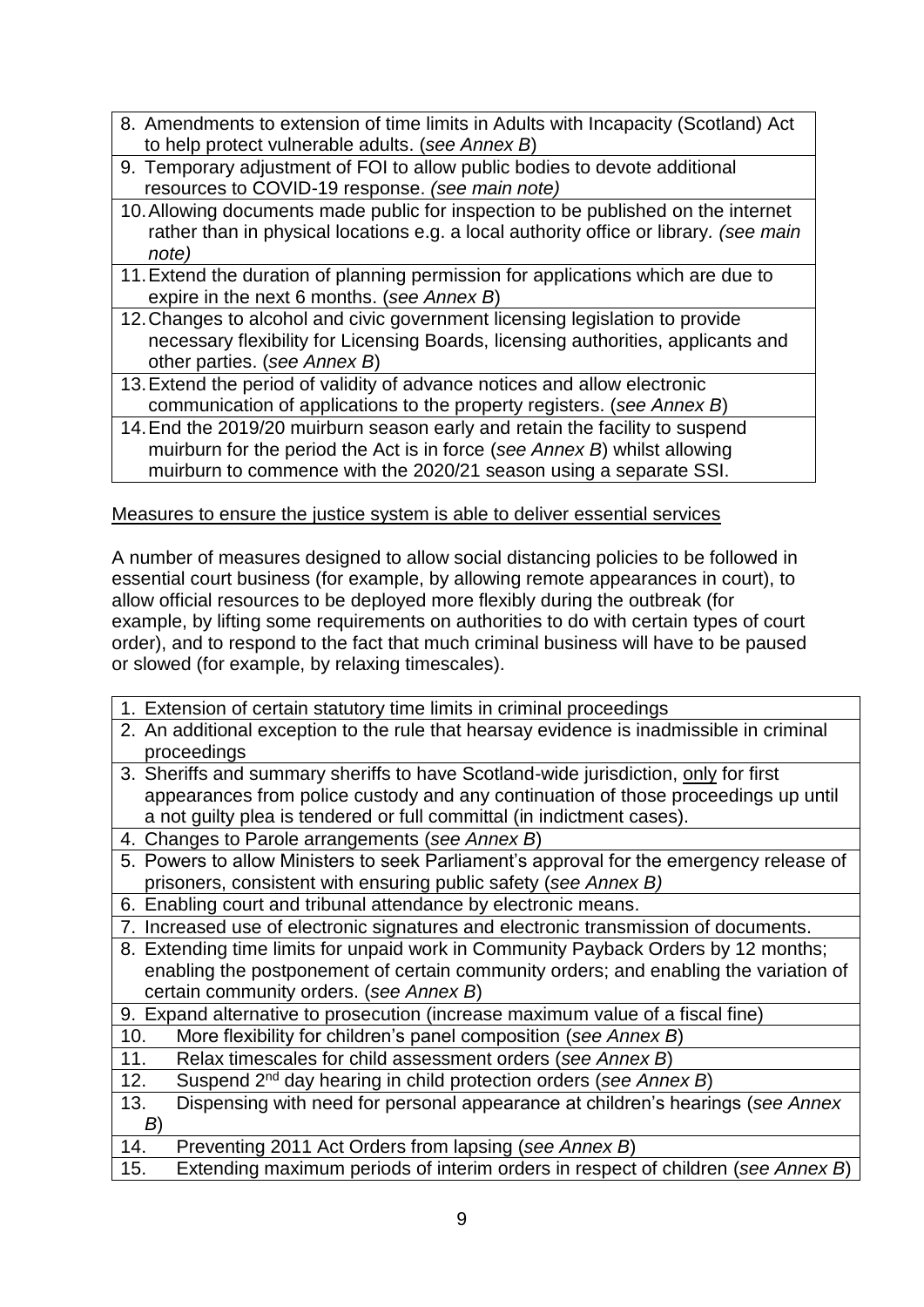| 16. | Removing maximum limit on foster placements (see Annex B)                  |
|-----|----------------------------------------------------------------------------|
| 17. | Relaxing timescales for kinship placement reviews (see Annex B)            |
| 18. | Allowing interim legal aid payments to be made to solicitors (see Annex B) |

### **General measures**

- Sun-setting the Act's provisions at six months, with extension for two further periods of six months possibly by regulations, subject to the approval of the Scottish Parliament.
- Requiring Scottish Ministers to report on the use of the Act and its powers every two months.
- Relaxing duties on Scottish Ministers and other public bodies to produce reports while the Act is operating.
- Allowing SSIs under the affirmative procedure to be 'made affirmative' (i.e. still require Parliament's approval but can come into force early) while the Act is operating.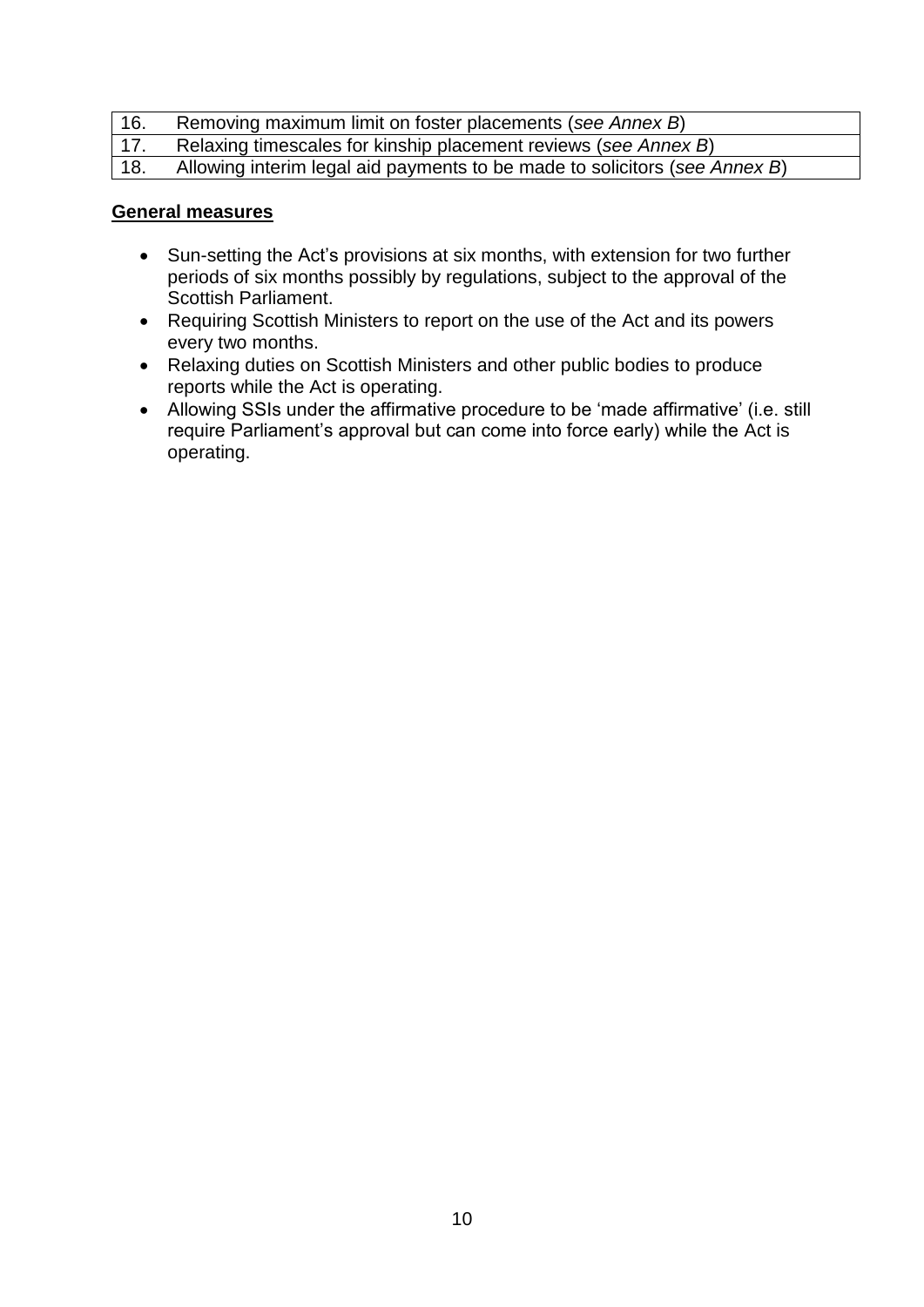# **MEASURES IN THE CORONAVIRUS (SCOTLAND) (NO.2) ACT 2020**

## Protection of the individual

| 1.  | Allowing student residential tenancies to be terminated with a reduced                                                                                                                                                                                                                                                                                                                                                                                                                                                                                                                                                                                                                                                                         |
|-----|------------------------------------------------------------------------------------------------------------------------------------------------------------------------------------------------------------------------------------------------------------------------------------------------------------------------------------------------------------------------------------------------------------------------------------------------------------------------------------------------------------------------------------------------------------------------------------------------------------------------------------------------------------------------------------------------------------------------------------------------|
|     | minimum notice period (see Annex B)                                                                                                                                                                                                                                                                                                                                                                                                                                                                                                                                                                                                                                                                                                            |
| 2.  | Introducing private landlord pre-action protocols to provide for:<br>a regulation-making power, to be in place for so long as the Act is in<br>force, for Scottish Ministers to make provision about pre-action<br>requirements private landlords should comply with when seeking to<br>end a private tenancy due to rent arrears where all, or part of the<br>arrears, are a result of the impact of the Covid-19 pandemic; and<br>for the First-tier Tribunal for Scotland (Housing and Property<br>$\bullet$<br>Chamber) to take account of the extent to which a landlord has<br>complied with the pre-action requirements provided for by regulation<br>in deciding whether it is reasonable to grant an eviction order. (see<br>Annex B) |
| 3.  | Providing an additional payment of Carer's Allowance Supplement (see<br>Annex B)                                                                                                                                                                                                                                                                                                                                                                                                                                                                                                                                                                                                                                                               |
| 4.  | Creating a social care staff support fund (see Annex B)                                                                                                                                                                                                                                                                                                                                                                                                                                                                                                                                                                                                                                                                                        |
| 5.  | Adjustments to fees and thresholds to assist those facing bankruptcy (see<br>Annex B)                                                                                                                                                                                                                                                                                                                                                                                                                                                                                                                                                                                                                                                          |
| 6.  | Dispensing with need for named person nominations to be witnessed by a<br>prescribed person when being signed under Mental Health law (see Annex<br>B)                                                                                                                                                                                                                                                                                                                                                                                                                                                                                                                                                                                         |
| 7.  | Providing emergency powers to direct care home service or apply for<br>emergency intervention orders (see Annex B)                                                                                                                                                                                                                                                                                                                                                                                                                                                                                                                                                                                                                             |
| 8.  | Providing powers to purchase care home services and care at home<br>providers (see Annex B)                                                                                                                                                                                                                                                                                                                                                                                                                                                                                                                                                                                                                                                    |
| 9.  | Requiring details of care home inspections and deaths in care homes to be<br>reported regularly (see Annex B)                                                                                                                                                                                                                                                                                                                                                                                                                                                                                                                                                                                                                                  |
| 10. | Requiring steps to be taken, as considered necessary, to ensure marriages<br>civil partnerships continue to be available (see Annex B)                                                                                                                                                                                                                                                                                                                                                                                                                                                                                                                                                                                                         |
|     |                                                                                                                                                                                                                                                                                                                                                                                                                                                                                                                                                                                                                                                                                                                                                |

Operation of the justice system

|    | Ensuring the criminal justice system can continue to function effectively (see |
|----|--------------------------------------------------------------------------------|
|    | Annex B)                                                                       |
|    | Providing further time for the payment of confiscation orders under the        |
|    | Proceeds of Crime Act 2002 (see Annex B)                                       |
| 3. | Allowing documents to be displayed online rather than on the walls of court    |

# Reports, accounts and other documents

|    | Adjusting the deadline for the Scottish Government to have established a national<br>Nitrogen Balance Sheet and for the Citizens Assembly on Climate Change to |
|----|----------------------------------------------------------------------------------------------------------------------------------------------------------------|
|    | have concluded its deliberations                                                                                                                               |
| 2. | Extending the time period for accounts of registered social landlords to be                                                                                    |
|    | submitted (see Annex B)                                                                                                                                        |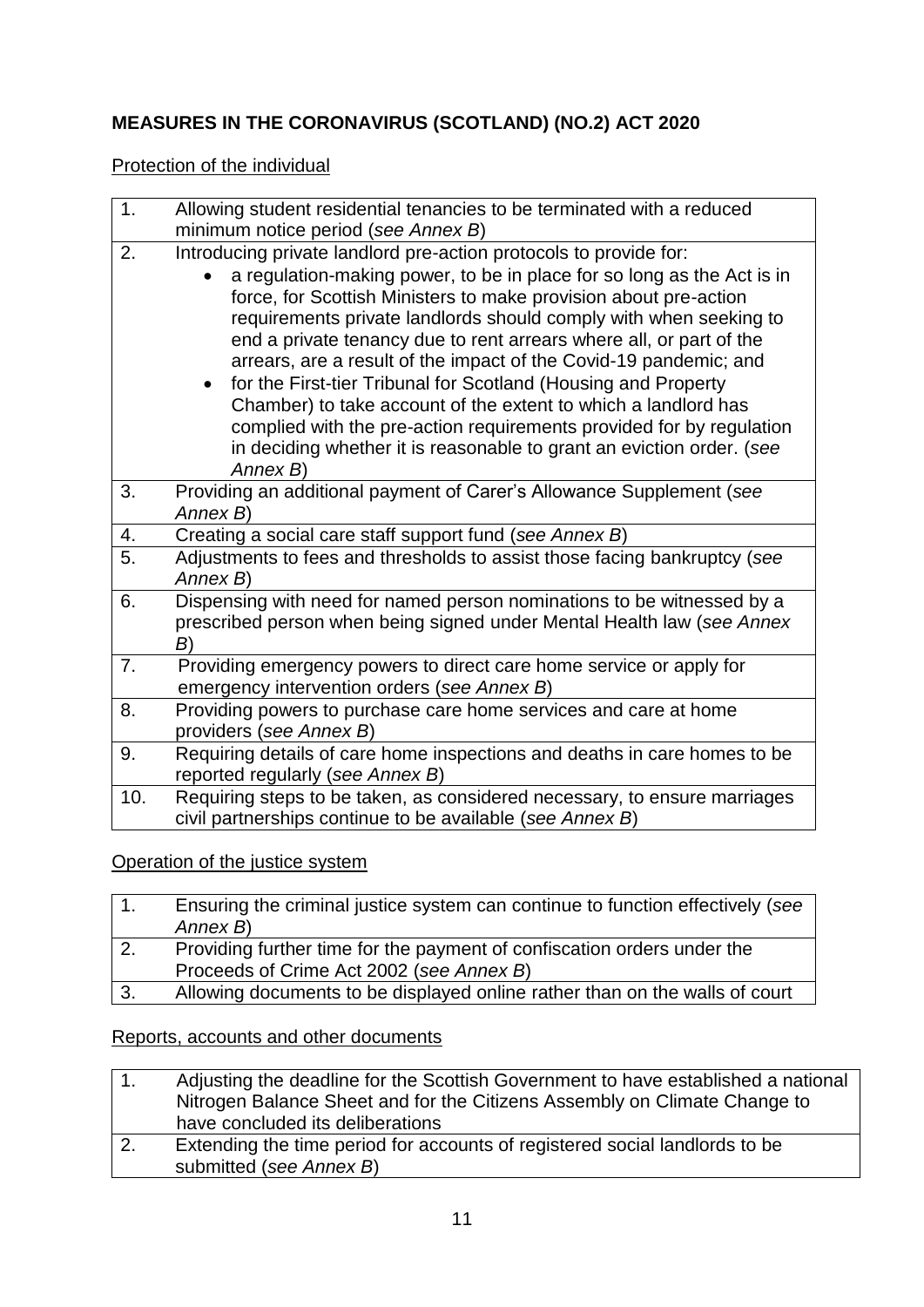- 3. Amending previous provisions relating to the Public Finance and Accountability (Scotland) Act 2000 4. Extending, by 6 months, the deadline for Scottish Ministers to publish a statement
- on exercising their power to modify local connection, as required under section 33B(1) of the Housing (Scotland) Act 1987 (*see Annex B*)

Other measures in response to coronavirus

| 1.  | Amendments to reflect the rescheduling of the UEFA European Championship,<br>previously due to take place in 2020                                                                                                                         |
|-----|-------------------------------------------------------------------------------------------------------------------------------------------------------------------------------------------------------------------------------------------|
| 2.  | Extending the time period for consent of listed buildings and conservation areas<br>(see Annex B)                                                                                                                                         |
| 3.  | Allowing the electronic signing and transmission of Registers kept by the Keeper<br>of the Registers of Scotland (see Annex B)                                                                                                            |
| 4.  | Allowing for the electronic giving of notices by the Care Inspectorate (see Annex<br>B)                                                                                                                                                   |
| 5.  | Extending the time period for which the Additional Dwellings Supplement can be<br>reclaimed: Land and buildings transaction tax (see Annex B)                                                                                             |
| 6.  | Allow non-domestic rates relief to be remitted for the whole of 2020-21 and<br>adding the category of newspaper offices to the Non-Domestic Rates<br>(Coronavirus Reliefs) (Scotland) Regulations 2020 (S.S.I. 2020/101) (see Annex<br>B) |
| 7.  | Allowing Scottish notaries public, solicitors and advocates the ability to execute<br>remotely (see Annex B)                                                                                                                              |
| 8.  | Adjustments to FOI in response to changes made in the Coronavirus (Scotland)<br>Act 2020 (see main note)                                                                                                                                  |
| 9.  | Requiring Scottish Ministers to report on low emission zones (see Annex B)                                                                                                                                                                |
| 10. | Exempting dwellings recently vacated by students from Council Tax payments<br>see Annex B)                                                                                                                                                |
| 11. | Traffic regulation (see Annex B)                                                                                                                                                                                                          |
| 12. | Restricting the issuing of grants to businesses connected to tax havens (see<br>Annex B)                                                                                                                                                  |

## **General measures**

- Sun-setting the Act's provisions on 30 September 2020, with extension for two periods of six months possibly by regulations, subject to the approval of the Scottish Parliament.
- Requiring Scottish Ministers to report on the use of the Act and its powers every two months.
- Allowing SSIs under the affirmative procedure to be 'made affirmative' (i.e. still require Parliament's approval but can come into force early) while the Act is operating.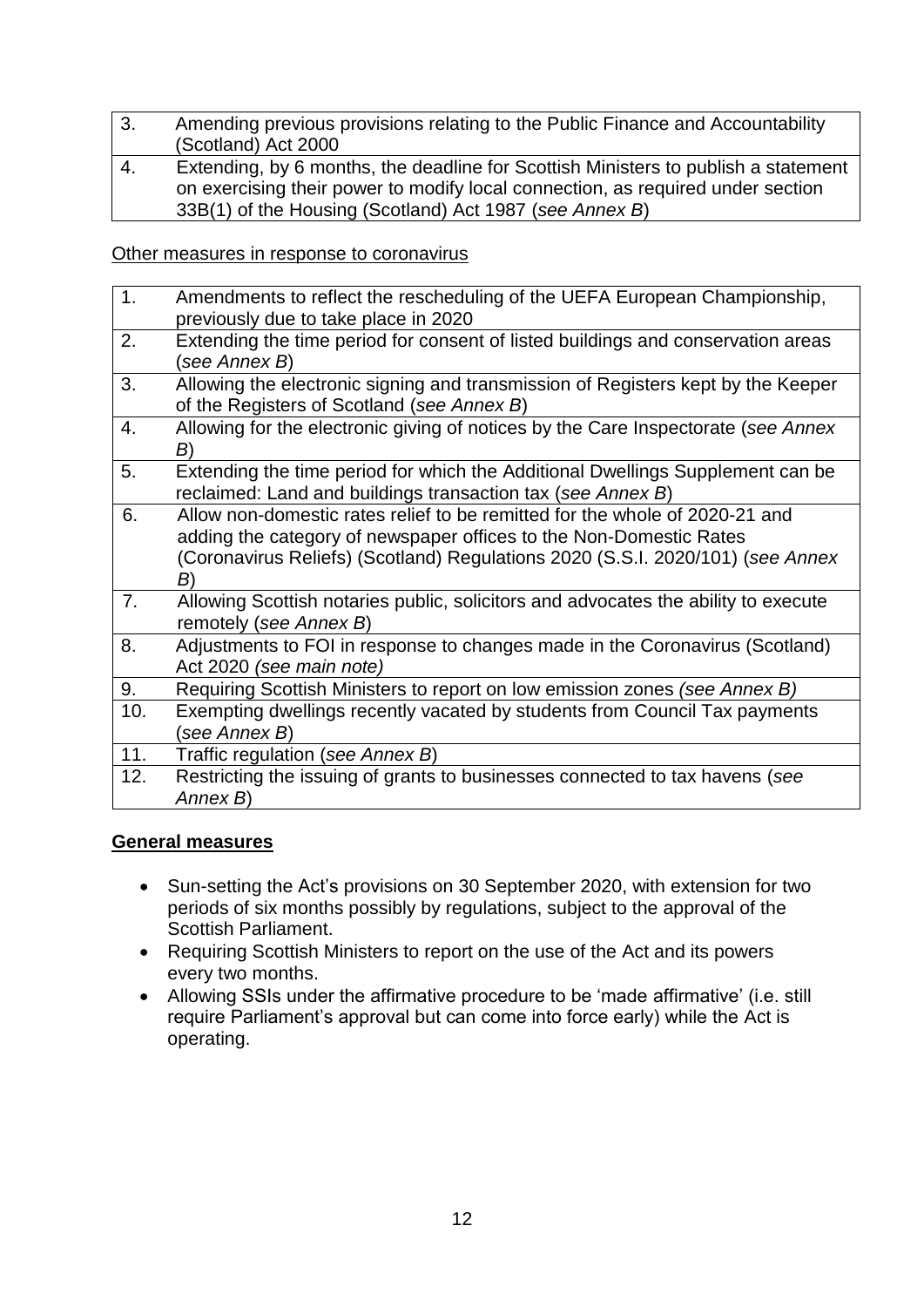### **CORONAVIRUS (SCOTLAND) ACT 2020 - GUIDANCE ON SECTOR-SPECIFIC MEASURES**

### **Measures to ensure that renters are protected while confined to their homes**

### **Preventing Evictions**

To protect private and social rented tenants being evicted from their home during the Covid-19 pandemic, the provisions within schedule 1 of the Act:

- temporarily extend the notice period before the process for ending a tenancy can begin for up to 6 months, except where a landlord is looking to regain possession of a property where it has been abandoned by a tenant, in relation to anti-social behaviour or criminality eviction grounds and, in the case of assured tenancies and regulated tenancies, where there is suitable alternative accommodation for the tenant;
- the new notice to leave period would be for 6 months, except where the landlord requires the property to live in, where it will be 3 months and in relation to grounds on antisocial behaviour and criminal behaviour where it will revert back to 28 days;
- in a limited number of Short Scottish Secure Tenancies cases which are coming to an end, and where the landlord wishes to end the tenancy, the notice period will remain at 2 months;
- temporarily change all private rented sector repossession cases going before the First-tier Tribunal (Housing and Property Chamber) to be considered on a discretionary basis – bringing it in line with how a Sheriff considers social rented sector repossession cases. This will ensure the Tribunal considers the reasonableness of making an eviction order during the outbreak;
- make provision for Scottish Ministers to extend the period these changes apply to and gives them the necessary flexibility in relation to the application of these provisions to respond to the uncertainty around the duration of the pandemic;
- the extended notice periods apply to notices which are issued after the Act came into force on 7 April 2020.

The Act ensures that tenants in the rented sector have additional protection from eviction in the current uncertainty relating to the coronavirus pandemic. The changes support tenants to be secure in their homes and will also ensure that they have time to apply for and receive the available support so they can pay their bills in the short term and, if necessary, to give them time to plan for the longer term over this unprecedented crisis.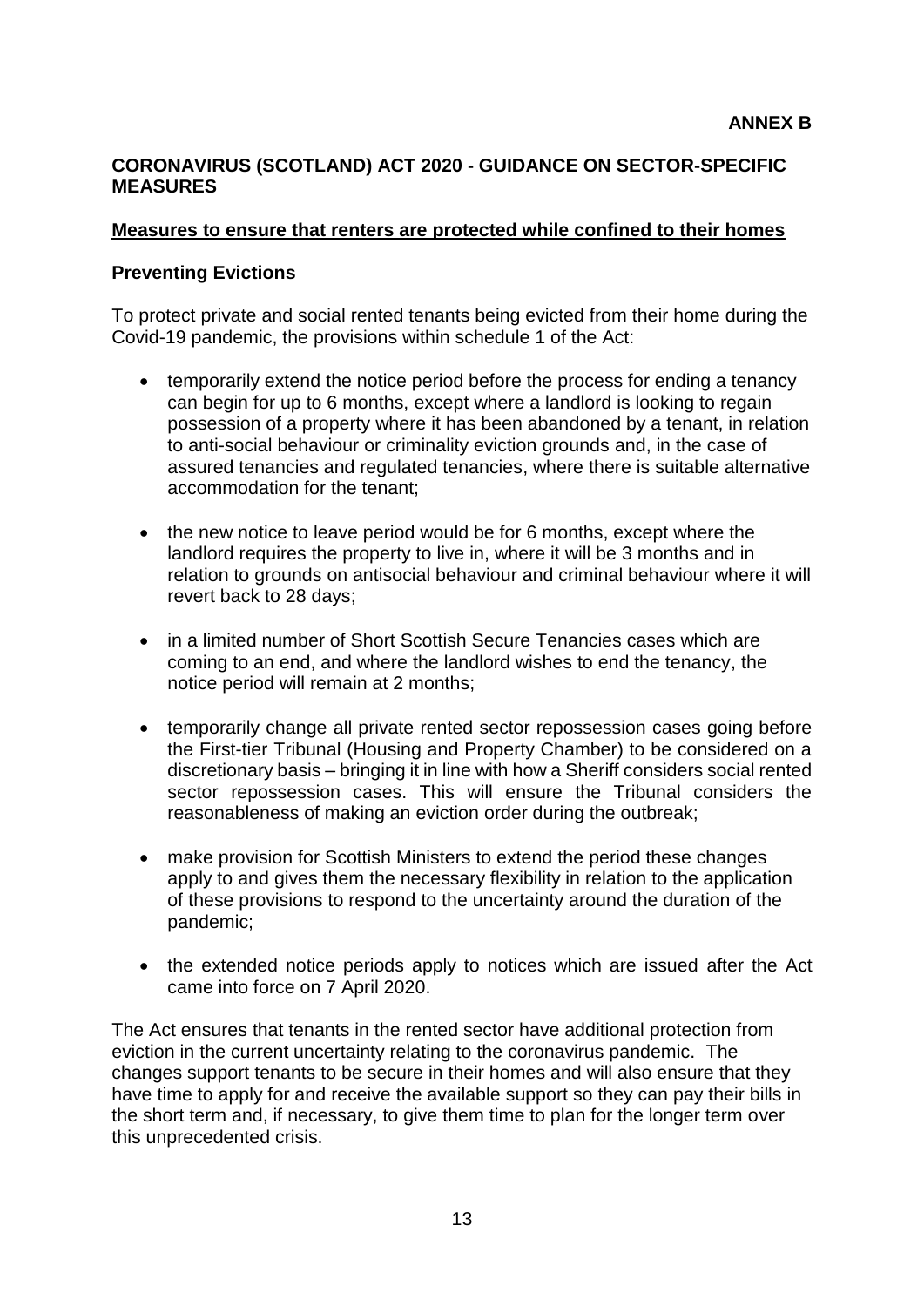### *Eviction notice periods*

The changes made to the eviction notice periods will affect the following tenancies:

- the Private Residential Tenancy;
- the Scottish Secure Tenancy and Short Scottish Secure Tenancy;
- the Assured and Short Assured Tenancies; and
- regulated tenancies.

In recognition of how fast moving the impacts of this pandemic are, there are provisions within the Act providing Scottish Ministers with the flexibility to modify the notice period for all eviction grounds which are set at 3 months, to a maximum of 6 months. For example, if a high number of landlords are issuing notices using the ground that they intend to move back into the property and there was evidence the ground was being misused, Scottish Ministers are able to take action to increase the notice period for that ground to a maximum of 6 months.

### *Eviction grounds being made discretionary*

If a private landlord serves a notice to leave and the tenant chooses not to leave the property, the landlord must go to the First-tier Tribunal (Housing and Property Chamber) for an eviction order. Under normal tenancy legislation, many of the eviction grounds were mandatory, meaning a Tribunal had to grant an eviction order if all the requirements were met.

This legislation amends all the eviction grounds a private landlord can use to regain possession through to make them all discretionary. This change ensures that the Tribunal – once operational again – will be able to use discretion and take all factors relating to the impact of Covid-19 has had on both the landlord and tenant, into account before deciding whether to issue an eviction order or not.

### *Power to extend the period the temporary changes are in force*

The changes are in force until 30 March 2021. Alongside being able to amend the notice periods that apply up to a maximum of 6 months, Scottish Ministers also have the power to extend the changes for a further 6 month period. This gives Scottish Ministers the necessary flexibility to adapt to the uncertainty caused by the pandemic

### *Error in notices*

Where a landlord has completed a notice incorrectly by including the wrong notice period, the notice will be valid but only in accordance with the correct notice period. This will ensure that if a landlord accidentally includes the notice periods that would have applied before this legislative change, they do not have to start the process again. The process can continue, but only in line with the relevant extended notice period.

**Contact:** Social Rented Sector - Michael Boal, Social Housing Charter & Regulation Manager, Scottish Government, Email: [Michael.Boal@gov.scot](mailto:Michael.Boal@gov.scot)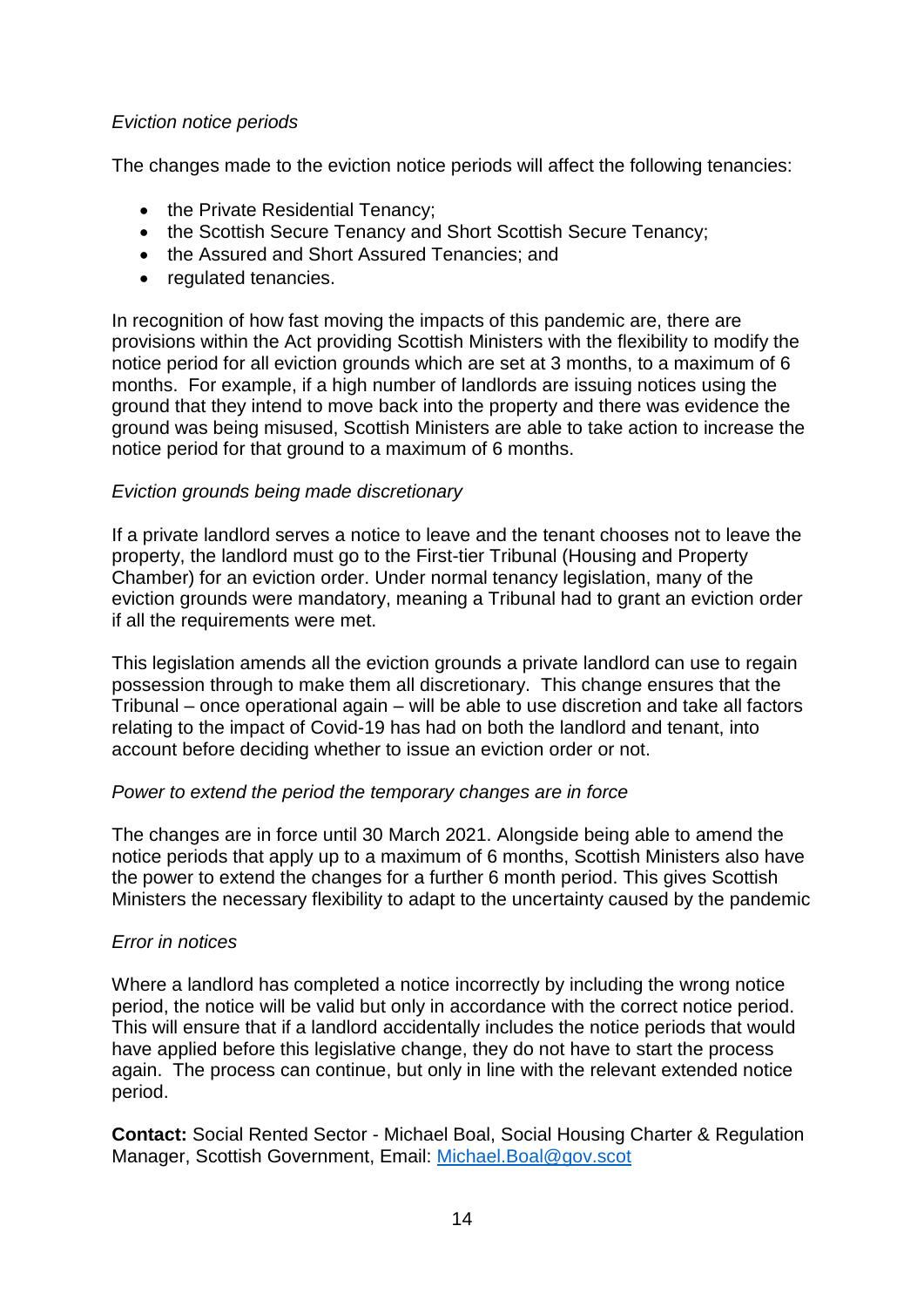Pauline Brice, Housing Policy Manager, Scottish Government, Email: [Pauline.Brice@gov.scot](mailto:Pauline.Brice@gov.scot) Private Rented Sector – Yvonne Gavan, Senior Policy Officer, Scottish Government, Email: [Yvonne.Gavan@gov.scot](mailto:Yvonne.Gavan@gov.scot) 

### **Measures to alleviate pressures on public services, business and consumers**

#### **Extended protection for those in debt from creditor enforcement action**

The Act extends the standard six week moratorium period during which creditors cannot take any enforcement action against debtors for debts owed. The revised moratorium provisions afford protection from creditor enforcement action for a period of **six months**. The rule that currently restricts moratorium applications to one per year has also been rescinded.

The increased moratorium period should:

- reduce stress and protect the mental health of those worried about the prospect of creditor enforcement action during a time of increased uncertainty;
- give additional time for client options to be considered properly before potentially irreversible decisions are taken, particularly as advisers may find it difficult to see the volume of clients that need help; and
- protect clients whose problem debt is a direct result of COVID-19, and whose finances will normalise after the pandemic without the need for a formal debt solution.

The Act also introduces provisions on the use of electronic signatures. These will allow AiB to accept debtor bankruptcy application forms submitted with electronic signatures.

**For further information, visit** the Accountant in Bankruptcy website: [https://www.aib.gov.uk](https://www.aib.gov.uk/)

### **Suspending timescales set out in the Social Security (Scotland) Act and extending the period allowed for Ministers to make a redetermination**

The following measures help to ensure that Social Security Scotland clients are not disadvantaged as a result of the coronavirus outbreak and are able to claim assistance to which they are entitled and which they may have missed out on if late applications were not allowed.

#### *Timescales for making applications*

The Act modifies timescales for making applications where these have not been able to be met directly as a result of coronavirus. It will, therefore, allow late applications across all forms of assistance where the lateness is due to coronavirus. This will also cover age limits for assistance where the age limit is breached because the application could not be made on time as a result of coronavirus.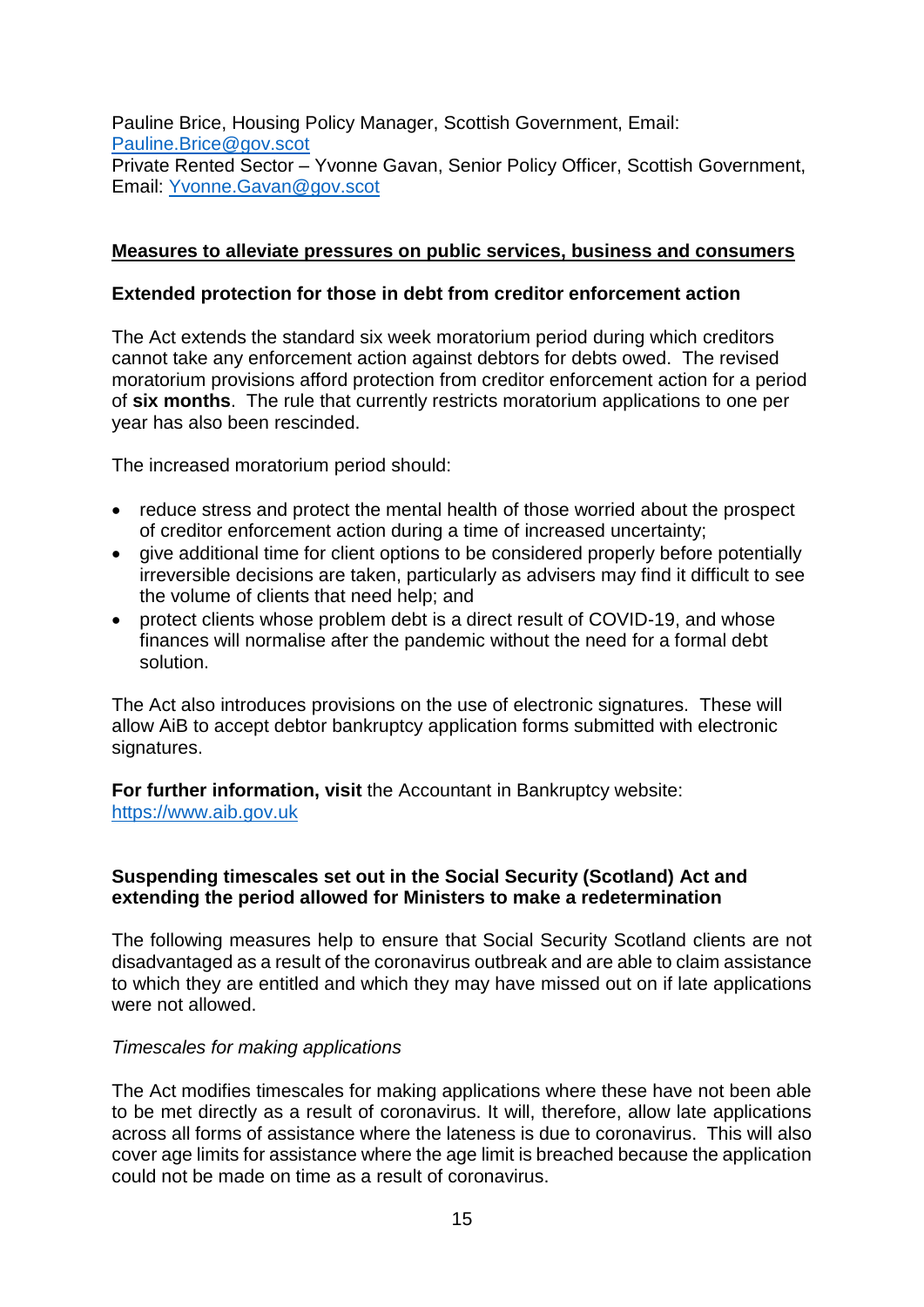### *Redeterminations and Appeals*

The Act relaxes timescales which apply to clients seeking a re-determination as well as for clients bringing an appeal before the First-tier Tribunal for Scotland. These extended timescales apply where normal timescales cannot be met for reasons related to coronavirus.

The Act also relaxes, for a limited time, timescales for Social Security Scotland to complete a redetermination. Social Security Scotland must complete the redetermination as soon as reasonably practicable within the new extended timescale - the original timescale of 16 working days is extended by an additional 9 weeks.

### *Further Information*

### *Requests for re-determination*

Individuals are normally able to submit re-determination requests for up to one year from the date of receiving the original decision, as long as they have a good reason. Reasons related to coronavirus will fall within the "good reason" description.

To address the specific scenarios of individuals who are presently coming to the end of the year-long period, and may not be able to submit a re-determination request due to coronavirus, Social Security Scotland will allow late requests if satisfied that the reason for the delay in requesting a re-determination is related to coronavirus.

### *Social Security Scotland timescales for completing re-determinations*

Social Security Scotland's ability to meet the current 16 working day timescale will be impacted by the coronavirus outbreak. During the disrupted time period, it will be dealing with staff absence as a result of illness, the need to care for family members who are ill, the need to provide child-care, seasonal leave and other reasons.

The client's ability to gather and submit any further information may also be impacted by the coronavirus outbreak and submission of further evidence may be delayed and/or impacted by inbound mail issues and for other reasons. The time to carry out a re-determination once all information is received may then be impacted by staff absences.

To make clear that Social Security Scotland will continue to make all redeterminations as quickly as is possible under the circumstances, the Act requires Social Security Scotland to make the redetermination as soon as reasonably practicable within a new extended timescale of an additional 9 weeks on top of the current 16 working days.

### *Requests for Appeals*

Individuals are currently able to submit appeal requests without permission from the Tribunal for 31 days after the event that triggers the right to appeal (i.e. a redetermination decision, or receipt of notice that a redetermination has not been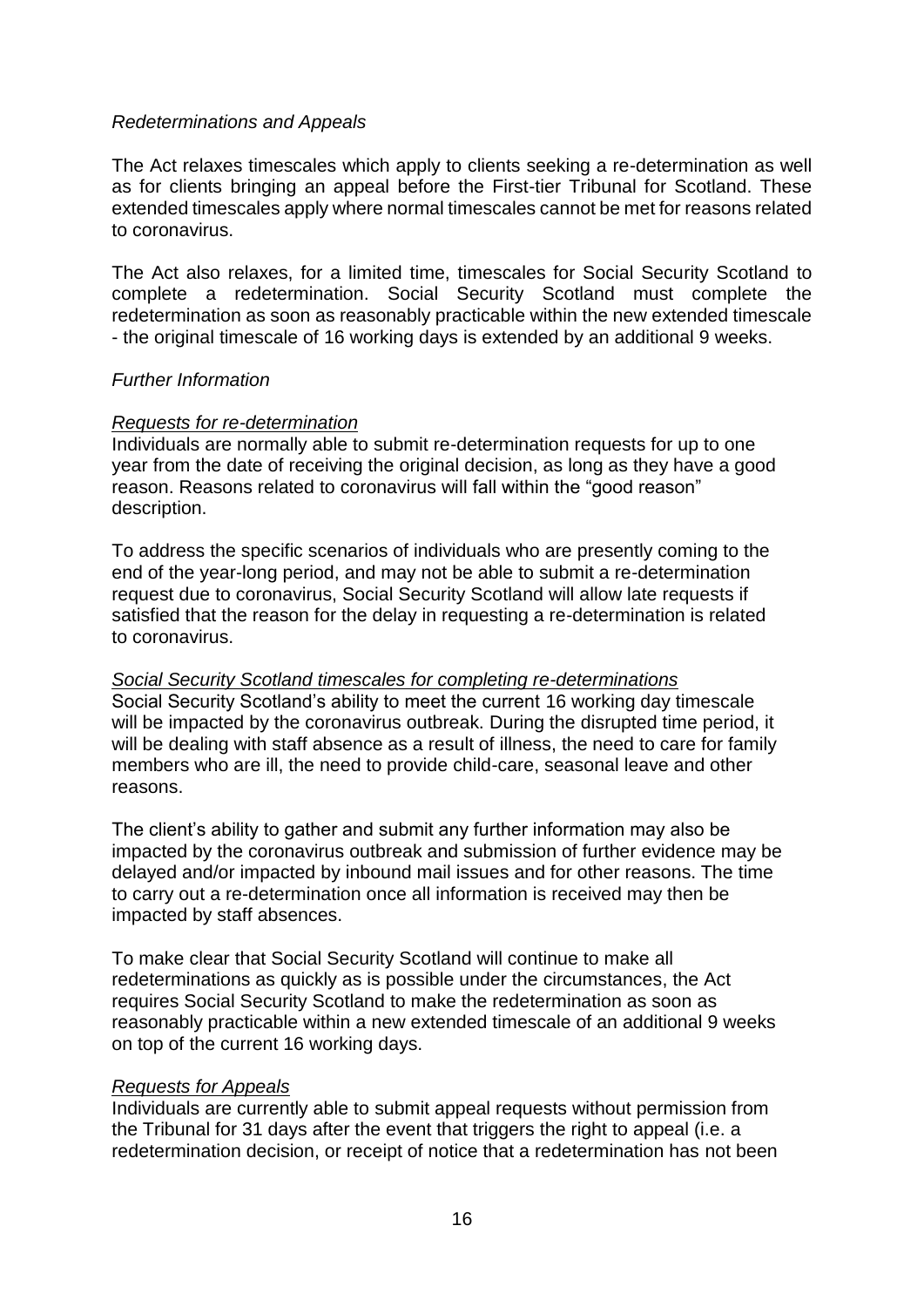made within the period allowed). Appeals can be requested up to one year after the event with permission from the Tribunal.

To address the specific scenarios of individuals who are presently coming to the end of the year-long period, and may not be able to submit a request for an appeal due to coronavirus, the Act ensures that coronavirus related matters will be considered as good reasons for delays, and also for the one-year time limit to be dis-applied.

The Act also allows appeals by individuals against decisions, including a decision by the Scottish Ministers regarding whether a coronavirus-related matter is a good reason for a late request for redetermination, beyond the one-year time limit.

#### *Best Start Grant/Young Carer Grant/Funeral Support Payment*

The Act relaxes timescales for making applications where these have not been able to be met directly as a result of coronavirus. It allows for late applications across all forms of assistance where the lateness is due to coronavirus.

The Act also allows for a late application to be accepted and considered where a person has passed the age limit for assistance, and would otherwise lose their entitlement to assistance, where the application could not be made earlier due to coronavirus.

**Contact:** Simon Coote, Head of Legislation and Operational Policy Unit, Social Security Policy, Scottish Government Email: [Simon.Coote@gov.scot](mailto:simon.coote@gov.scot)

### **Giving protection against eviction to those with commercial leases**

#### *Irritancy clauses in commercial leases: non-payment of rent or other sums due*

Tenants under commercial (not residential or agricultural) leases in Scotland can currently be evicted for non-payment of rent after a period as short as 14 days using irritancy procedures. In the current climate with many premises having to close and/or having little or no cash flow there has been a call for assistance from tenants in the form of rent holidays, rent reductions, and rent deferment. Many landlords and tenants are already having conversations and reaching voluntary arrangements about rental payments due shortly, but the Scottish Government recognises businesses that are struggling with their cashflow due to coronavirus remain worried about eviction.

The Act extends the period before eviction can take place to 14 weeks and applies irrespective of whether a notice has already been served (provided the 14 day period has not already expired) and irrespective of whether the circumstance which would entitle the landlord to terminate the lease already exist.

A tenant can still be evicted for non-payment of rent under the Scottish Act after the requisite 14 week period has expired. This contrasts with the situation in England, Wales and Northern Ireland where there are absolute moratoria on forfeiture in place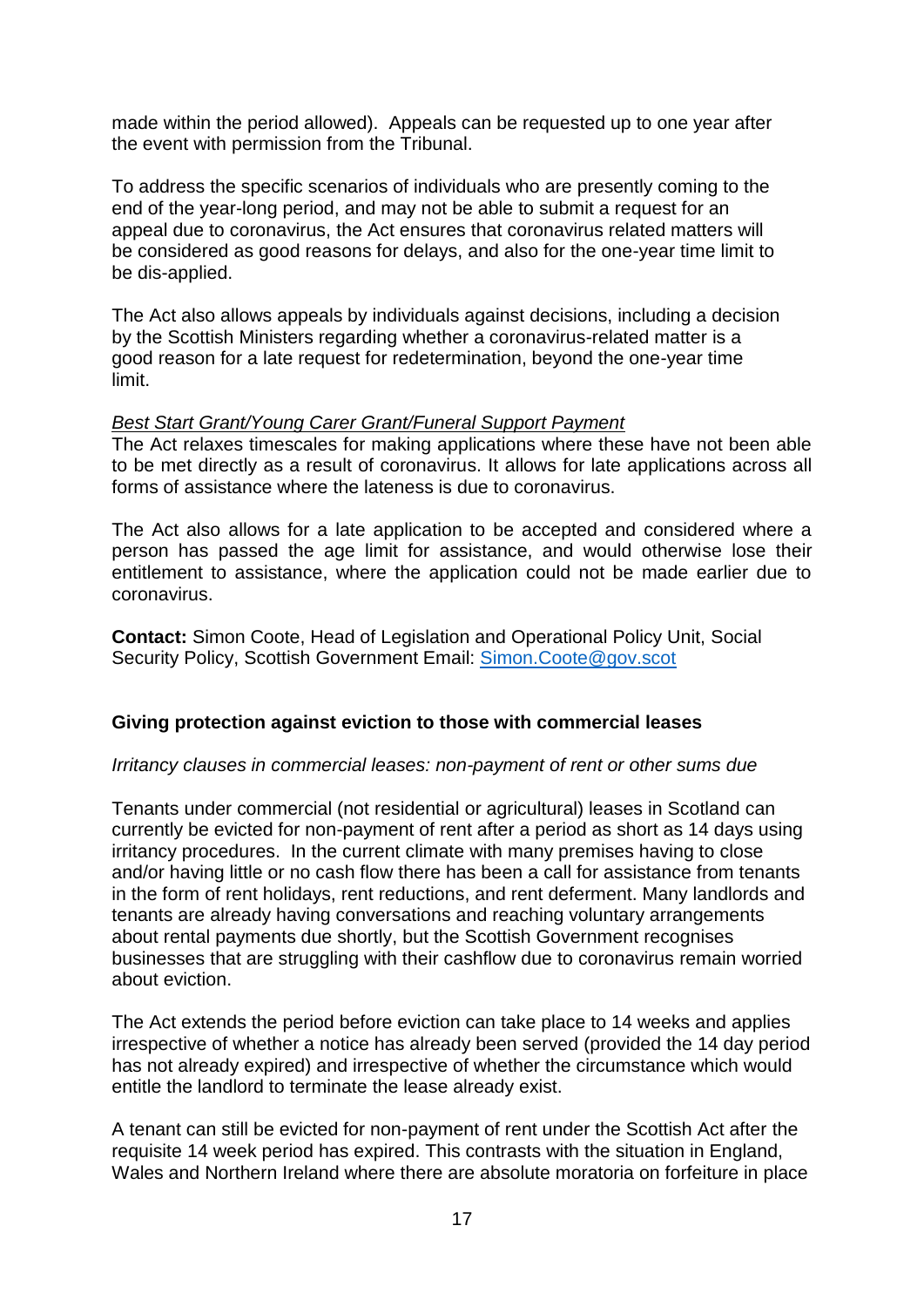so that a tenant cannot be evicted for non-payment of rent. All of these moratoria have now only been extended to 31 December 2020.

In order to ensure that there is flexibility - for example to extend this period to a longer period if necessary - it should be possible for Ministers to alter this 14 week period by means of regulations.

**Contact:** David F Mitchell, Property Adviser, Property Division, Scottish Government, Email: [David.Mitchell2@gov.scot](mailto:David.Mitchell2@gov.scot)

### **Allowing local authorities to exclude people from meetings where required by statute (on protecting public health grounds)**

**Schedule 6, paragraph 13** creates a new provision which, for the duration of the coronavirus crisis, gives local authorities the power to exclude the public from its meetings if the local authority considers that allowing members of the public access would create a real or substantial risk to public health, specifically relating to infection or contamination by coronavirus. Where the council ordinarily have facilities to enable remote attendance/participation in meetings, consideration may need to be given to the maximum numbers the technology is able to support.

It is believed that this is a reasonable and proportionate measure to protect the public and local authority council members for the duration of the coronavirus crisis.

While a requirement to provide remote access to local authority meetings to the public is not included in the new provision, the expectation is that local authorities will continue to make reasonable efforts for some public online access to deliberations at their meetings during the crisis. The public should still be able to access information on the discussions and decisions made at these meetings online or physically after the end of the coronavirus crisis.

**Paragraph 9** provides that the existing requirement for local authorities to provide hard copies or extracts of a document requested by a member of the public in their offices will no longer be compulsory. Local authorities will only need to provide such hard copies or extracts if it is reasonably practicable to do so. For instance, if the local authority office is closed then it will not be possible to do.

**Contact:** Stuart Johnston, Senior Policy Officer, Local Government Policy and Relationships Team, Scottish Government, Email: [Stuart.Johnston@gov.scot](mailto:Stuart.Johnston@gov.scot)

### **Delaying ballots for Business Improvement Districts and, possibly extending their lifespan**

Scotland's Towns Partnership is engaging with Business Improvement Districts regarding the impact of this measure.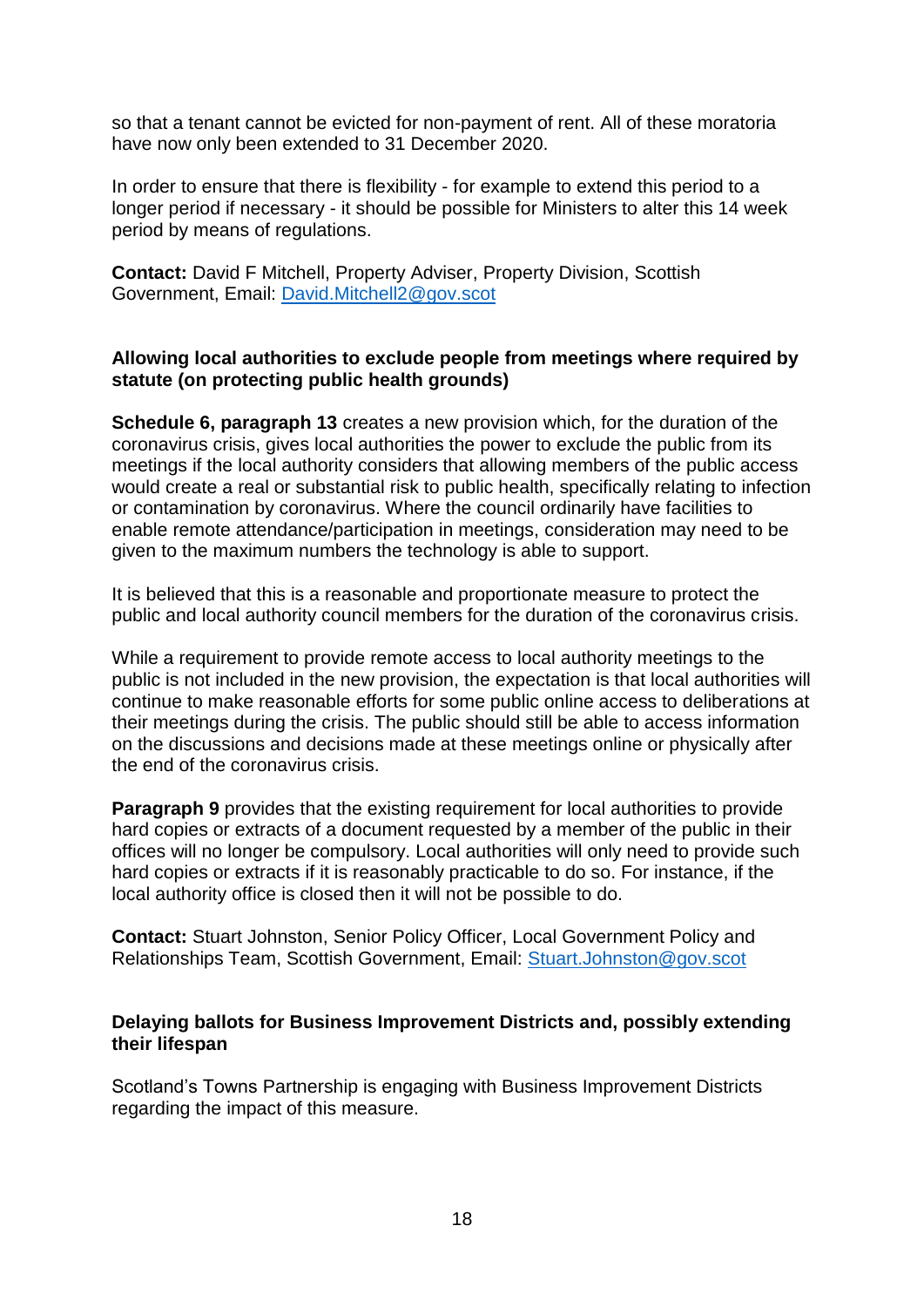**Contact:** David Cowan, Head of Regeneration Unit, Scottish Government, Email: [David.Cowan@gov.scot](mailto:david.cowan@gov.scot) or Alex McGhie, Regeneration Policy Officer, Social Justice and Regeneration Division, Scottish Government, Email: [Alex.McGhie@gov.scot](mailto:Alex.McGhie@gov.scot)

### **Suspension of time limits in the Anatomy Act to relieve pressure on medical schools**

University Anatomy Departments have been given advice regarding the impact of these measures.

**Contact:** Sharon Grant, Team Lead, Health Protection Division, Email: [Sharon.Grant@gov.scot](mailto:sharon.grant@gov.scot)

### **Easement of local authority requirements under s.13ZA of the Social Work (Scotland) Act in order to provide community care services, including moving the adult to residential accommodation, to protect vulnerable adults.**

The Act makes changes that affect adults lacking capacity. They are found in Schedule 3, Part 2.

*Paragraph 11(1) amends s.13ZA of the Social Work (Scotland) Act 1968 in two ways*:

- 1. It removes the requirement of the local authority to take into account the past and present wishes of the adult, and the views of any interested party when taking any steps to help an adult lacking capacity benefit from a community care service. A community care service includes moving the adult to residential accommodation.
- 2. It allows the local authority to take the above steps, even if there is a guardian, power of attorney or intervener appointed with relevant powers, or if there is an application being made to appoint a guardian, power of attorney or intervener with the relevant powers.

This allows local authorities to take immediate steps to safeguard the health and welfare of vulnerable adults. This in particular includes moving the adult from acute hospital wards to residential care, or other appropriate accommodation, where there may be a deprivation of the adult's liberty in order to protect them from the risk of infection.

This was one of the few provisions that would have come into force when and if Ministers approved its use by invoking regulations. This never happened and the provisions were never in force. Paragraph 11(1) was early expired on 29 September by the Coronavirus (Scotland) Acts (Early Expiry of Provisions) Regulations 2020.

**Contact:** Peter Quigley, Team Leader Adults with Incapacity Legislation and Practice, Directorate for Community Health and Social Care, Scottish Government Email: [Peter.Quigley@gov.scot](mailto:Peter.Quigley@gov.scot)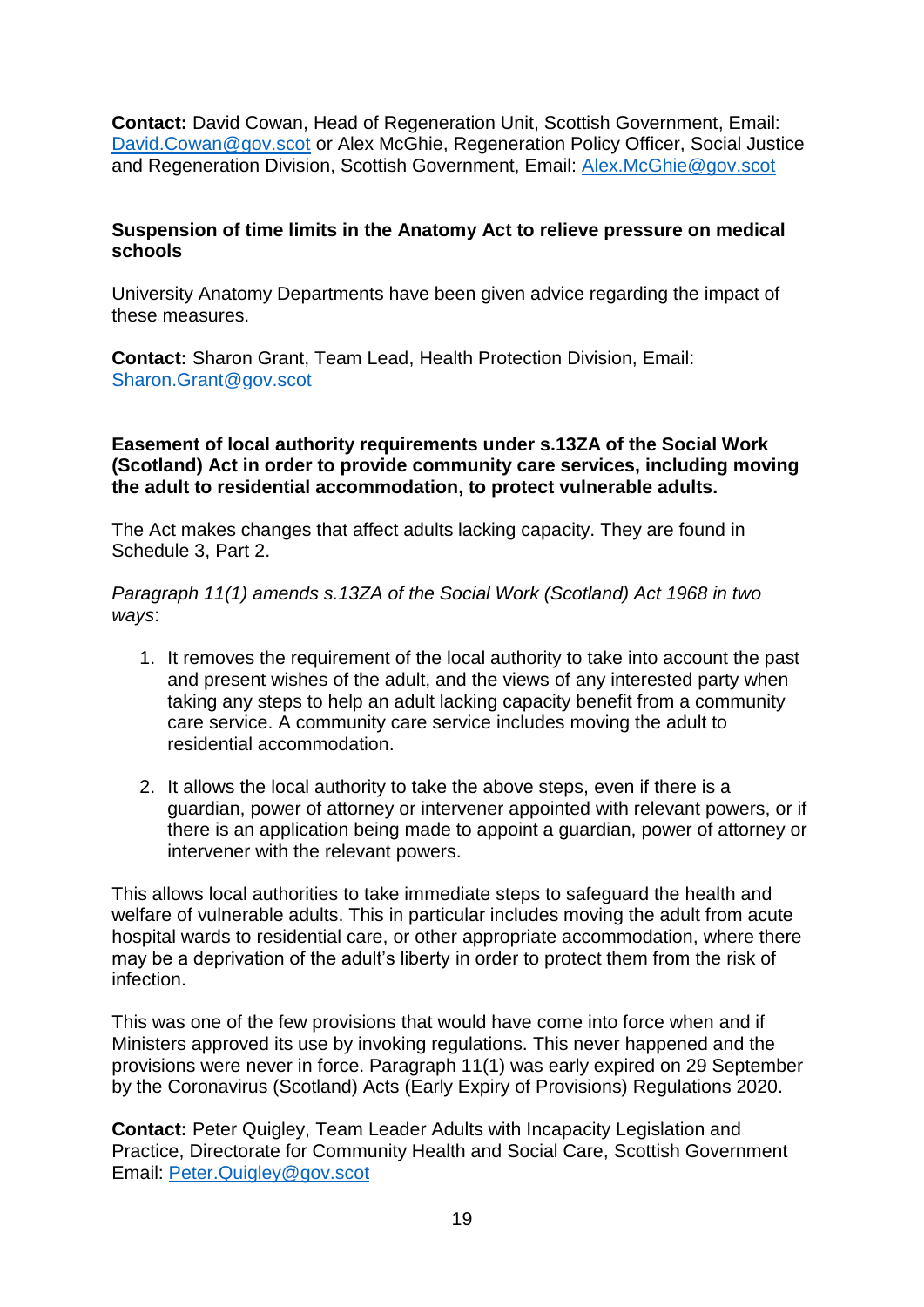### **Amendments to extension of time limits in Adults with Incapacity (Scotland) Act to help protect vulnerable adults**

### *Paragraph 11(2) amends s.58A of the Criminal Procedure (Scotland) Act 1995:*

If a person is convicted of an offence in the high court or sheriff court, then the court has the option to place the person under a welfare guardianship order. This order continues in force for a period of 3 years or such other period (including an indefinite period) as the court may determine.

The amendment ensures that during the period of crisis when the provisions are in force, the guardianship does not expire and require a renewal to be made, with the accompanying work that would entail. This ensures that professionals are not taken away from the urgent work they are required to undertake during the crisis and that the adult still has someone to look after their welfare.

The provisions therefore 'stop the clock' on the period of the guardianship, whilst the provisions are in force, but the guardian is still able to exercise their powers. This will mean that when the provisions are switched off when the crisis has subsided, then whatever time was left on the guardianship when the provisions were switched on will remain. This does not apply to indefinite orders and does not affect any other reason by which the order could come to an end.

These provisions have been extended and suspended (see below).

*Paragraph 11(3)(a) amends s.47 of the Adults with Incapacity (Scotland) Act 2000:*

s.47 allows a health professional of a prescribed class, to issue a certificate to an incapable adult for medical treatment for the specified period.

The amendment ensures that the certificate does not expire when the provision is in force during this time of crisis. It ensures that medical treatment can continue to be given to a vulnerable adult where this is required. This is intended to preserve the workload of health professionals for more urgent work.

The provisions therefore 'stop the clock' on the period of the certificate, whilst the provisions are in force. This will mean that when the provisions have expired whatever time was left on the certificate before the provisions were in force will return. This does not affect any other reason a certificate may come to an end.

These provisions have been extended and suspended (see below).

### *Paragraph 11(3)(b) amends s.58 of the Adults with Incapacity (Scotland) Act 2000:*

This affects guardianship orders granted by the Sheriff. Guardianship orders are granted for a period of 3 years or such other period (including an indefinite period) as the court may determine.

The amendment ensures that when these provisions are in force, the guardianship does not expire and require a renewal to be made, with the accompanying work that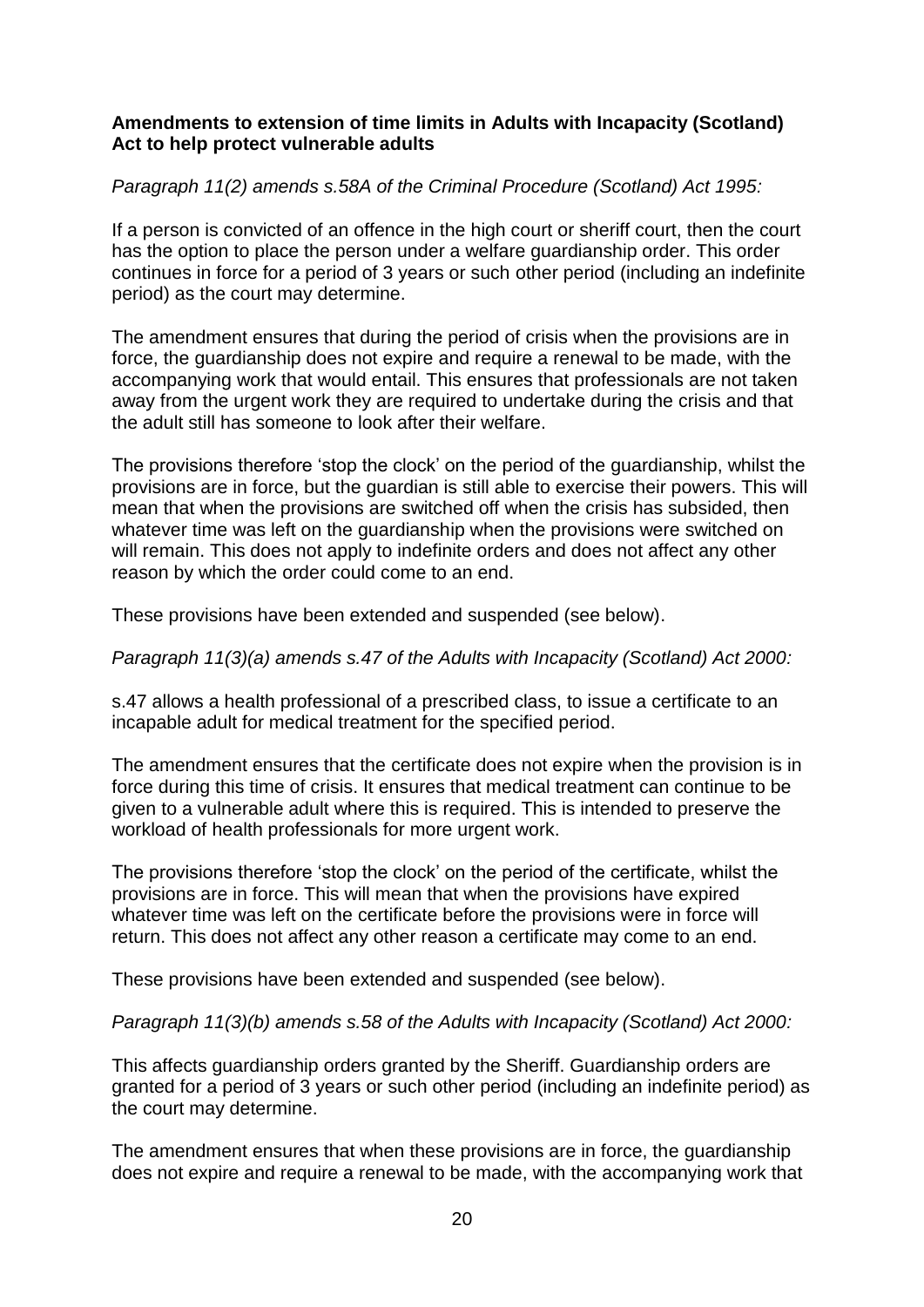would entail. This is intended to preserve the work capacity of professionals for urgent work, whilst ensuring that the adult still has a guardian to look after their welfare.

The provisions therefore 'stop the clock' on the period of the guardianship, whilst the provisions are in force, but the guardian is still able to use their powers. This will mean that when the provisions have expired, whatever time was left on the guardianship order before the provisions were in force will return. This does not apply to indefinite orders and does not affect any other reason an order could come to an end.

These provisions have been extended and suspended (see below).

### *Paragraph 11(3)(c) amends s.60 of the Adults with Incapacity (Scotland) Act 2000*

This affects the renewal of guardianship orders granted by the Sheriff. The orders can be continued by the Sheriff for a period of 5 years or other such period (including an indefinite period) as the court may determine.

Renewals are affected in the same way as guardianship orders are as described in the previous paragraph.

These provisions have been extended and suspended (see below).

#### *Extension and suspension of guardianship and s.47 provisions*

The expiry date of Part 1 of both Scottish Acts (covering guardianship and s.47 provisions) was extended by the Coronavirus (Scotland) Acts (Amendment of Expiry Dates) Regulations 2020 from 30 September 2020 to 31 March 2021.

Separate regulations have been made - the Coronavirus (Scotland) Act 2020 (Suspension: Adults with Incapacity) Regulations 2020 - to suspend schedule 3, Part 2, paragraphs 11(2) and 11(3) of the first Scottish Act which relate to guardianship and s.47 provisions. The provisions were suspended from 30 September 2020. To reinstate these provisions, regulations subject to scrutiny by Parliament will be required.

**Contact:** Peter Quigley, Team Leader Adults with Incapacity Legislation and Practice, Directorate for Mental Health and Social Care, Scottish Government Email: [Peter.Quigley@gov.scot](mailto:Peter.Quigley@gov.scot)

### **Extend the duration of planning permission for applications which are due to expire in the next 6 months**

The Coronavirus (Scotland) Act provides that if planning permission or planning permission in principle was to lapse during the "emergency period" then the period within which development is to be commenced is extended. This applies whether the original duration of the permission is as specified in legislation or has been set by a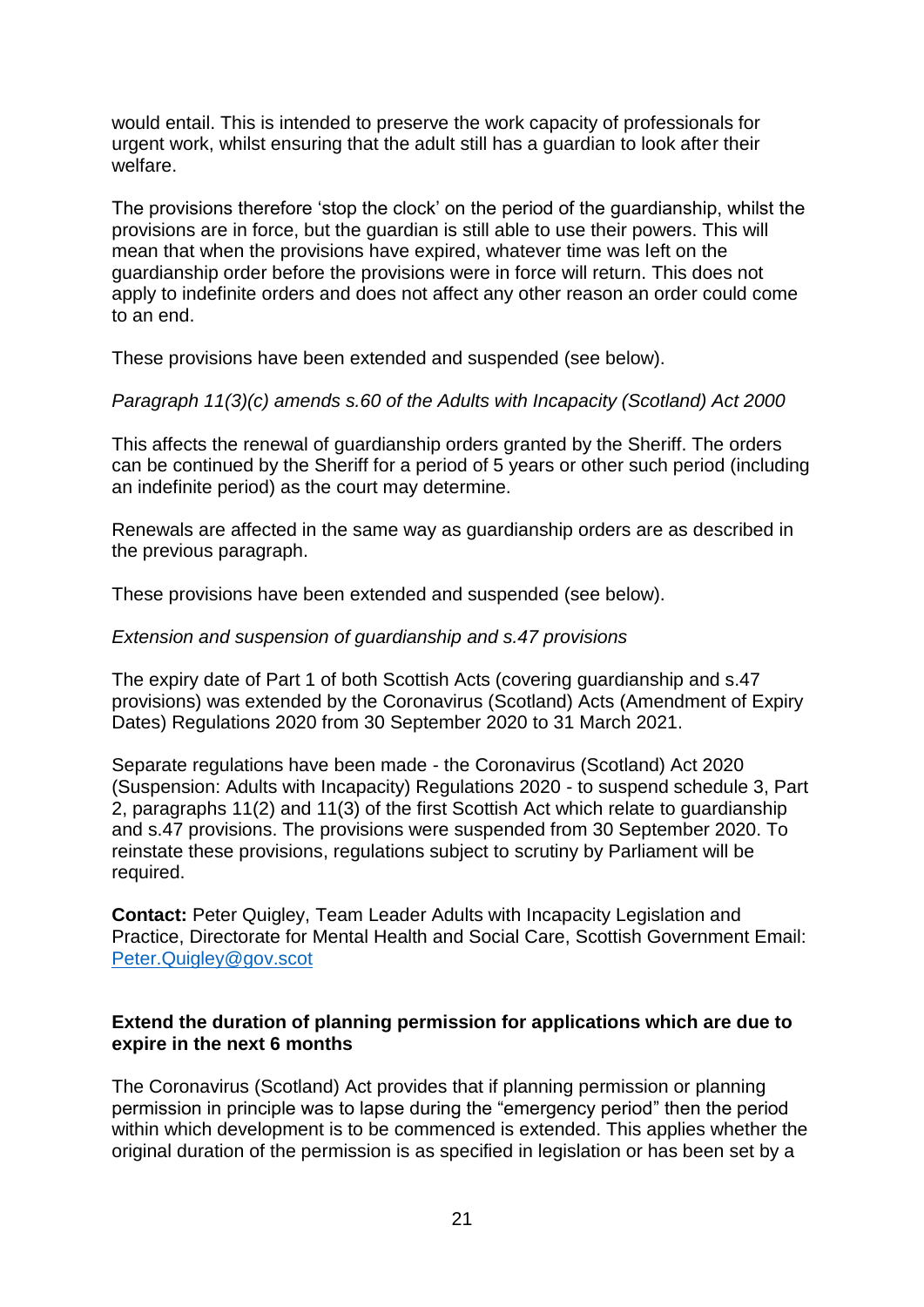direction made by the planning authority or Scottish Ministers when granting permission.

Where a full planning permission would expire during the "emergency period" then that permission will not lapse for a period of 12 months from the date on which the provisions come into force (the "extended period"), irrespective of that development having not been commenced. The permission will only lapse if development has not commenced before the end of the extended period.

The Town and Country Planning (Emergency Period and Extended Period) (Coronavirus) (Scotland) Regulations 2020 amend the definitions of "emergency period" and "extended period" in sections 58(3C) and 59(8C) of the Town and Country Planning (Scotland) Act 1997 ("the Act"), as it has effect by virtue of paragraphs 8 to 10 of schedule 7 of the Coronavirus (Scotland) Act 2020, and in section 16(6) of the Planning (Listed Buildings and Conservation Areas) (Scotland) Act 1997 ("the Listed Buildings Act"), as inserted by paragraph 2 of schedule 4 of the Coronavirus (Scotland) (No. 2) Act 2020.

As currently defined by sections 58(3C) and 59(8C) of the Act, the "emergency period" began on 7 April 2020 and would end on 6 October 2020 and the "extended period" began on 7 April 2020 and would end on 6 April 2021. As amended by these Regulations, the "emergency period" is the period which began on 7 April 2020 and will end on 31 March 2021 and the "extended period" is the period which began on 7 April 2020 and will end on 30 September 2021.

As currently defined by section 16(6) of the Listed Buildings Act, the "emergency period" began on 27 May 2020 and would end on 6 October 2020 and the "extended period" began on 27 May 2020 and would end on 6 April 2021. As amended by these Regulations, the "emergency period" is the period which began on 27 May 2020 and will end on 31 March 2021 and the "extended period" is the period which began on 27 May 2020 and will end on 30 September 2021.

The same applies to planning permission in principle. However, as well as the overall duration, attention also has to be paid to the time limits for applying for approval of matters specified in conditions (AMSC) attached to a planning permission in principle. In relation to applications for AMSC, if the last date for making an application for an AMSC is within the emergency period then the time limit for making such an application is to the end of the extended period.

Further general information on duration of planning permission in principle can be found in Annex H of Scottish Government Circular 3/2013 on Development Management Procedures: [https://www.gov.scot/publications/planning-series-circular-](https://www.gov.scot/publications/planning-series-circular-3-2013-development-management-procedures/)[3-2013-development-management-procedures/](https://www.gov.scot/publications/planning-series-circular-3-2013-development-management-procedures/) .

It is not expected that authorities will need to take any action other than to share this with stakeholders to ensure they are aware of the potential change to the date at which their planning permission will expire. Authorities will need to take the provisions of the Act into account when a Notification of Initiation of Development is submitted.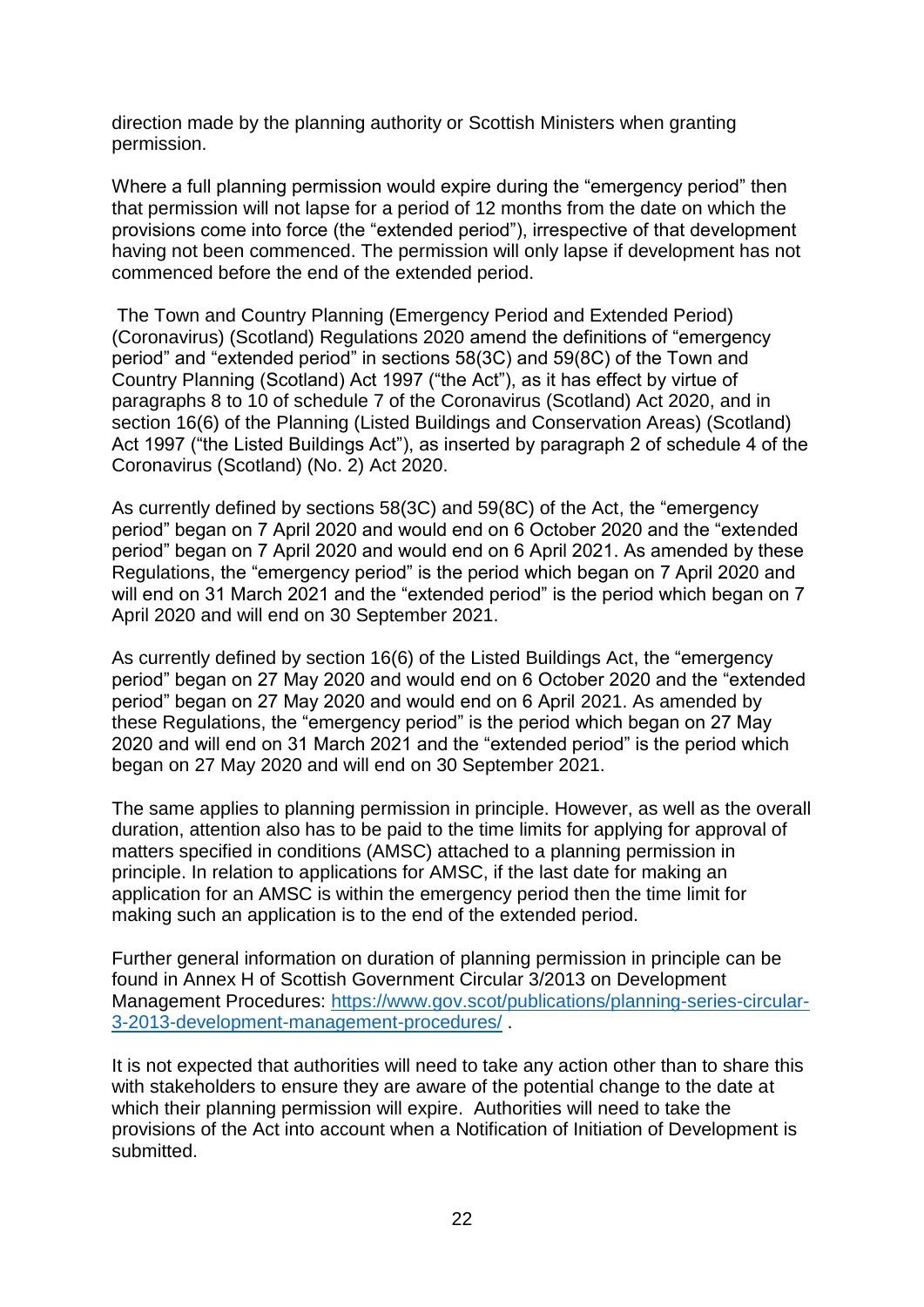**Contact:** Chris Sinclair, Policy Manager, Planning and Architecture Division, Scottish Government Email: [covid19planningenquiries@gov.scot](mailto:covid19planningenquiries@gov.scot)

#### **Changes to alcohol and civic government licensing legislation to provide necessary flexibility for Licensing Boards, licensing authorities, applicants and other parties**

The Act contains a number of temporary, but significant changes to the alcohol and civic government licensing regimes in response to the outbreak. These changes are designed to assist users of the licensing system as well as licensing authorities with the significant challenges posed by the coronavirus outbreak.

### *The changes made*

The Scottish Government considers the licensing provisions in the Act to be a pragmatic response to the coronavirus outbreak. In some areas, they empower the relevant licensing authority to extend timescales and deadlines. In other areas, they give further time to key licensing partners such as Police Scotland when views are being sought on licensing decisions. In some other areas, discretion is given to excuse the failure to meet a relevant deadline or other procedural step if the relevant authority considers it reasonable. As a package, the changes are designed to minimise the chances of licence holders' right to hold and keep a licence being adversely affected through no fault of their own as a result of the coronavirus outbreak.

There is also a change to the current powers for Licensing Boards under the 2005 Act to relieve procedural failings. Currently, a Licensing Board may relieve any applicant or other party to proceedings before the Board of any failure to comply with any procedural provision if the failure is due to mistake, oversight or other excusable cause, and the Board considers it appropriate in all the circumstance to relieve the failure. This power does not exist in relation to relieving procedural failures on the part of the Board itself and the Act makes provision in this area where this arises as a result of the coronavirus outbreak.

### *Necessity and urgency*

Without the changes provided for in the Act relating to licensing, there is a high risk of significant numbers of licensing interests, such as those holding premises licences which authorise the sale and supply of alcohol, being unable to adhere to the strict statutory rules that apply.

In the context of the coronavirus outbreak, the Scottish Government does not consider that anyone should be penalised due to being unable to adhere to the normal rules through no fault of their own.

**Contact:** Philip Lamont, Head of Criminal Law, Practice and Licensing Unit, Criminal Justice Division, Scottish Government Email: [Philip.Lamont@gov.scot](mailto:Philip.Lamont@gov.scot)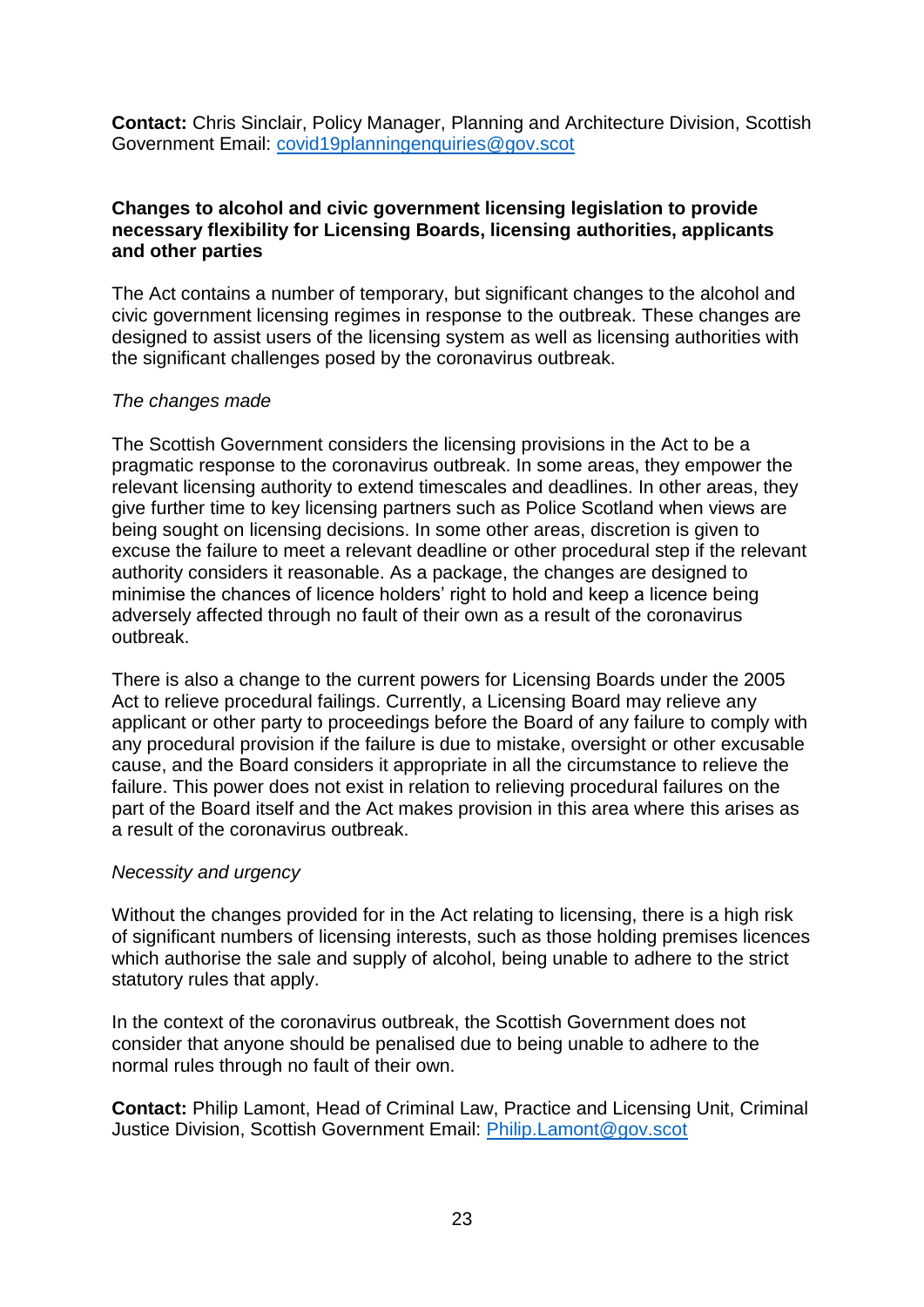#### **Extend the period of validity of advance notices and allow electronic communication of applications to the property registers**

These measures address risks faced by parties involved in property transactions impacted by the closure of the property registers.

The provisions extend the protected period provided by advance notices, allowing additional time for solicitors to prepare and submit applications for registration once the property registers are reopened by the Keeper. This will also cover advance notices which had effect while the registers have been fully or partly closed since 24 March.

In order to facilitate remote submission of applications to the property registers, the provisions also provide that submission to the Keeper by electronic means of a copy of a traditional deed is sufficient evidence for the purpose of accepting an application for registration. This will allow applications by a means and in a form which will be specified on the Registers of Scotland website.

Further details on the practical measures of how applications will be made under the provisions and the contingency measures currently in place can be found at [ros.gov.uk/coronavirus-covid-19](https://www.ros.gov.uk/coronavirus-covid-19)

**Contact:** Harry Murray, Registers of Scotland Email: [harry.murray@ros.gov.uk](mailto:harry.murray@ros.gov.uk)

### **End the current 2019/20 muirburn season early and maintain the facility to suspend muirburn for the period the Act is in force, whilst allowing muirburn to commence with the 2020/21 season using a separate SSI.**

Schedule 7, paragraphs 32-33 of the Coronavirus (Scotland) Act suspends the muirburn season, as set out in section 23 of the Hill Farming Act 1946, which usually runs from 1 October until 15 April.

Muirburn is the controlled burning of heather, gorse bushes and grasslands as a land management tool. Muirburn is not an activity that can be considered essential to the economy in the current emergency. Furthermore, although the risk of wildfire from muirburn is low, it places a small additional risk that our emergency services may be called upon, unnecessarily, to deal with out of control or unintended fires or to treat those that may be injured by such fires.

### *Effect of the provisions in the Act*

- The Coronavirus (Scotland) Act had the effect of ending the 2019/20 muirburn season earlier than its scheduled date of 15 April 2020.
- The provisions of the Act as regards the suspension of the muirburn season have been retained up to 31 March 2021; a separate instrument (the Coronavirus (Scotland) Act 2020 (Suspension: Muirburn) Regulations 2020), which came into force on 1 October 2020, suspended the operation of paragraphs 32 and 33 of schedule 7 of the Act.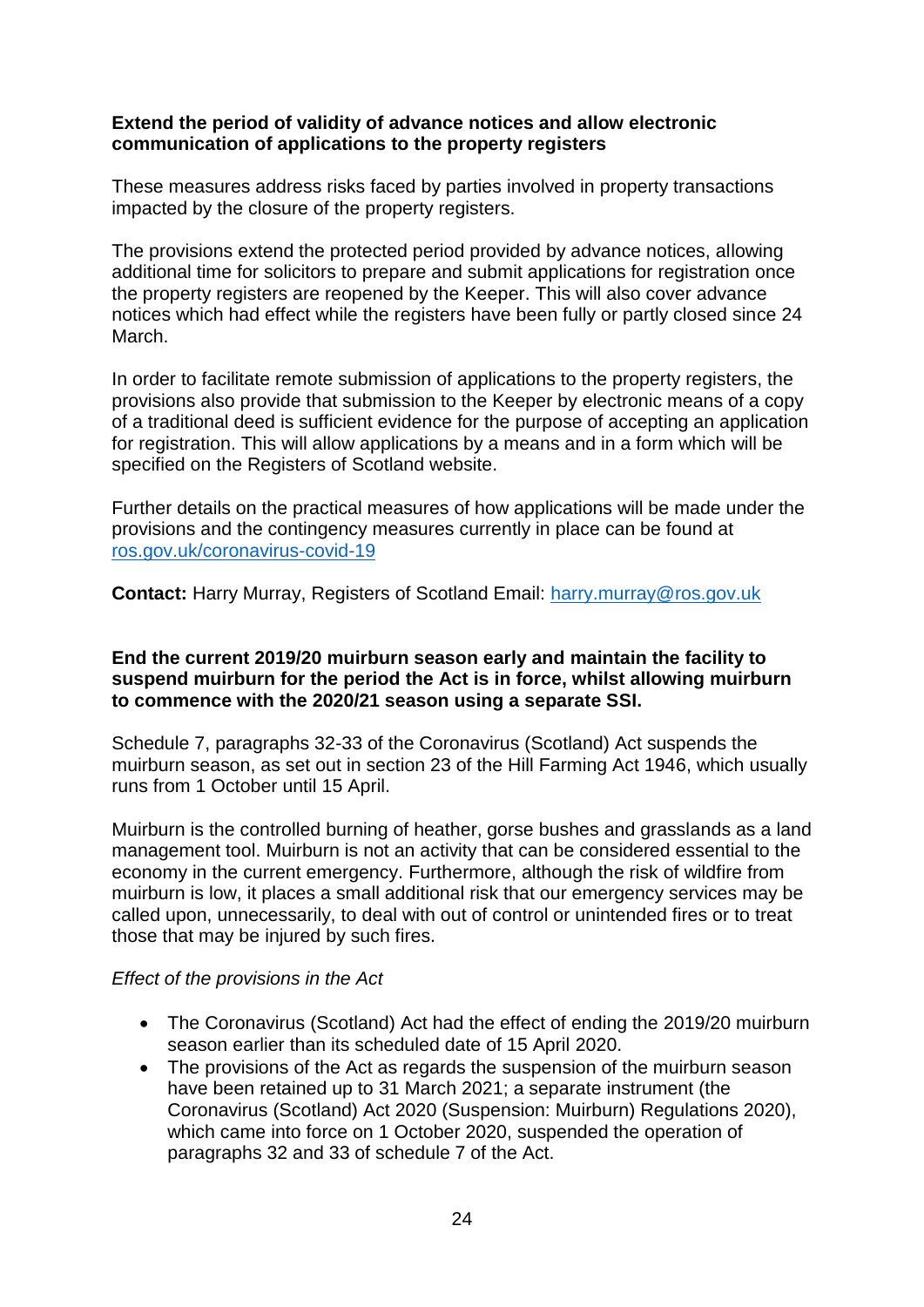• This means that muirburn can take place from 1 October and may continue as per the usual arrangements.

**Contact:** Steven Dora, Biodiversity Policy Manager, Environment and Forestry Division, Scottish Government, Email: [steven.dora@gov.scot](mailto:steven.dora@gov.scot)

#### **Measures to ensure the justice system is able to deliver essential services**

Extensive engagement is taking place between Scottish Government officials and stakeholders across the justice sector, to provide guidance on justice related provisions of the Act. This cannot be replicated here. However, the following highlights some key issues in relation to Justice.

### **Community Orders**

### *(i) Extension of the specified period for unpaid work or other activity requirements in Community Payback Orders*

As soon as the 2020 Act came into force on 7 April 2020, the time limit for the completion of all existing unpaid work or other activity requirements in CPOs was extended by 12 months (i.e. whatever specified period had been imposed by the court for completion of unpaid work in an individual order, the new end date became 12 months later). This will be alterable by a Scottish statutory instrument, in order to allow it to be extended further should that be necessary.

A restriction was also placed on courts for the period during which the legislation is in force, to ensure that any new unpaid work or other activity requirements have a time limit of at least 12 months from the point of imposition. It should be noted that, as a result of the extension of relevant provisions in the 2020 Act, this restriction continues to apply to any new CPOs with unpaid work or other activity requirements imposed.

These measures allowed justice social work to suspend all unpaid work programmes during the initial lockdown period without affecting the ability of individuals to complete their hours within court-directed timescales. As restrictions eased, local authorities were encouraged to restart unpaid work in a safe and gradual manner. Local authorities continue to work to deliver unpaid work requirements in a safe manner, though capacity is impacted by measures to keep individuals on orders and staff safe.

#### *(ii) Ability to postpone CPOs or DTTOs, or requirements contained in those orders, for a specified period*

It was hoped that the above measures at (i) would be sufficient in allowing justice social work to continue to facilitate all remaining orders. Nonetheless, as the impact of COVID-19 continues over an extended period, it may become necessary to take further action in order to allow justice social work to focus on cases presenting the highest risk of harm or to protect the most vulnerable. The legislation therefore gives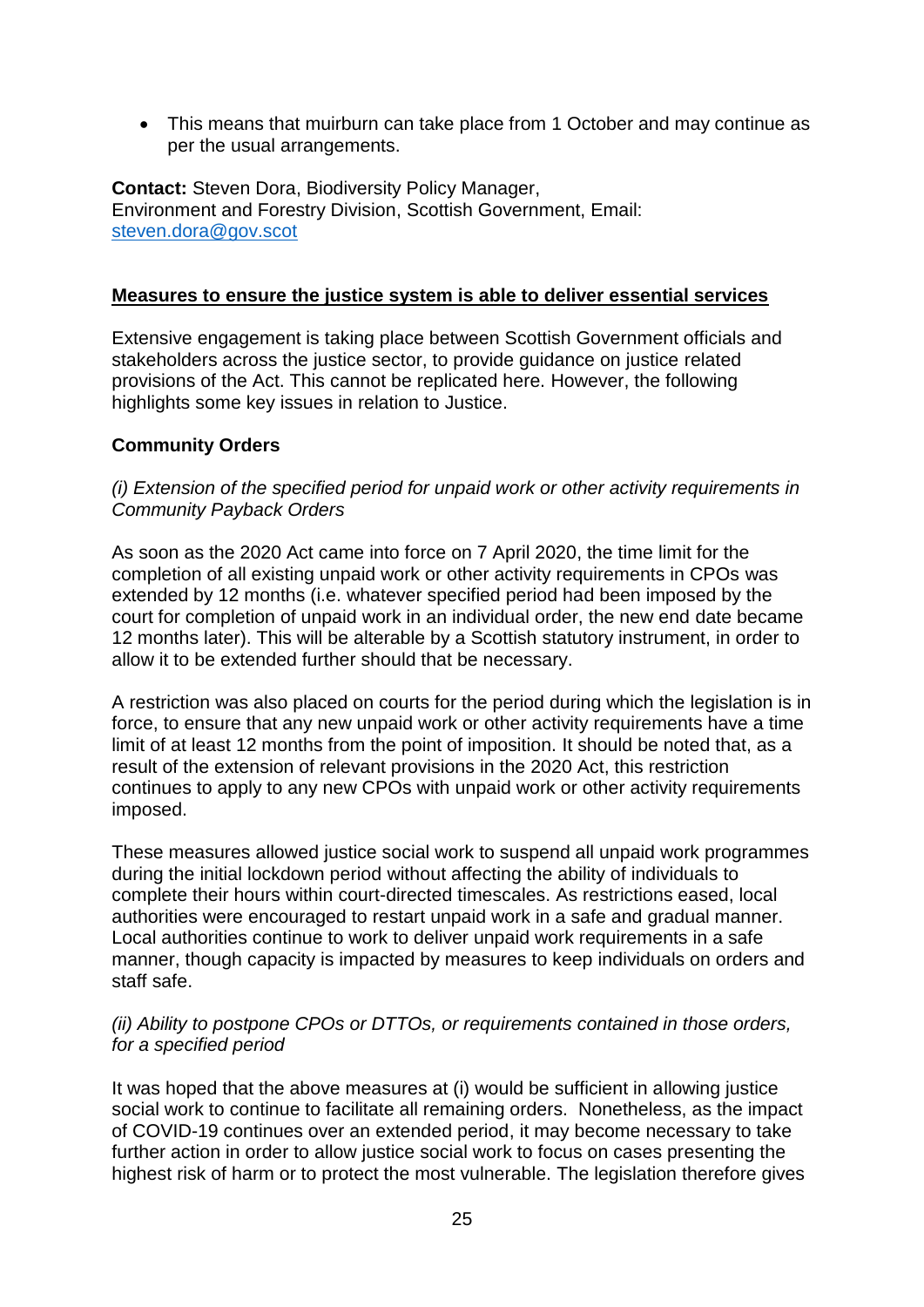the Scottish Ministers the power to postpone certain orders (CPOs and DTTOs), or requirements contained in those orders (including by reference to type of offence or individual), for a specified period – essentially pressing pause on these until such time as the situation improves sufficiently. On the expiry of the specified period, the orders or requirements would progress as if no time had elapsed since the postponement was put in place (but obviously moving forward relevant timescales/deadlines to account for this), allowing the requirements to be carried out once restrictions related to the pandemic (or a phase of the pandemic) are lifted. Should this power be used, the Act places a duty on local authorities to inform those subject to the relevant orders of any changes made by this provision.

### *(iii) Ability to vary the requirements of community orders which have been imposed by the courts*

The legislation also gives the Scottish Ministers the power to vary, in bulk, the requirements of community orders which have been imposed by the courts. The issue this seeks to resolve is slightly longer term; given the need to delay the carrying out of unpaid work (and possibly other requirements) there is likely to be an unmanageably large number of hours of unpaid work due to be carried out as the pandemic continues and potentially beyond. This aspect of the legislation will enable the Scottish Ministers, by a Scottish statutory instrument, to reduce or vary the requirements of orders, or to revoke certain orders entirely, in order to prevent the system being unable to deliver the outstanding orders. As the volume of court business increases and capacity to deliver community orders remains constrained, it may be necessary to use these powers. As with the above, there would be a duty on local authorities to inform those subject to the relevant orders of any changes made by this provision.

The Scottish Government work closely with Social Work Scotland and others to identify exactly if, when, and how these measures should be used.

**Contact:** Graham Ackerman, Head of Community Justice Interventions Unit, Scottish Government, Email: [cpo@gov.scot](mailto:cpo@gov.scot)

### **Parole**

Schedule 4, paragraph 17 and 18 make provisions in regard to parole.

### *Delegation Powers*

These provisions allow the Chair to delegate the statutory functions laid out in the Prisoners and Criminal Proceedings (Scotland) Act 1993 and the Parole Board (Scotland) Rules 2001, so the Chair of the Parole Board can delegate to other members in order to allow a wider spread of responsibility among Board members. This will increase resilience and allow the Parole Board to plan for an event where the Chair is unable to carry out his or her statutory functions.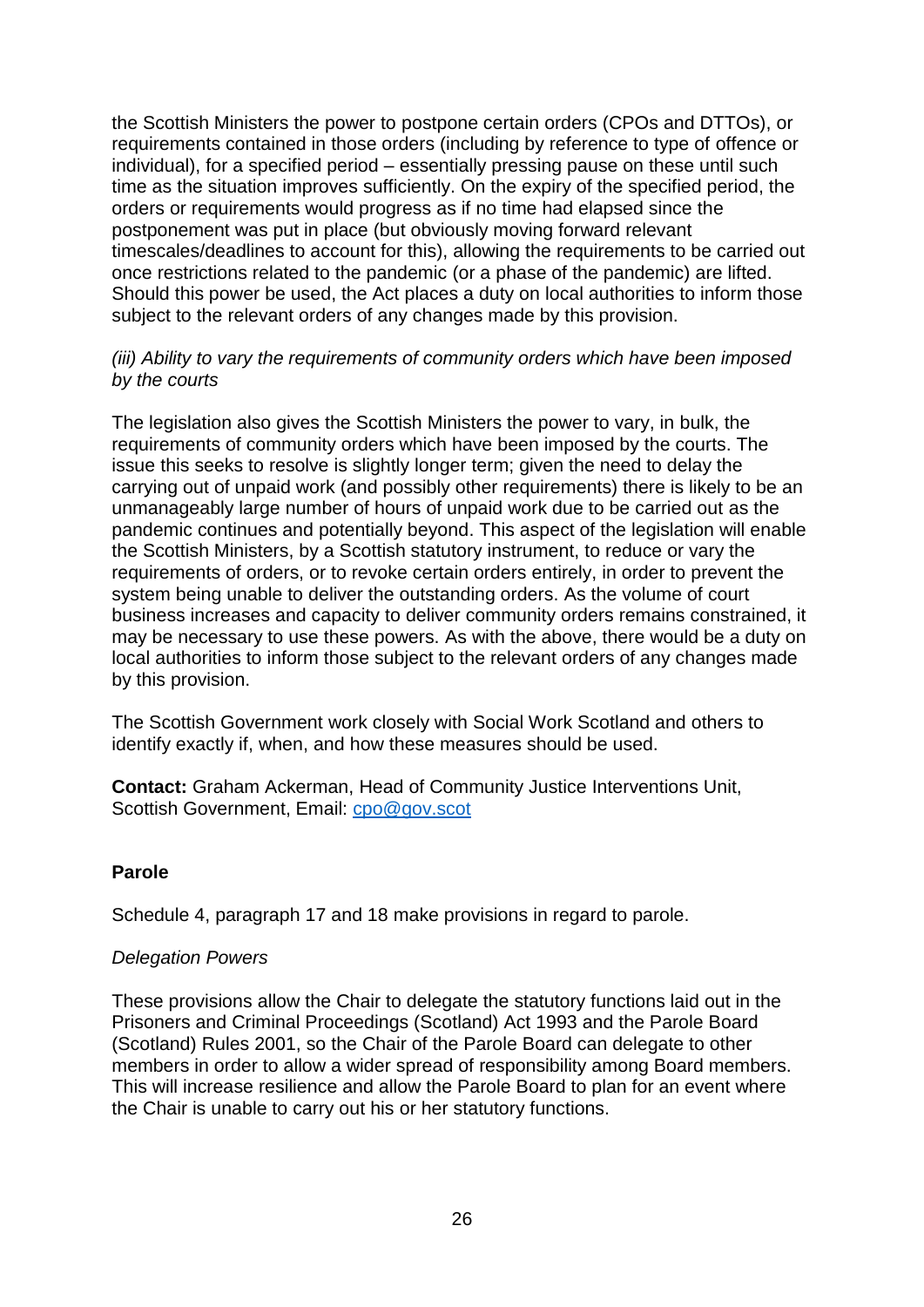The Act also includes provision to allow for all the Chair's functions in the first instance to be automatically exercised by the next most senior Board member if the Chair becomes unable to exercise his or her functions.

### *Parole Hearings*

The provisions include a change to the Parole Board Rules at Rule 20 so the Parole Board when determining a Part IV (tribunals) case can decide not to hold an oral hearing unless it is in the interests of justice to do so. The provisions also allow that where an oral hearing is to take place that it can all be by video or teleconference. This will cut down the number of in-person oral hearings being held and keep members and others safe by avoiding face-to-face contact.

The provisions also have the effect that extended sentence prisoners recalled under section 17(3) of the Prisoners and Criminal Proceedings (Scotland) Act 1993 and serving the extension part of their sentence, can be considered under Part III of the Rules instead. This allows these cases, where appropriate, to be heard at casework meetings by two rather than three members. This is designed to increase resilience.

**Contact:** Sandra Wallace, Parole Policy Manager, Scottish Government, Email: [Sandra.Wallace@gov.scot](mailto:Sandra.Wallace@gov.scot)

### **Release of Prisoners**

Scottish Ministers have powers under the Act to consider early release of prisoners to help limit the spread of COVID-19 and to ensure our prisons can operate safely. However, it should be noted that the changes to volumes of court business, have already had an impact on reducing the prison population, although court business is now resuming. We will continue to consider what appropriate steps can be taken via Home Detention Curfews.

The Scottish Ministers can make provisions in the regulations for different classes of person, prisons or classes of prison for the purposes of release. Prison Governors retain the ability to veto release where they think this would involve an immediate risk of harm to an identified person. There are also a number of categories of prisoners who are excluded from being released under the regulations (including Life sentence prisoners, sex offenders, those subject to a Supervised Release Order or serving an extended sentence, and untried prisoners).

We remain in contact with Social Work Scotland, COSLA, Community Justice Scotland and Criminal Justice Voluntary Sector Forum about these measures and will continue these discussions, as well as with other partners involved in prison release, in order to plan for any further practical arrangements that would be required were it to be that these measures were once again put into effect.

It should be noted that no prisoners are currently being released in this way.

**Contact:** Graham Robertson, Community Justice Division, Scottish Government, Email: [Graham.Robertson@gov.scot](mailto:Graham.Robertson@gov.scot)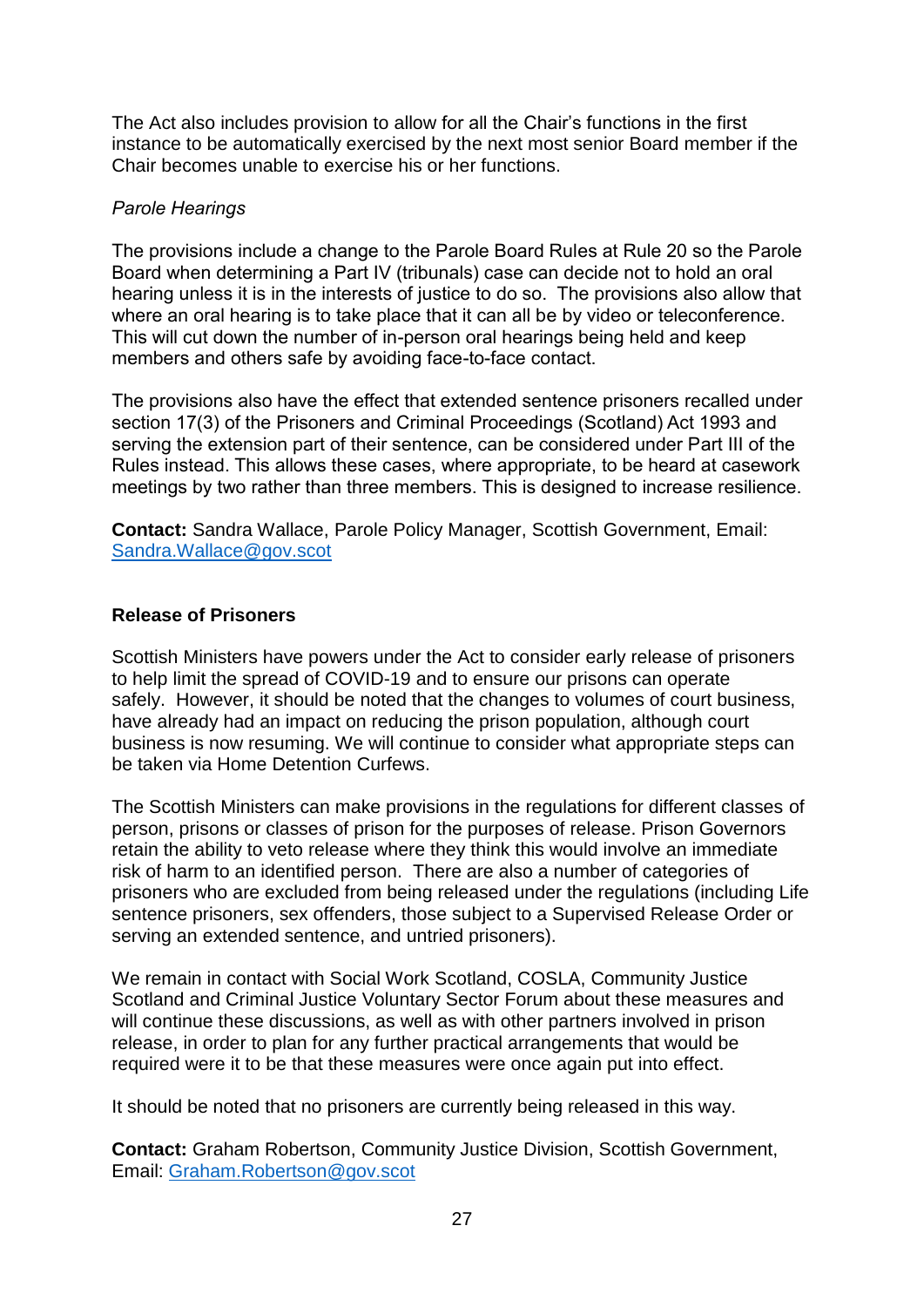## **Provisions in respect of looked after children and children's hearings system**

The Act makes provision for alterations to processes in respect of looked after children, child protection and the children's hearing system. The Scottish Government has produced detailed guidance on these changes, which can be accessed at: [https://www.chip-partnership.co.uk/2020/04/06/guidance-coronavirus](https://www.chip-partnership.co.uk/2020/04/06/guidance-coronavirus-scotland-act-2020/)[scotland-act-2020/](https://www.chip-partnership.co.uk/2020/04/06/guidance-coronavirus-scotland-act-2020/)

**Contact:** Tom McNamara, Head of Youth Justice & Children's Hearings, Care, Protection and Justice Division, Scottish Government Email: [Tom.McNamara@gov.scot](mailto:Tom.McNamara@gov.scot)

### **Allowing interim legal aid payments to be made to solicitors**

The Act contains provisions to make it easier for solicitors and counsel to apply for interim payments from the Scottish Legal Aid Board, rather than waiting until a case has completed.

Interim payments are already available where the Legal Aid Board is satisfied that the work carried out has been valid, on the basis of robust evidence submitted by claimants. These provisions allow for a relaxation of the requirements on the Board to scrutinise claims before making interim payments, delaying the provision of detailed evidence by claimants until the point of final account, and remove conditions which must currently be met for counsel to apply.

The provisions also strengthen the powers of the Scottish Legal Aid Board to ensure they can reclaim any overpaid fees, where this is found to be necessary upon assessment of the proper payment due at the end of the case.

**Contact:** Denise Swanson, Head of Access to Justice Unit, Scottish Government, Email: [denise.swanson@gov.scot](mailto:denise.swanson@gov.scot)

### **CORONAVIRUS (SCOTLAND) (NO.2) ACT 2020 - GUIDANCE ON SECTOR-SPECIFIC MEASURES**

### **Protection of the individual**

#### **Student Residential Tenancy Agreements: Notice Periods**

To enhance the rights of students who have leases in halls of residence and Purpose Built Student Accommodation (PBSA) during the Covid-19 outbreak, Schedule 1, Part 1 of the Act makes provision for:

 a 7 day notice period for those who have already entered into a student residential tenancy agreement and have occupied the property; and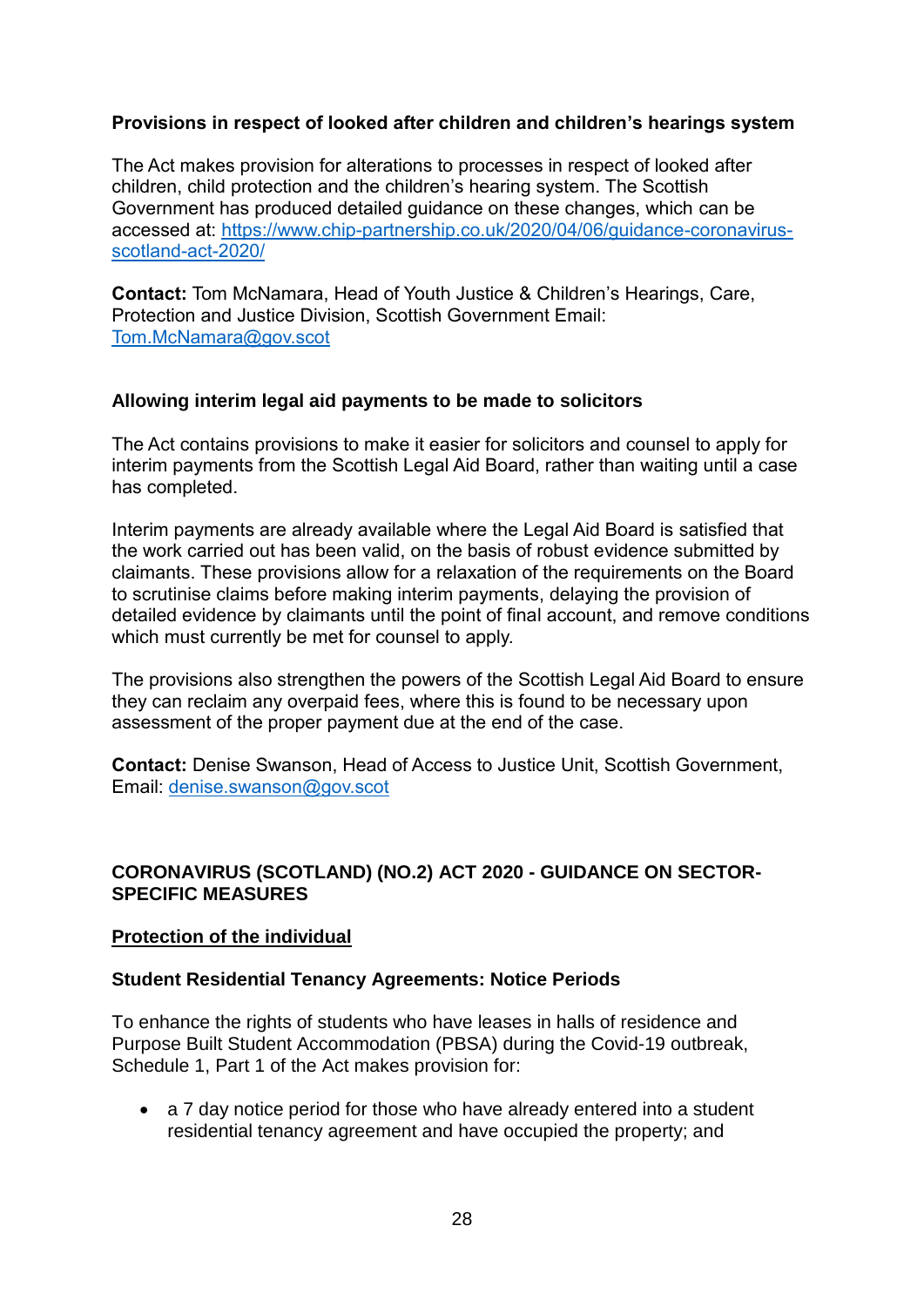• a 28 day notice period for those who have already entered into a student residential tenancy but have not yet occupied the property, and agreements entered into while the Act is in force.

Students would only be able to use notice periods for Covid-19 specific reasons.

**Contact:** Natalie Wilson or Steven Paxton, Directorate for Advanced Learning And Science, Scottish Government. Email: [natalie.wilson@gov.scot](mailto:natalie.wilson@gov.scot) and [steven.paxton@gov.scot](mailto:steven.paxton@gov.scot)

### **Private Landlord Pre-Action Requirements**

The measures within the Act aim to support private landlords and tenants to work together to manage any rent arrears caused as a result of the coronavirus pandemic. They complement the action taken to protect tenants from eviction action in the first Coronavirus (Scotland) Act 2020 and formalise the steps landlords should take when seeking to work with tenants to manage arrears.

Pre-action requirements already apply in the social rented sector, setting out a series of steps a social landlord must comply with when seeking to end a tenancy. These provisions give Scottish Ministers the power to make regulations to place similar requirements on private rented sector landlords.

The provisions also set out that the First-tier Tribunal for Scotland (Housing and Property Chamber) must take account of the extent to which a landlord has complied with the pre-action requirements when determining whether to grant a repossession order.

The Rent Arrears Pre-Action Requirements (Coronavirus) (Scotland) Regulations 2020 came into force on 30 September and set out the steps that landlords should take in advance of applying to the Tribunal to repossess a let property on the grounds of rent arrears that have occurred since the Act came into force. From 6 October, the Tribunal will consider compliance with the requirements in all relevant cases.

**Contact**: Yvette Sheppard, Private Housing Services Unit, Scottish Government. Email: [Yvette.Sheppard@gov.scot](mailto:Yvette.Sheppard@gov.scot)

### **Coronavirus Carer's Allowance Supplement**

Schedule 1, Part 3 of the Act provides for the Carer's Allowance Supplement payments made for the period of 1 April 2020 to 30 September 2020 to be £230.10 higher than the standard rate.

### *Carer's Allowance Supplement*

Carer's Allowance Supplement is paid by Social Security Scotland on a twice-yearly basis to people who are living in Scotland and in receipt of Carer's Allowance. For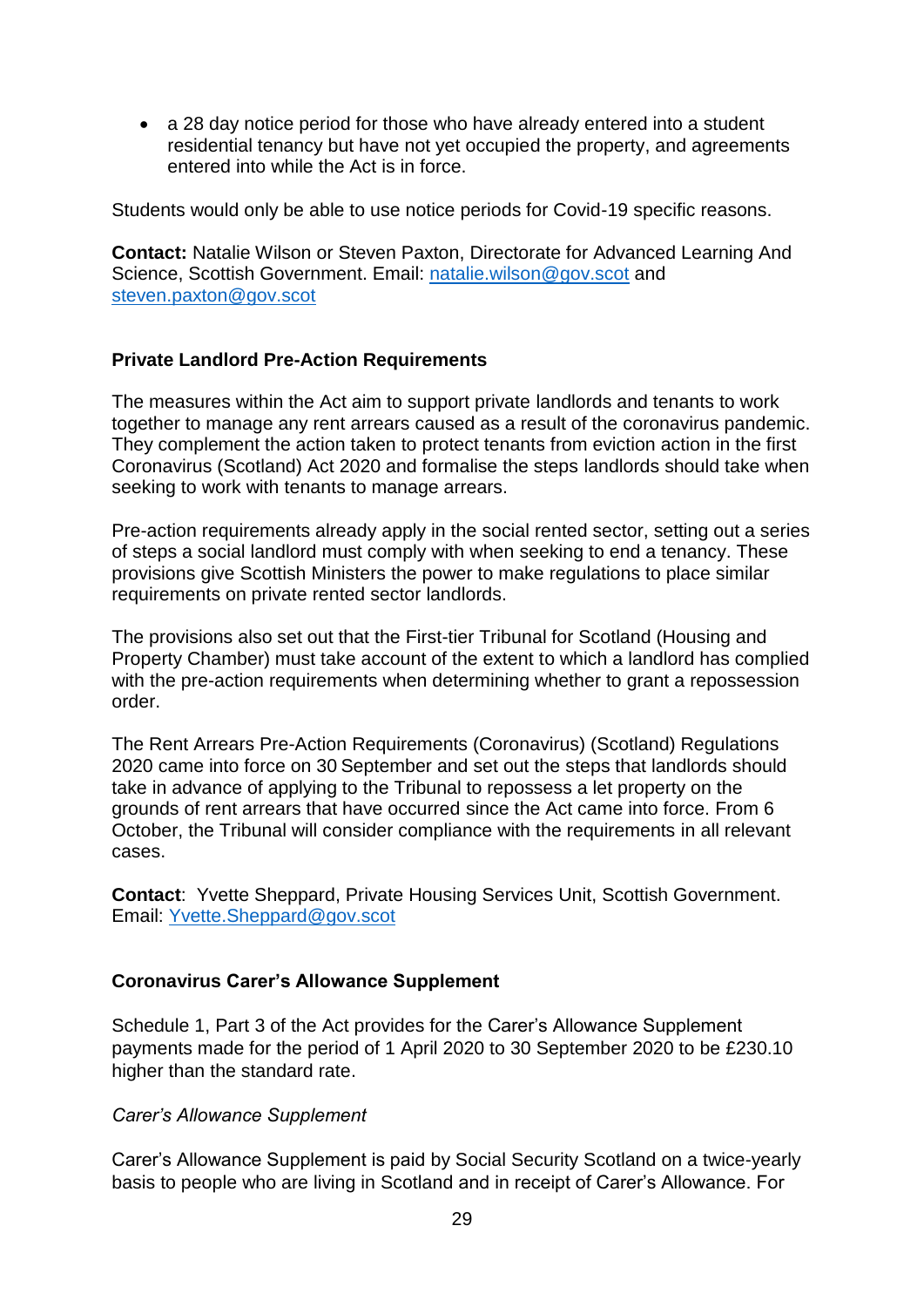each six month period a qualifying date is chosen and people living in Scotland and in receipt of Carer's Allowance on this date will receive the payment. The qualifying date for the period of 01 April 2020 to 30 September 2020 was 13 April 2020.

The rate of Carer's Allowance Supplement is calculated using a formula set out in Section 81 of the Social Security (Scotland) Act 2018, which is designed to ensure that the weekly equivalent amount of Carer's Allowance plus Carer's Allowance Supplement is greater than or equal to an uprated rate of Jobseeker's Allowance. The standard payment rate for 2020/21 is £230.10.

#### *Coronavirus Carer's Allowance Supplement*

The provisions in this Act mean that carers receiving a Carer's Allowance Supplement payment for the qualifying date of 13 April 2020 will receive a payment of £460.20. This is made up of the £230.10 'Coronavirus Carer's Allowance Supplement' and £230.10 for the standard payment.

Carers do not need to apply for the payment. This payment was made automatically by Social Security Scotland in June in the same way as the standard Carer's Allowance Supplement payment. Carers who have applications for Carer's Allowance backdated to include the qualifying date of 13 April 2020 will receive the payment in future Carer's Allowance Supplement payment runs.

The payment is disregarded in the calculation of means-tested benefits and Tax Credits in the same way as Carer's Allowance Supplement. The payment is taxable, in the same way as Carer's Allowance Supplement is taxable.

Carers receiving Carer's Allowance Supplement payments in June received further information about the payment in a leaflet included with their Carer's Allowance Supplement award letter. Further information was shared with stakeholders and made available more widely in advance of the payment through key channels such as mygov.scot.

Coronavirus Carer's Allowance Supplement is a one-off payment. The rate of Carer's Allowance Supplement for the period from 01 October 2020 to 31 March 2021, for which the qualifying date is 14 October 2020, will be £230.10. There will be no additional payment for this period.

**Contact:** Ellen Searle, Carer Benefits Policy, [ellen.searle@gov.scot](mailto:ellen.searle@gov.scot) and Jane Sterry, Carer Benefits Policy, [jane.sterry@gov.scot](mailto:jane.sterry@gov.scot)

### **Social care staff support fund**

Schedule 1, Part 4 of the Act enables Scottish Ministers to establish a Social Care Staff Support Fund to provide financial assistance to social care workers who have a restricted ability to work due to coronavirus and, as a result of that, have a reduced income and consequently are experiencing, or would experience, financial hardship.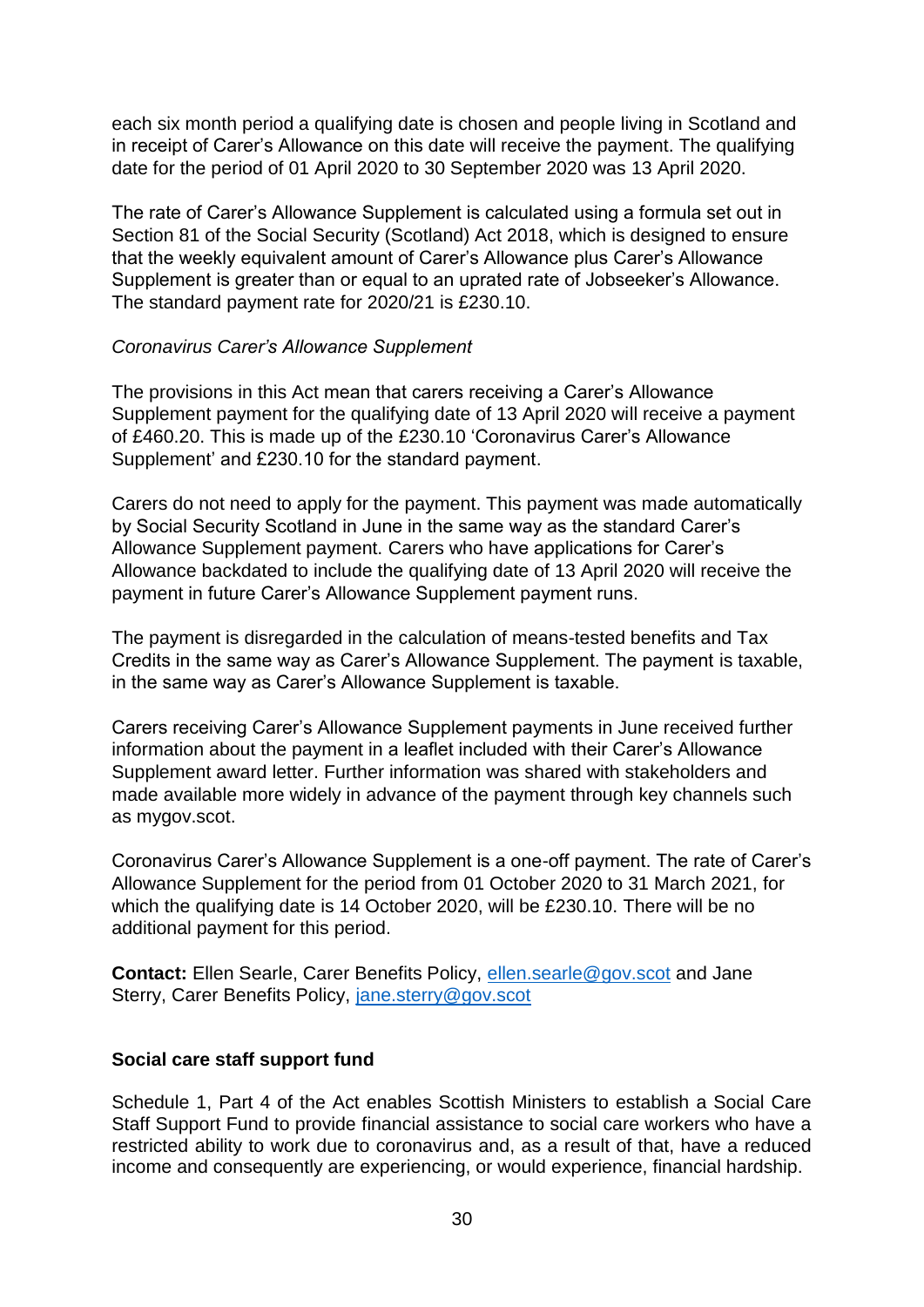The Fund commenced on 25 June 2020 and can be backdated to 23 March 2020 for social care workers who are still experiencing financial hardship from absences earlier in the pandemic. You can find information about the operation of the Fund, including eligible groups and the circumstances in which it is available, at gov.scot.

Communications and guidance setting out how this Fund can be accessed for eligible employees, were issued in June to social care employers, trade unions, local authorities, and health and social care partnerships.

**Contact:** Lauren Glen, Social Care Support, Scottish Government. Email: [lauren.glen@gov.scot](mailto:lauren.glen@gov.scot)

### **Measures related to bankruptcy**

Details of the changes to the bankruptcy process are outlined below:

### *Minimal Asset Procedure (MAP) Bankruptcy Applications*

The Act makes a number of changes regarding MAP administration:

- the debt ceiling is increased from £17,000 to £25,000:
- student debt is exempted from the debt ceiling calculation; and
- MAP application fees are removed for those in receipt of specified benefits, and reduced to £50 from the current £90 for all others.

## *Full Administration Bankruptcy*

Bankruptcy applications which do not satisfy MAP criteria are subject to full administration. Currently, the application fee in full administration bankruptcies is £200, this will be reduced to £150 and is waived for those in receipt of specified benefits.

## *Qualified Creditors*

Creditors may petition for the sequestration of individuals / entities when owed at least £3000. This minimum debt threshold will be increased to £10,000.

### *Bankruptcy Administration*

Building on the provisions of the Coronavirus (Scotland) Act, the Act makes a number of changes to expedite bankruptcy administration process:

- the deadline for trustees to send their Debtor Contribution Order proposals to AiB in creditor petition bankruptcies is increased from 6 to 12 weeks;
- virtual statutory meetings of creditors are permitted;
- all statutory forms detailed in the Bankruptcy (Scotland) Regulations can be completed with electronic signatures; and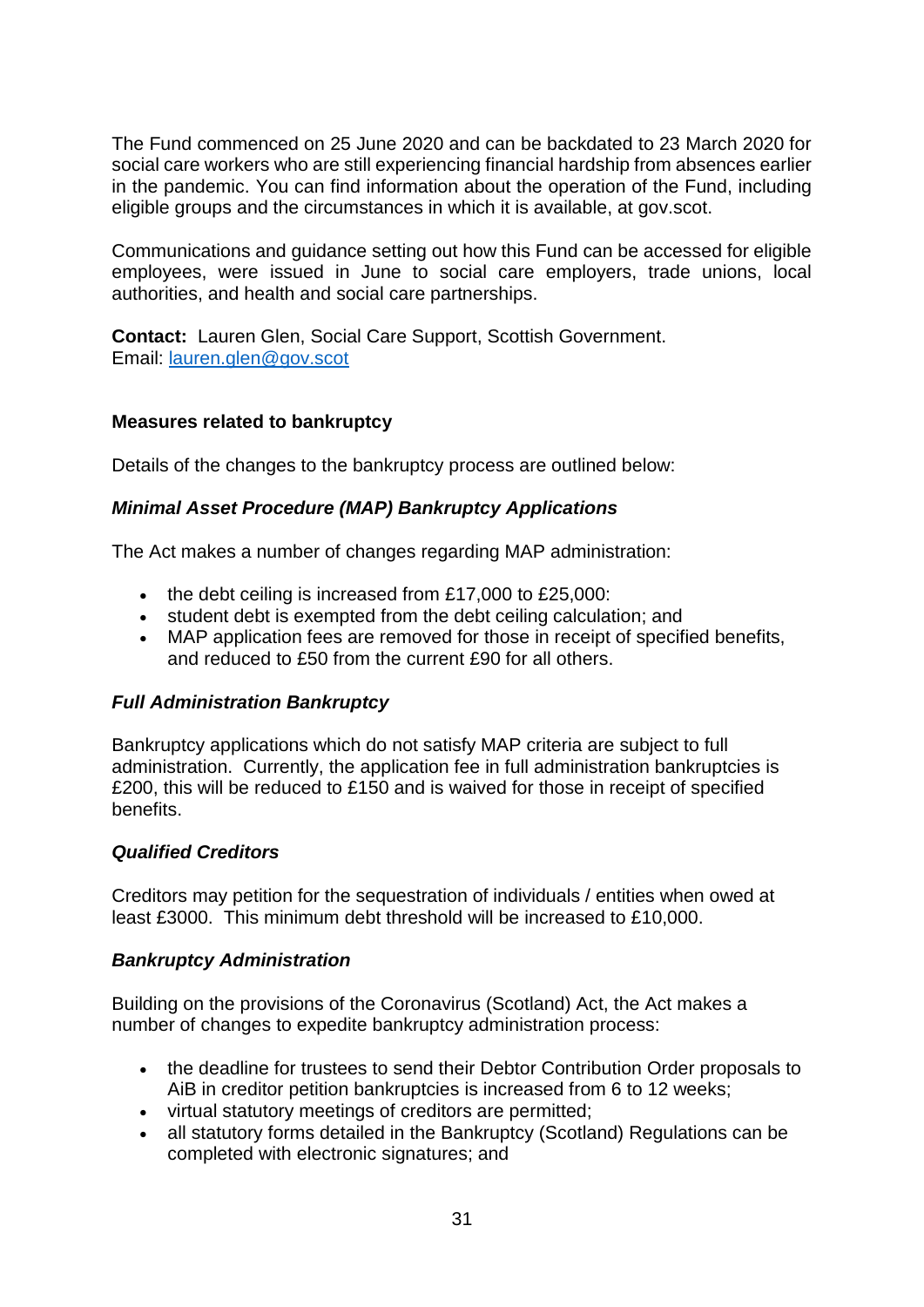bankruptcy circulars may be sent electronically with the assent of the recipient.

### *Registers of Scotland*

The Act also includes a provision to introduce electronic transmission of inhibitions and inhibition renewals to Registers of Scotland.

For further information, visit the Accountant in Bankruptcy website: [https://www.aib.gov.uk](https://www.aib.gov.uk/)

### **Named Persons - witnessing of signatures**

Schedule 1, Part 4 of the Act temporarily removes the requirement for a nominated person to have their signature witnessed by a prescribed person when they agree to become a named person.

Under the Mental Health (Care and Treatment) (Scotland) Act 2003 ("the 2003 Act"), a patient aged 16 or over may choose an individual to be their named person. A named person represents the interests of and supports a patient subject to proceedings under the 2003 Act. The procedure for nominating a named person is set out in section 250 of the 2003 Act. The nominated person has to add a docket to the nomination consenting to it. They must also sign the docket and this signature must be witnessed by a "prescribed person".

Temporary Change: Paragraph 12, of Schedule 1 amends s250(2A) of the Mental Health (Care and Treatment) (Scotland) Act 2003 and removes the requirement for a prescribed person to act as a witness to the nominees' signature;

- The change only affects the process for the proposed named person (nominee).
- The nominee is still required to sign "the docket" when agreeing to take on the role as named person.

Patient Safeguards: This amendment continues to ensure that the patient safeguards remain as there are no changes to the process for the patient (nominator). Nominations will continue to have to be made in writing and the patient will still require to have their signature witnessed by a prescribed person.

The prescribed person in witnessing the signature will be certifying that they believe that the nominator understands the effect of their nomination and that the nominator has not been subject to any undue influence in making the nomination.

The temporary change will ensure that the patient can have a named person, should they choose to do so, remains effective during the coronavirus outbreak and will minimise any delays to the nomination process being completed effectively.

**Contact:** Ruth Wilson, Mental Health Law Team, Directorate for Mental Health, Scottish Government. Email: [Ruth.Wilson@gov.scot](mailto:Ruth.Wilson@gov.scot)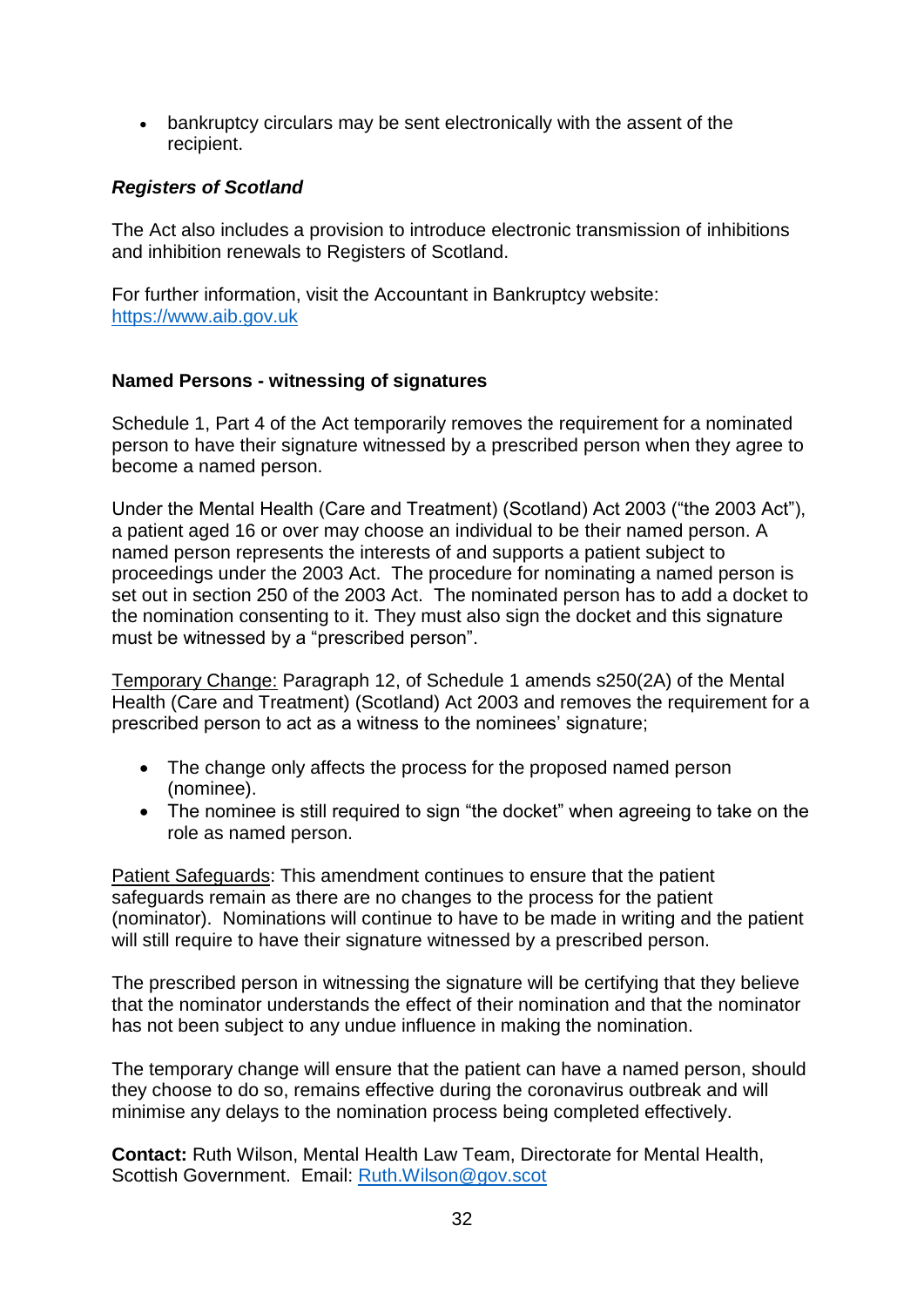### **Care Homes: Emergency directions**

Part 7 of Schedule 1 of the Coronavirus (No.2) Scotland Act 2020 inserts Sections 63A and 63B to The Public Services Reform (Scotland) Act 2010. Section 63A gives a Health Board the power to direct a care home during the coronavirus pandemic to take specific actions. These would be steps which are required to be carried out within a specified time frame and must relate directly to reducing the risk to the health of those residing in the care home. In practice, a verbal instruction would be followed by a formal written direction sent to the care home provider. Scottish Government officials must be made aware at the time a direction is made.

For such directions to be made the Health Board must consider that, for a reason relating to coronavirus, there is a material risk to the health of residents in that particular home. It is expected that directions be reasonable, appropriate and proportionate.

Where a direction has been made, subsection (6) allows the Health Board to change or withdraw this at any point. They may wish to amend the direction or there may be consideration that steps taken by the care home, although not fulfilling the direction in terms, are suitable to address the issue which gave rise to the direction being issued, therefore the direction can be withdrawn.

When issuing a direction, the Health Board must have regard to any guidance which has been issued by Scottish Ministers in relation to their application during the coronavirus pandemic. It is the duty of Scottish Ministers to ensure that any such guidance is published and kept up to date.

We would expect in any instance where a Health Board has made a specific recommendation or ask, that the care home will respond positively to act on those recommendations. Where this does not happen, then the Health Board has power to issue a direction. In the exceptional instance that a care home provider does not take the necessary steps in response to a direction, section 63B allows the Health Board to carry out the steps themselves. To allow the Health Board to do this, they may enter the care home if necessary and recover the costs incurred of carrying out the actions from the provider. The Health Board must apply to the sheriff for a warrant to authorise this.

There may be instances where the provider thinks they have taken the necessary steps, but the Health Board disagrees. In these instances, the provider and Health Board would be expected to discuss the outstanding issues and agree a way through. Where the Health Board is ultimately not satisfied, they can amend their direction to provide further detail on the steps required, or issue a further direction in order to require the necessary action to be taken. If the terms of a direction are not complied with, the Health Board may take steps to carry out the necessary action themselves, having obtained a warrant to do so.

**Contact:** Caroline Sautter, Directorate for Community Health and Social Care, Scottish Government. Email: [caroline.sautter@gov.scot](mailto:caroline.sautter@gov.scot)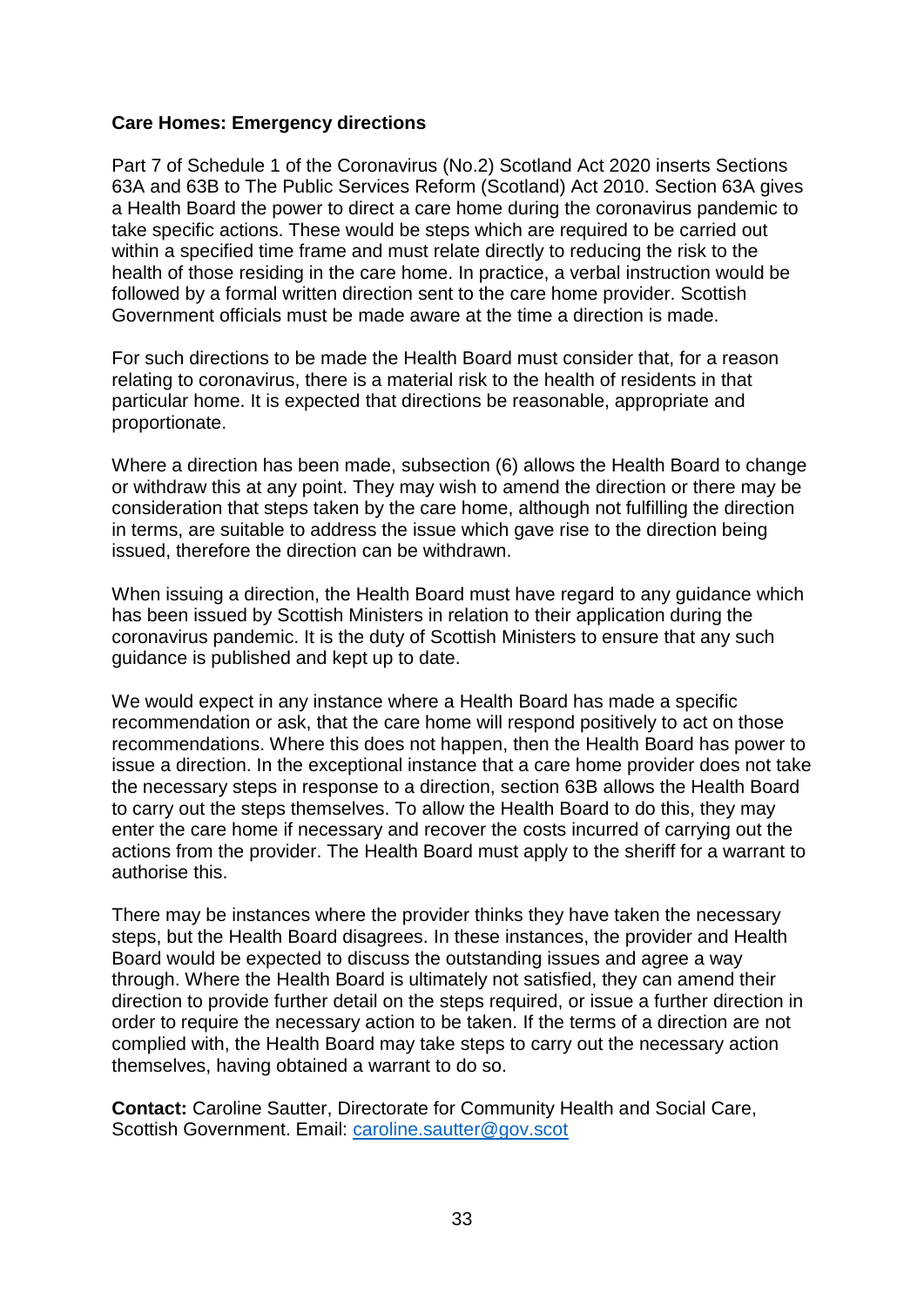### **Care Homes: Emergency Intervention orders**

Part 7 of Schedule 1 of the Coronavirus (No.2) Scotland Act 2020 inserts sections 65A and 65B to The Public Services Reform (Scotland) Act 2010. Section 65A gives Scottish Ministers the power to apply to the Sheriff Court or Court of Session for an emergency intervention where there is a serious risk to life, health or wellbeing of those residing in a care home. This provides the power for Scottish Ministers to nominate an officer to take over the day to day operation of a care home. It is anticipated that the Scottish Ministers will normally appoint the Chief Social Work Officer of the Local Authority to be the nominated officer.

It is the role of the nominated officer to take operational leadership of the care home. They will do this for the time specified in the order, which could be up to 12 months with an option to extend by up to a further 6 months. Where a nominated officer directs the service provider in relation to the care being delivered in the service, the service provider must comply with those directions. Although Ministers will normally nominate the Chief Social Work Officer who is employed by the Local Authority, we recognise that a range of professionals are involved with the care and support of care home residents, and we would continue to expect a partnership approach to providing the care to be taken in these circumstances.

To perform the required functions, the nominated officer is authorised to:

- 1. Enter the accommodation.
- 2. Direct and control the provision of the care home service.
- 3. Do anything considered necessary to ensure the service is provided to an appropriate standard.

After an application from Scottish Ministers, the court can make such interim order as it thinks fit. This is to allow urgent action to be taken if deemed necessary whilst court proceedings take place.

Scottish Ministers may intervene prior to making an application to the court where they are satisfied that it is essential to do so to prevent an imminent and serious risk to the life or health of people at the accommodation for reasons relating to coronavirus. Where Scottish Ministers intervene, they must make an application to the Sheriff Court or Court of Session within 24 hours of exercising this power.

Once Scottish Ministers have made an application, they must notify the Care Inspectorate, the Local Authority, the Health Board and Healthcare Improvement Scotland.

The court must make an emergency intervention order if it appears there is a serious risk to the life, health or wellbeing of those at the accommodation for reasons relating to coronavirus. The court may also include incidental provisions as it thinks fit, for example, prohibiting the sale of the accommodation or disposal of assets used in the provision of care at the accommodation.

The court may vary, extend or revoke an intervention order on the application of Scottish Ministers or the affected provider. There are a number of reasons why a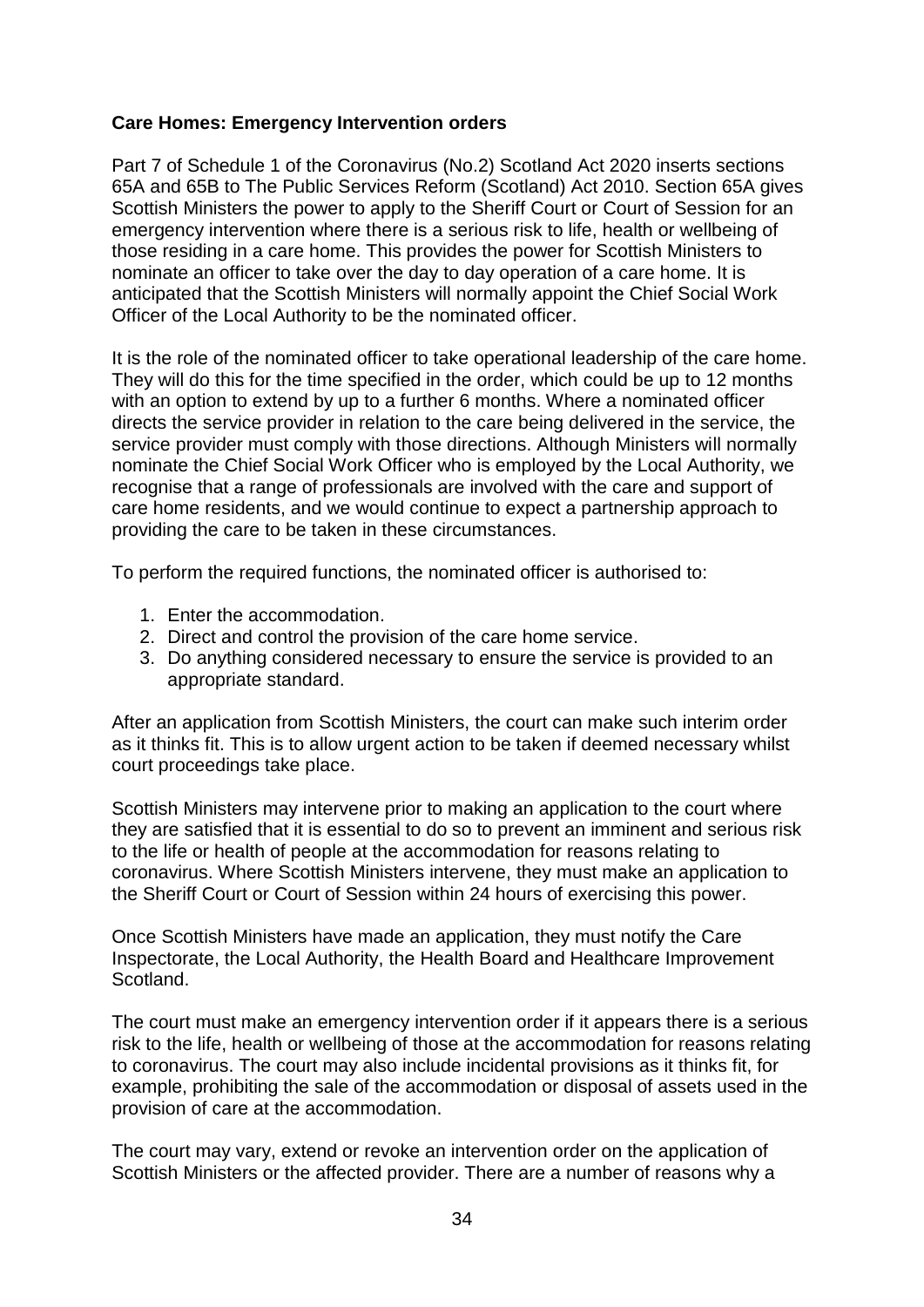court may extend the order, such as the provider failing to co-operate with the nominated officer fully as to allow the care home to be returned to and kept at an appropriate standard within the original period of up to 12 months, or failing to address the concerns that led to the intervention. There may be instances where an order may be revoked and advice will normally be sought from the nominated officer, the Care Inspectorate, the Local Authority, the Health Board and Healthcare Improvement Scotland to allow Scottish Ministers to make that decision.

**Contact:** Caroline Sautter, Directorate for Community Health and Social Care, Scottish Government. Email: [caroline.sautter@gov.scot](mailto:caroline.sautter@gov.scot) 

### **Powers to purchase care home services and care at home providers**

Part 8 of Schedule 1 of the Act puts beyond doubt that if a care home or care at home service is unable to continue to care for individuals due to service failure, a Local Authority or NHS board can purchase the service so long as the provider is willing to sell. As well as a service, the Local Authority or NHS Board can purchase any asset or liability of a provider. Whilst a Local Authority can purchase a care home or care at home service, an NHS board can only purchase a care home service.

Although there is extra support and alternative measures available to support the social care sector, this provides a safeguard for the worst case scenario. The purchasing powers ensure the continuity of care for the people using these services in their current care settings and provide reassurance to the families of those who use services and staff that services will be supported.

Paragraph 20 sets out that the purchasing powers can be used if, due to coronavirus:

- 1. the provider is in financial difficulty
- 2. there is a threat to life, health or wellbeing of the people receiving the services
- 3. the provider has recently stopped providing services.

A provider is deemed to be in serious financial difficulty if it notifies the Care Inspectorate of certain types of insolvency event.

Whether there is a threat to life, health or wellbeing would be determined by the Local Authority or NHS Board, which must act reasonably in reaching that view. Before making any decision to purchase a provision, the NHS Board or Local Authority (whoever intends to make the purchase) must consult with the following stakeholders to ensure they are making an informed decision:

- The Care Inspectorate,
- Any other Local Authority or NHS Board in whose area the services are being provided,
- The Common Services Agency,
- Healthcare Improvement Scotland,
- Anyone else it considers appropriate.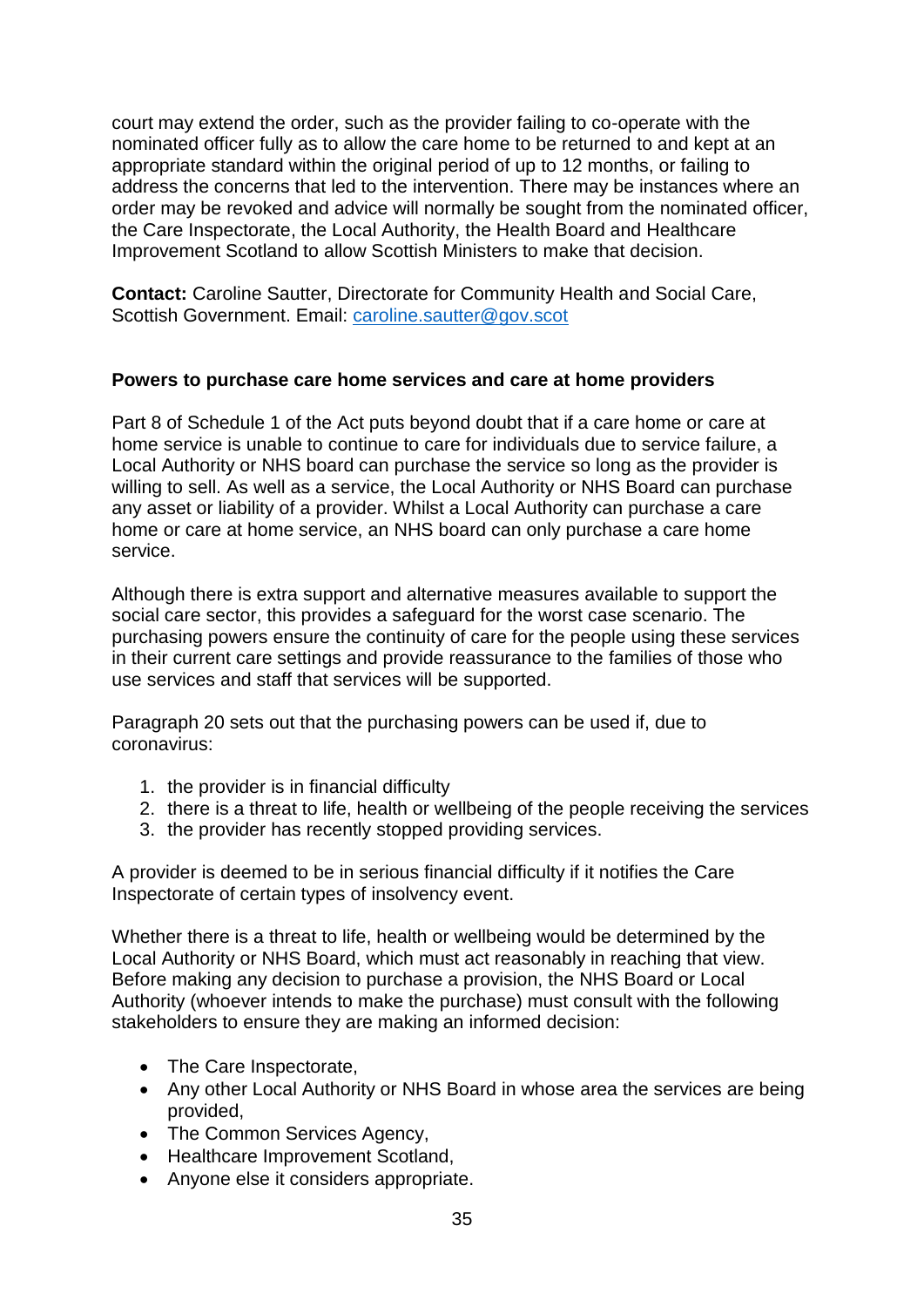The final decision to purchase will lie with the purchasing body – NHS Board or Local Authority.

If the Local Authority is to lead on the purchase of the service then they need agreement from the service provider. If the NHS Board is to lead on the purchase of the service then they need agreement from the service provider as well as a written and published direction from Scottish Ministers. This direction can be varied or revoked by Scottish Ministers if deemed necessary.

The new owner will be held to the same standards as any other operator of these services and will be required to address the issues that led to the sale.

**Contact:** Caroline Sautter, Directorate for Community Health and Social Care, Scottish Government. Email: [caroline.sautter@gov.scot](mailto:caroline.sautter@gov.scot)

### **Care homes: further provisions**

Schedule 1, part 9 is introduced by section 2 of Act.

### *Inspections*

#### *Aims of the provision*

It requires that the Care Inspectorate must prepare a report every two weeks during the emergency period. This report will set out the following:

- which care home services it has inspected during the two week period
- findings emerging from those inspections

This report is laid by the Care Inspectorate before Parliament. The Care Inspectorate, as an independent non-departmental Public Body, has a duty to publicise inspection reports as they deem appropriate, including via their website when ready to be published.

The first of these reports was published on 11 June 2020.

The Care Inspectorate currently has a duty under section 57 of the Public Services Reform (Scotland) Act 2010 ("the 2010 Act"), to prepare a report following an inspection of a registered care service.

This provision extends on the reporting work already undertaken by the Care Inspectorate in relation to care homes for the duration of the emergency period.

It provides further assurance to the Scottish Ministers and to Parliament that care homes, which is recognised as one area for focus and action during the Covid-19 pandemic, are continuing to be appropriately scrutinised and supported.

It is for the Care Inspectorate and each care home service provider to agree a suitable process for ensuring that section 57(2) of the 2010 Act is adhered to within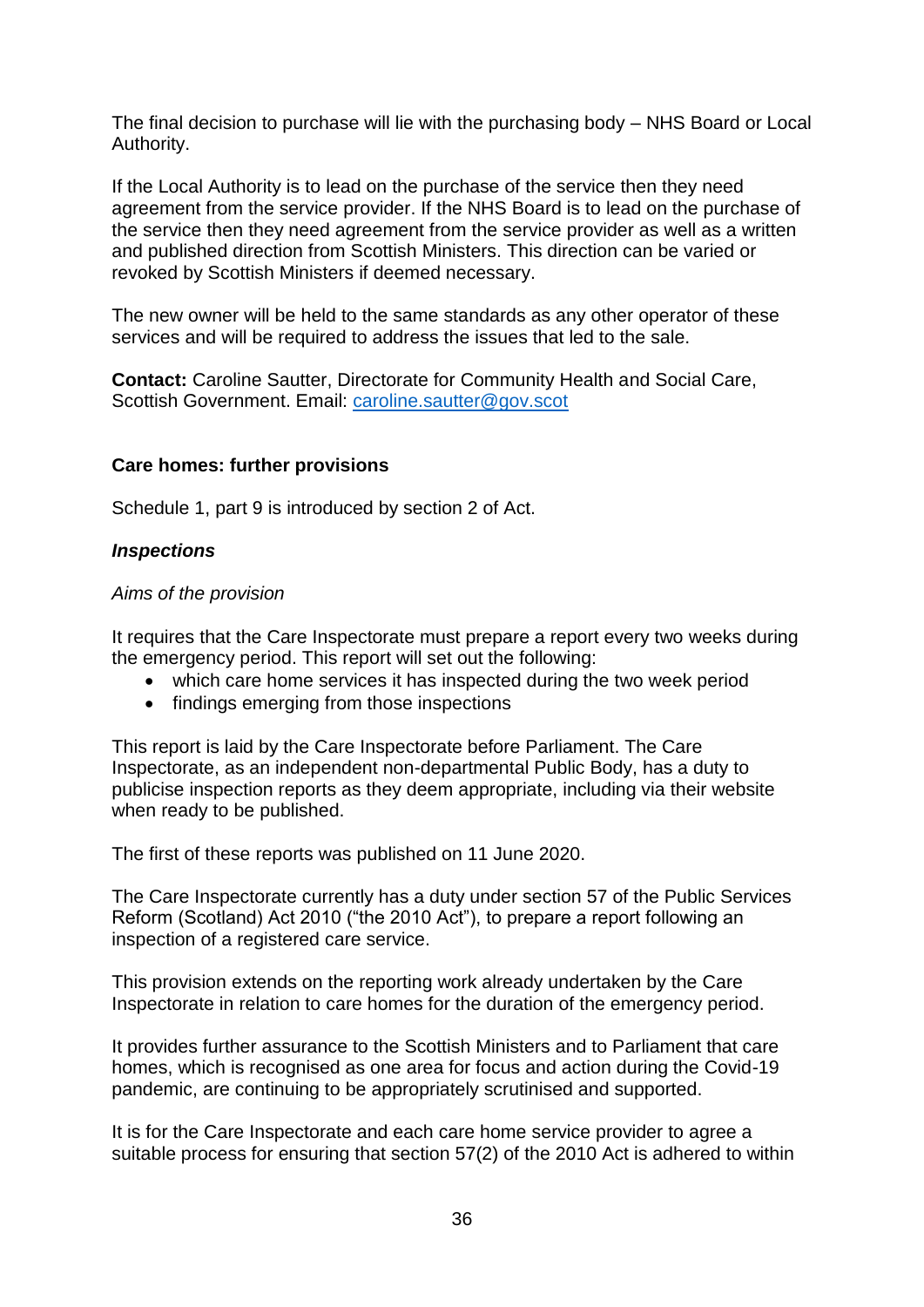the timeframe set by this provision during the emergency period. Providers of care services should still be given a right of reply following any inspection.

In carrying out this duty the Care Inspectorate, together with key partners, may wish to use the content of these reports to share learning and best practice, in order to adjust the collective Government, NHS and public body response to Covid-19 in registered care settings.

## *Content of the reports*

The Care Inspectorate's scrutiny and inspection activity will take into account relevant indicators about the quality of care during the emergency period including, for example, Health and Social Care Standards and other frameworks, in order for inspectors to come to a professional judgement.

The inspections are completed using an augmented quality framework, which now includes quality indicators introduced by the Care Inspectorate in response to the pandemic. These are:

- 7.1 People's health and wellbeing are supported and safeguarded during the COVID-19 pandemic
- 7.2 Infection control practices support a safe environment for both people experiencing care and staff
- 7.3 Staffing arrangements are responsive to the changing needs of people experiencing care

At the very minimum, it is expected that the reports set out these evaluations for each care service inspected. The Care Inspectorate may also provide findings consisting of:

- summary of observations relating specifically to Covid-19 including for example Infection Preventions and Control (IPC), staff awareness and training, and availability and use of PPE
- other observations that highlight quality of care or safety concerns, good working practice, or other information the inspector deems relevant
- judgement about how well the service is managing any outbreak of Covid-19

### *Reporting on coronavirus deaths*

### *Aims of the provision*

It requires that care home service providers must make daily reports to the Care Inspectorate, detailing care home deaths during the emergency period.

The aim of this provision is to make clear to care home service providers that they must report to the Care Inspectorate information about suspected or confirmed deaths attributable to Covid-19. This helps to aid the Scottish Government and its partners to adjust the collective response to Covid-19 in health and social care settings.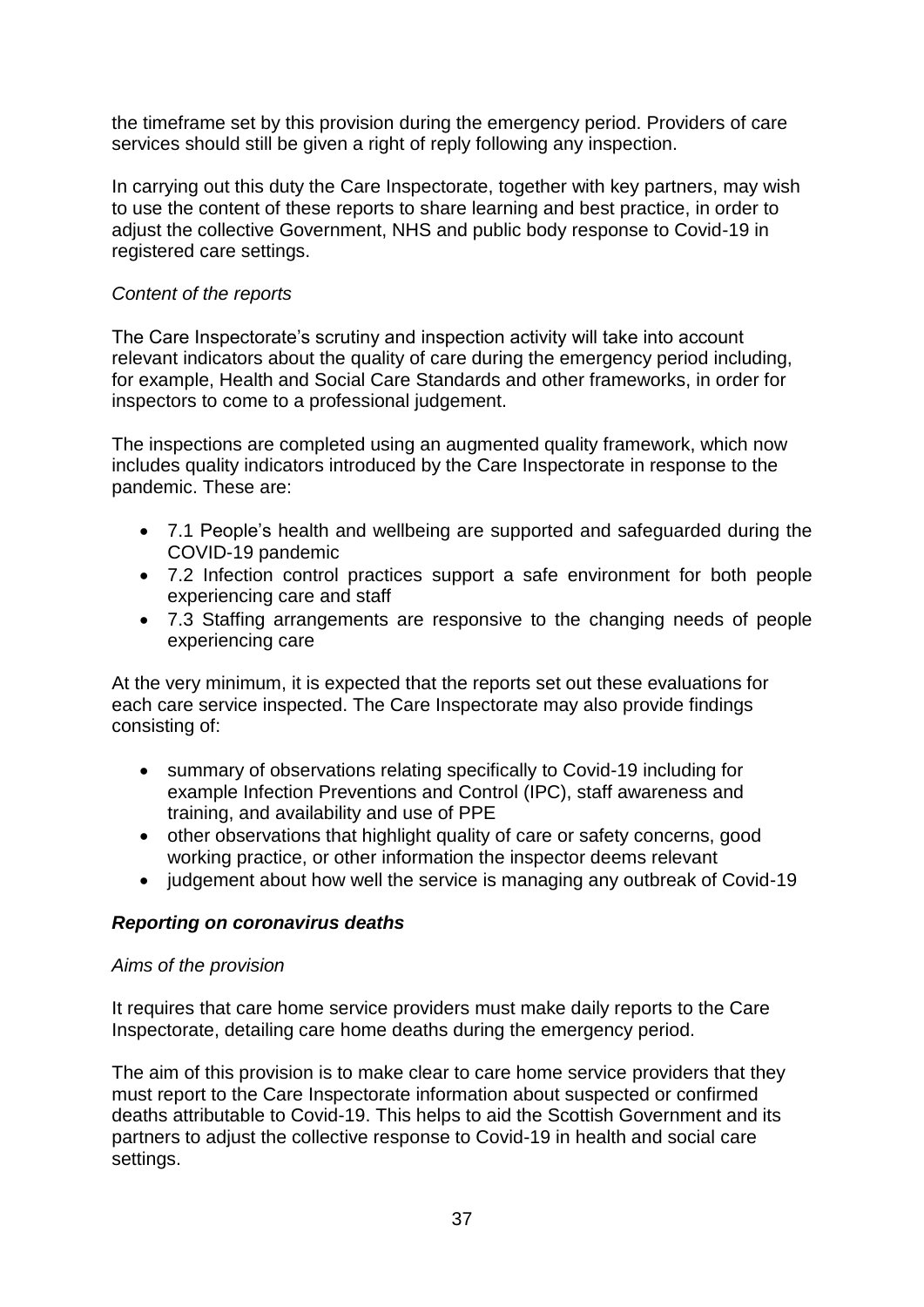It is envisaged that care home providers will provide this data to the Care Inspectorate under existing procedures and systems currently in place.

## *Information to be provided by care homes*

Care home service providers must provide the following information to the Care Inspectorate daily:

- the number of deaths of residents confirmed to have been as a result of Covid-19
- the number of deaths of residents that are suspected to have been as a result of Covid-19
- the total number of deaths, irrespective of whether or not they are attributable to Covid-19

It is for the Care Inspectorate and care service providers to agree on the most effective way to communicate in order to ensure this information is provided.

Care homes should report a cumulative total for this information. Care homes are not obliged to submit a report on days where there are no new notifications of deaths.

### *Care Inspectorate reporting*

The Care Inspectorate will collate the information made available each day by care home service providers, in order to prepare a new report every 7 days.

This report is shared with the appropriate Scottish Government officials and subsequently laid before Parliament each week during the emergency period.

The Care Inspectorate and Scottish Government analysts will together consider the most appropriate formatting of this reporting.

**Contact:** Kevin Fallon, Mental Health and Social Care Directorate, Scottish Government. Email: [Kevin.Fallon@gov.scot](mailto:Kevin.Fallon@gov.scot)

### **Marriage and civil partnerships**

1

Paragraph 24 of Schedule 1 requires the Scottish Ministers, in conjunction with the Registrar General for Scotland, to take steps to ensure that the solemnisation of marriages and registration of civil partnerships continue to be available in Scotland during the time when the relevant provisions of the Act are in force.

Paragraph 24 also requires the Scottish Ministers to report periodically on the steps taken and on the numbers of marriages and civil partnerships that have taken place. The Scottish Ministers laid the first of these reports before the Scottish Parliament on 14 August.<sup>6</sup>

<sup>6</sup> [https://www.gov.scot/publications/coronavirus-scotland-no-2-act-2020-report-marriage-civil](https://www.gov.scot/publications/coronavirus-scotland-no-2-act-2020-report-marriage-civil-partnership/)[partnership/](https://www.gov.scot/publications/coronavirus-scotland-no-2-act-2020-report-marriage-civil-partnership/)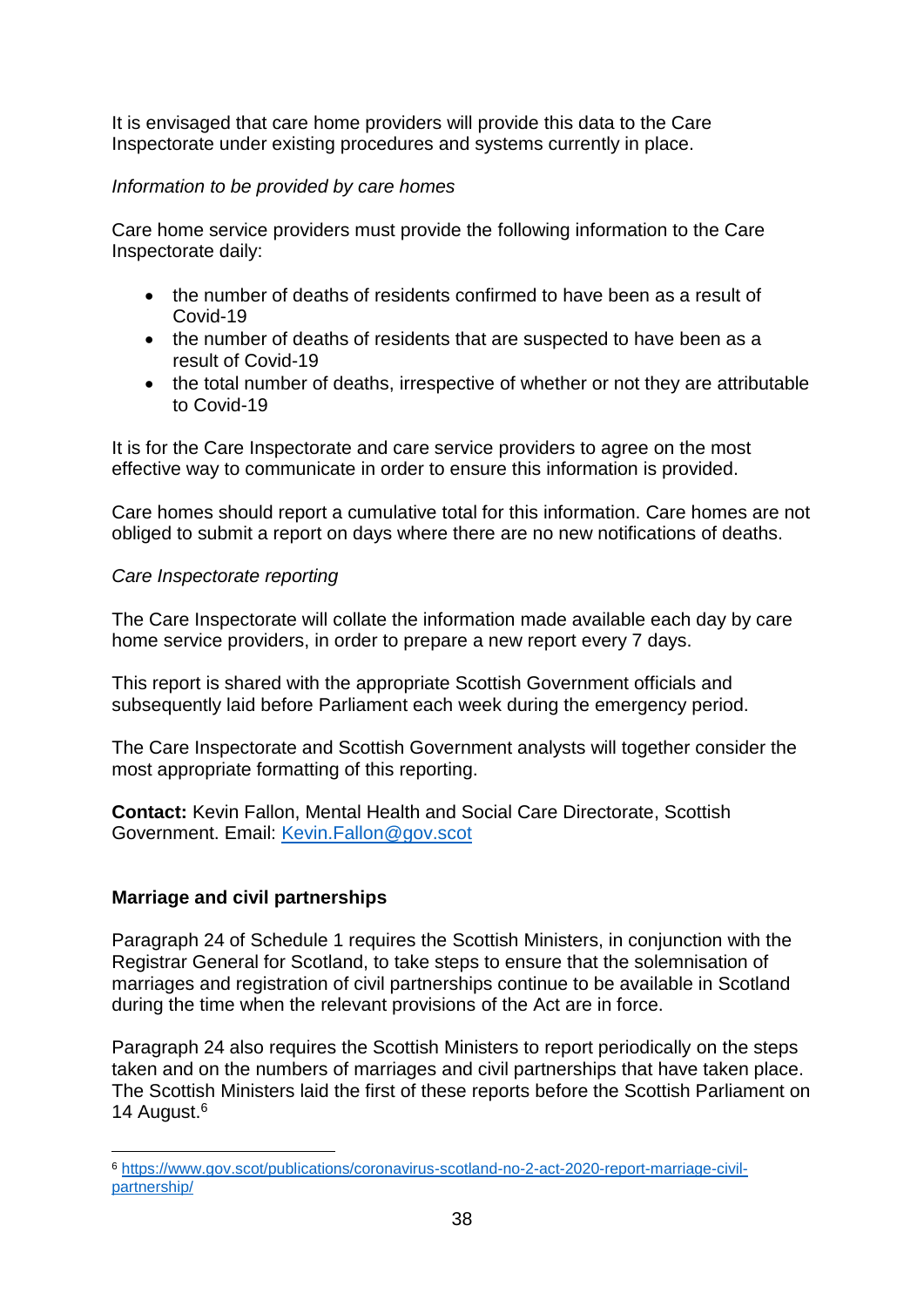The provisions in paragraph 24 are in addition to the existing duty on the Scottish Ministers to end any restriction or requirement imposed by the health protection regulations currently in place as soon as that measure is no longer necessary to control the spread of coronavirus in Scotland.

The Scottish Government has separately published a route-map setting out a phased approach to lifting lockdown measures: [https://www.gov.scot/publications/coronavirus-covid-19-framework-decision-making](https://www.gov.scot/publications/coronavirus-covid-19-framework-decision-making-scotlands-route-map-through-out-crisis/)[scotlands-route-map-through-out-crisis/](https://www.gov.scot/publications/coronavirus-covid-19-framework-decision-making-scotlands-route-map-through-out-crisis/)

## **Operation of the justice system**

Extensive engagement is taking place between Scottish Government officials and stakeholders across the justice sector, to provide guidance on justice related provisions of the Act. This cannot be replicated here. However, the following highlights some key issues in relation to justice.

### **Fixed Penalty Notices For 16/17 Year Olds**

Under Regulation 9 of the Health Protection (Coronavirus) (Restrictions) (Scotland) Regulations 2020<sup>7</sup> ["the Health Protection Regulations"] as enacted a police officer could issue a fixed penalty notice ["an FPN"] to a person where the officer reasonably believed that the person:

- (a) has committed an offence under the Regulations, and
- (b) is aged 16 years or over.

The Coronavirus (No. 2) (Scotland) Act amends regulation 9 of the Health Protection Regulations to change the age to 18.

As a consequence, a police officer will only be able to issue an FPN under those Regulations where the officer reasonably believes that the person is aged 18 or over.

### **Amendments to Part 3 of the Proceeds of Crime Act 2002 (Confiscation: Scotland)**

### *Proceeds of crime: extension of permitted period for purpose of confiscation order (paragraph 8 of Schedule 2)*

Section 99 of the 2002 Act enables the court to postpone confiscation proceedings for a specified period. While this period may be extended, it cannot generally be extended beyond the permitted period, which is two years from the date of conviction. Section 99(4) provides that, where there are exceptional circumstances, a period of postponement may end after the end of the permitted period.

<sup>1</sup> <sup>7</sup> <http://www.legislation.gov.uk/ssi/2020/103/regulation/9>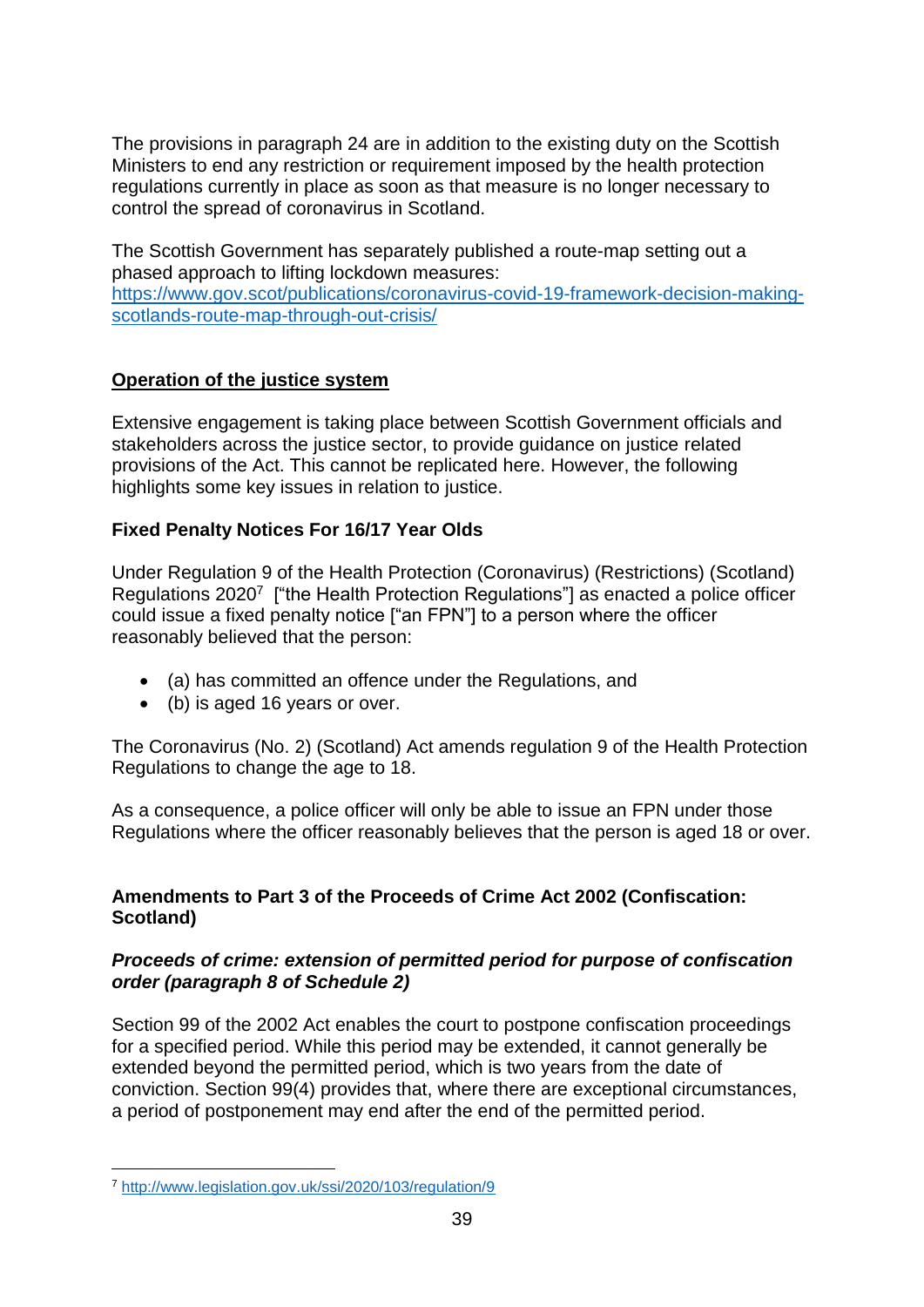This amendment inserts a new subsection (4A) in section 99 (confiscation orders: postponement) of the Proceeds of Crime Act 2002 ("the 2002 Act"). It puts beyond doubt that the coronavirus can be regarded as an exceptional circumstance under section 99(4) of POCA and, in circumstances where confiscation proceedings have been postponed or otherwise affected by coronavirus, the permitted period can be extended by stating that, for the purposes of section 99(4) of the 2002 Act, exceptional circumstances will include the effect (whether direct or indirect) of coronavirus on the proceedings. This amendment therefore ensures that confiscation orders can continue to be applied for despite delays caused by the postponement of court business and associated difficulties caused by the coronavirus outbreak.

## *Proceeds of crime: time limits for payment of confiscation order (paragraph 9 of Schedule 2)*

Section 116 of the Proceeds of Crime Act 2002 ("the 2002 Act") provides that a confiscation order must be paid immediately. However, if the accused can demonstrate that they require further time to pay, the court may extend the period for up to, but not exceeding, six months. In exceptional circumstances, this may be extended further to a maximum of twelve months from the date that the order was made. If a confiscation order is not paid on time, section 117 of the 2002 Act provides for interest to accrue on the outstanding balance and the court has no power to dis-apply this.

This amendment makes provision that, where the accused is unable to pay for a reason relating to coronavirus, the court may order that the extended period continue until such time as the court considers appropriate in the circumstances (i.e. the effect is that the twelve month restriction in section 116(5)(b) is dis-applied).

The amendment also modifies the effect of section 116(6) so that, where new subsection (5A) applies, an order under section 116(4) may be made after the end of the period of twelve months starting with the day on which the confiscation order is made.

The amendment also inserts a new section 116A into the 2002 Act to provide further time for payment due to coronavirus where the court has made an order under section 116(4) extending the specified period. Where the court is satisfied that the accused is unable to pay for a reason relating to coronavirus, it may make an order further extending the specified period for such period as the court considers appropriate in the circumstances

In relation to the accrual of interest on an unpaid confiscation order, this amendment inserts new subsections (3A) and (3B) into section 117 to set out further circumstances where no amount is required to be paid. New subsection (3A) allows for the twelve month restriction to be dis-applied where an application has been made on the basis of the accused's inability to pay for a reason relating to coronavirus, whilst subsection (3B) provides that no amount is required to be paid for the purposes of section 117 where an application has been made under section 116A(2) for a further extension before the expiry of the specified period, and that application has not been determined by the court.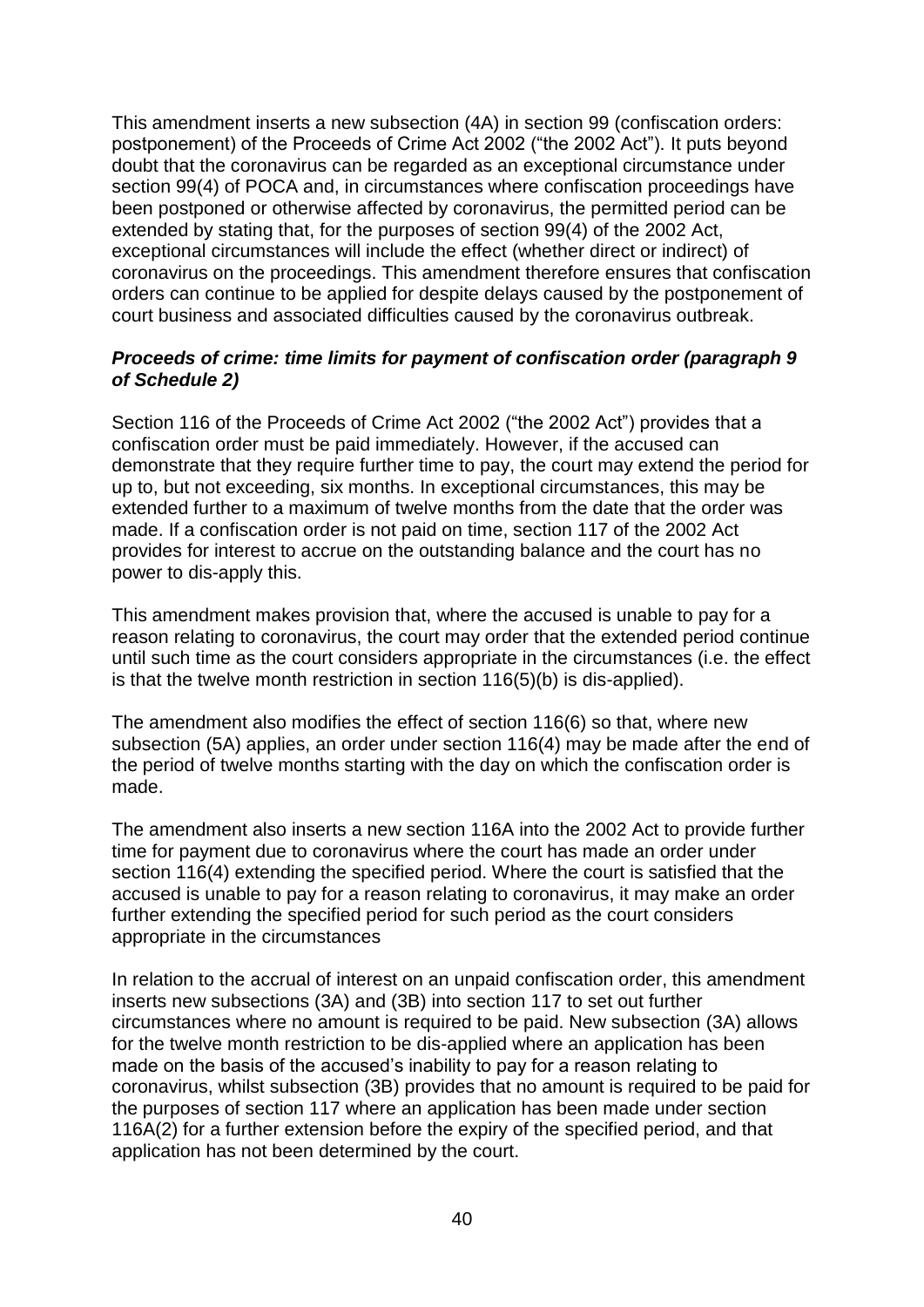**Contact:** Defence, Security and Cyber Resilience Division Email: [organisedcrimeunit@gov.scot](mailto:organisedcrimeunit@gov.scot)

### **Reports, accounts and other documents**

### **Accounts of registered social landlords**

To provide flexibility for Registered Social Landlords (RSLs) during the Covid-19 pandemic, the provisions within schedule 3 of the Act:

- extends the time Registered Social Landlords have to submit their audited annual accounts to the Scottish Housing Regulator by three months for this financial year;
- gives Registered Social Landlords up to nine months to submit their audited annual accounts to the Scottish Housing Regulator for this financial year;
- provides flexibility to Registered Social Landlords whose primary focus at this time is supporting their tenants and providing essential services in their communities.

This provision makes an amendment to the Housing (Scotland) Act 2010 applicable to this financial year only, extending the length of time RSLs have to submit accounts to nine months rather than six. This has the effect that it will not be an offence to submit accounts so long as they are submitted within the nine month period. RSLs will therefore benefit from a further 3 months to submit accounts. The criminal offence will apply as normal if accounts aren't submitted within the extended period.

This proportionate approach responds to the very specific pressures that RSLs are facing including lockdown measures, restricted access to offices where files are kept, levels of staff absence and auditors' availability carry out and prepare audits, due to the number of requests from clients to shift audit dates.

A permanent amendment was made to the 2010 Act because otherwise the provisions would have expired with the rest of the Act in September 2020. This would have meant that they would not have the desired effect of extending the deadline for RSLs in this financial year to December 2020. To ensure that this amendment applied until the nine months elapsed, a permanent amendment to the 2010 Act was therefore necessary. This does, however, only apply to the financial year as it ended on 31 March 2020.

**Contact:** Michael Boal, Social Housing Charter & Regulation Manager, Scottish Government, Email: [Michael.Boal@gov.scot](mailto:Michael.Boal@gov.scot)

### **Housing (Scotland) Act 1987: statement under section 33B**

Paragraph 4 of Schedule 3 of the Act extends, by 6 months, the deadline for Scottish Ministers to publish a statement on exercising their power to modify local connection,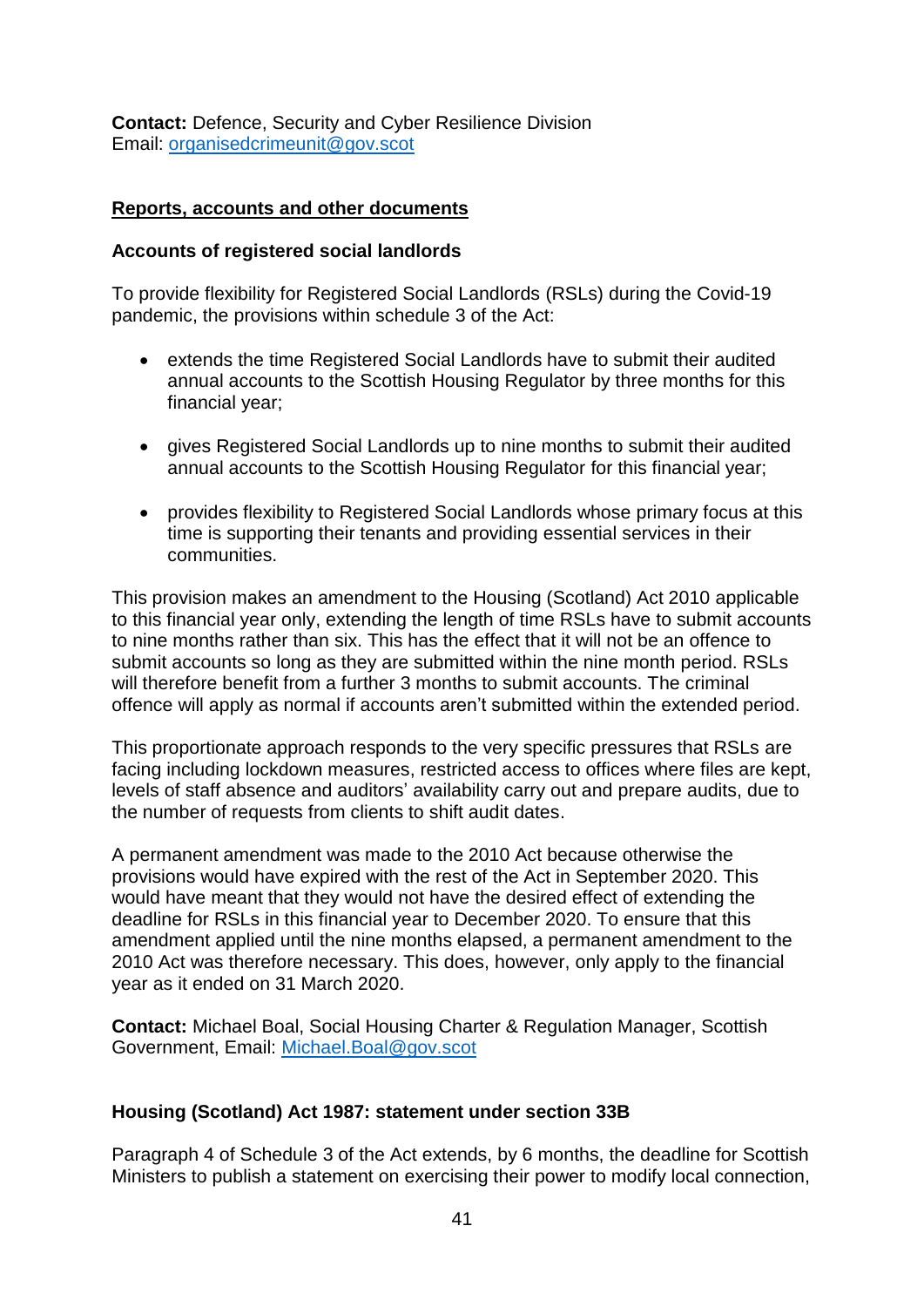as required under section 33B(1) of the Housing (Scotland) Act 1987. The deadline is now therefore 18 months rather than 12 months after the coming into force of section 33B. The provision also allows Scottish Ministers to introduce regulations to further extend the period by up to an additional 6 months, on a one-off basis, should this be necessary.

Scottish Ministers took the opportunity this extension provides to postpone (from May until 3 August) the launch of a consultation required before the statement is published. Delaying the consultation gave local authorities and third sector front-line services much needed time and space to focus efforts on responding to the coronavirus outbreak, on behalf of those who are homeless or threatened with homelessness.

The revised statutory deadline is the latest possible date by which the statement is to be published and Scottish Ministers will seek to commence the consultation and publish the statement just as soon as it is appropriate and responsible to do so.

**Contact:** Stephen O'Connor, Homelessness Measurement and Legislation Unit, Better Homes Division, Scottish Government. Email: Stephen.O'Connor@gov.scot

### **Other measures in response to coronavirus**

### **Extend the duration of listed building and conservation area consents for applications which are due to expire in the period until 31 March 2021**

The Coronavirus (Scotland (No. 2) Act 2020 provides that if a listed building or conservation area consent was to lapse during the 'emergency period" then the period within which development is to be commenced is extended. This applies whether the original duration of the consent is as specified in legislation or has been set by a direction made by the planning authority when granting permission.

The "emergency period" is the period beginning with the coming into force of the provisions and ending on 31 March 2021. Where a consent would expire during the "emergency period", then that consent will not lapse until the end of an extended period which ends on 30 September 2021, irrespective of that development having not been commenced. The permission will only lapse if development has not commenced before the end of the extended period.

The Act provides Scottish Ministers with the power to amend the duration of the emergency and extended periods if required by regulations.

It is not expected that authorities will need to take any action other than to share this with stakeholders to ensure they are aware of the potential change to the date at which their consents will expire.

**Contact:** Hannah Garrow, Team Leader, Culture and Historic Environment Division, Email: [chedcovid19@gov.scot](mailto:chedcovid19@gov.scot)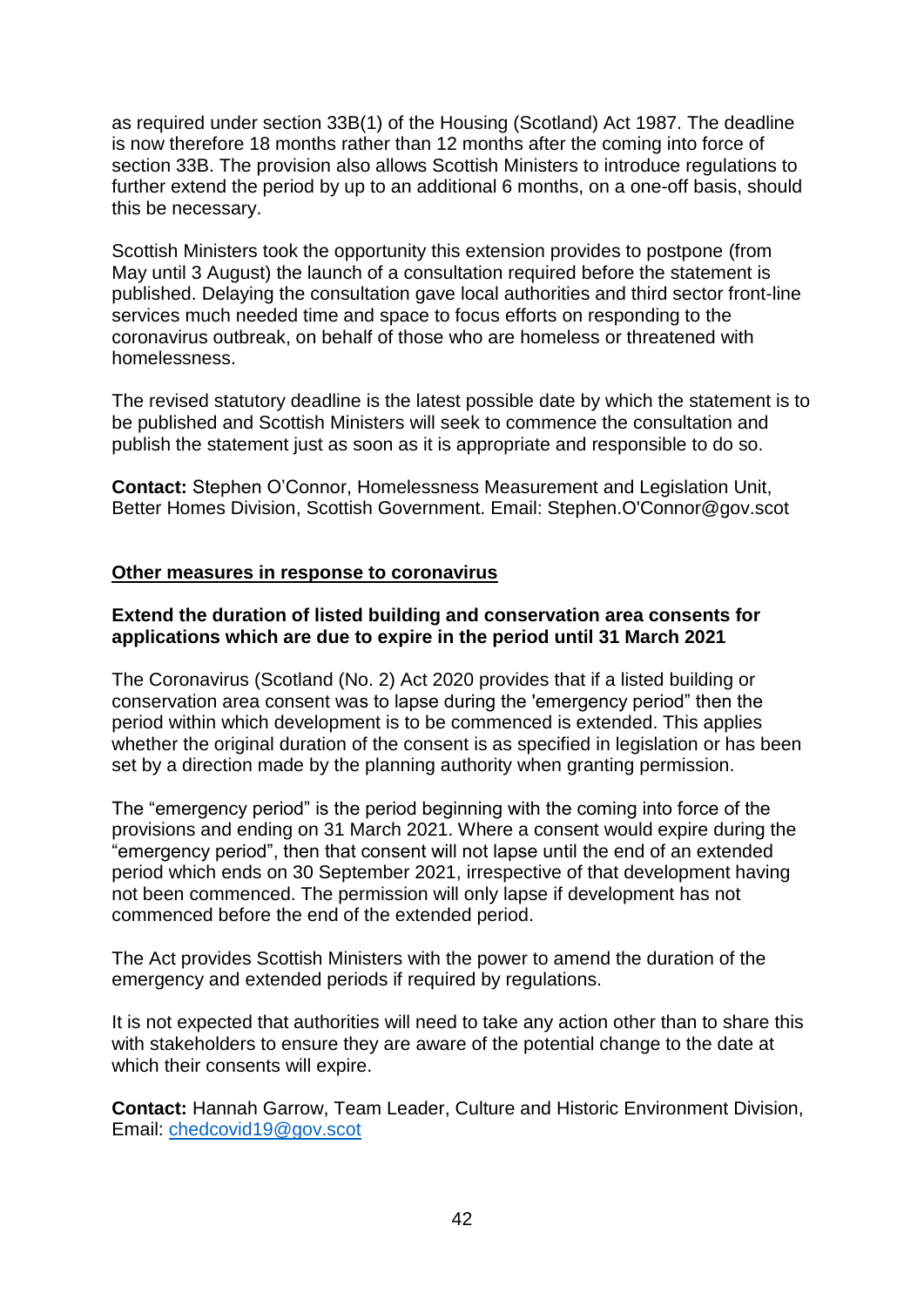### **Electronic registration in the Register of Inhibitions and the Register of judgments**

The measures in Schedule 4, Part 3 address risks faced by parties impacted by the closure of the Register of Inhibitions and the Register of judgments.

The inability to register the full range of documents in these registers creates issues around recourse to debt recovery and access to justice in Scotland.

The provisions enable the Keeper to accept for registration in those registers, the full range of documents or copies of documents submitted electronically. This will allow applications by a means and in a form which will be specified on the Registers of Scotland website.

This broadly mirrors those provisions within the first Act relating to electronic submission to the property registers and does not affect any existing ability to submit for registration a document or copy document in electronic form.

Further details on the practical measures of how applications will be made under the provisions and the contingency measures currently in place can be found at <https://www.ros.gov.uk/coronavirus-covid-19>

**Contact:** Harry Murray, Registers of Scotland Email: [harry.murray@ros.gov.uk](mailto:harry.murray@ros.gov.uk) 

## **Care Services: Giving of Notices by the Care Inspectorate**

## *Aims of the provision*

Schedule 4, part 4 is introduced by section 5 of the Act. It confirms the Care Inspectorate has power to send formal notices to registered care service providers and those seeking to provide a care service by electronic means for the duration of the emergency period.

Under normal circumstances, formal notices are issued via normal postal services or are hand delivered. Presently, this is not possible due to the Care Inspectorate following public health guidance, and staff not having access to premises to carry out this function.

This provision enables the Care Inspectorate, normally a team or service manager, to issue any notice by email, or to publish notices on a website when required. The Care Inspectorate may also, if required, give physical notice to a wider group of relevant people including, for example the care home manager.

This function will help to expedite the process, at a time when it can be even more important to deliver notices in a timely manner.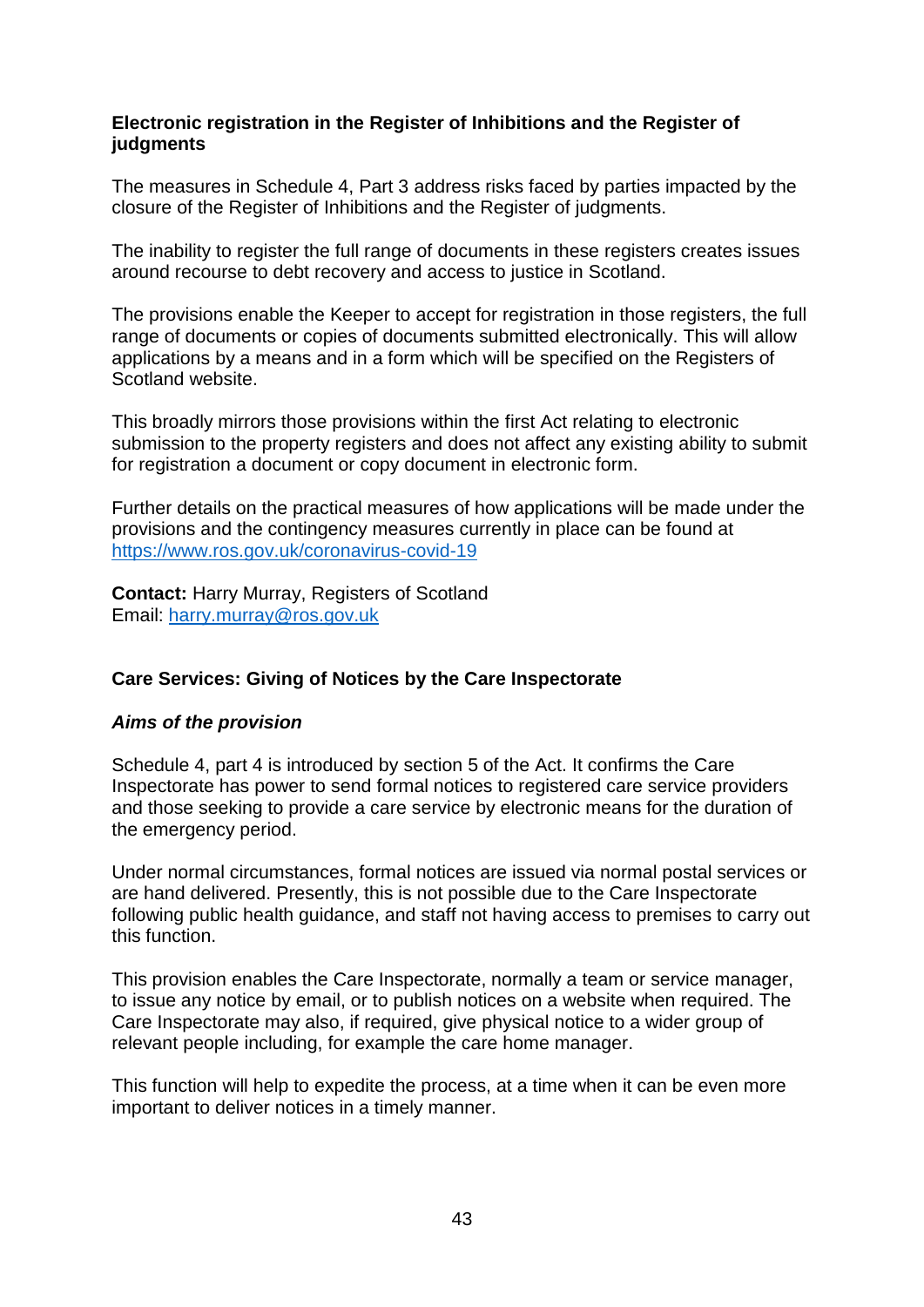## *Practicalities*

It will be for the Care Inspectorate to decide on the most appropriate means of communication, including how best to send and receive any notice, taking into account matters such as the recipient's expectations.

**Contact:** Kevin Fallon, Directorate for Community Health and Social Care, Scottish Government. Email: [Kevin.Fallon@gov.scot](mailto:Kevin.Fallon@gov.scot)

### **Land and Buildings Transaction Tax (LBTT): extension of period for disposal of previous main residence**

The Act increases from 18 to 36 months the time within which certain taxpayers can dispose of a previous main residence and reclaim the LBTT Additional Dwelling Supplement (ADS). The provisions apply to taxpayers who paid the ADS in relation to a transaction with an effective date of between 24 September 2018 and 24 March 2020 (inclusive).

Given the current uncertainty about the extent and duration of any disruption to the housing market that is related to the coronavirus outbreak, the Act enables the Scottish Ministers to make subordinate legislation amending these provisions. They can be amended to further extend the period within which the disposal must take place, or to apply the provisions to transactions with an effective date falling within a longer period of time. These powers may only be exercised where the Scottish Ministers are satisfied that it would be appropriate to do so for a reason related to coronavirus.

For further information, guidance is available on the Revenue Scotland website at <https://www.revenue.scot/news/covid-19/ads-repayment-claims>

### **Non-domestic Rates**

Section 6 makes two technical changes to non-domestic rates relief for 2020-21. This allows non-domestic rates relief to be remitted for the whole of 2020-21 and separately adds the category of newspaper offices to the Non-Domestic Rates (Coronavirus Reliefs) (Scotland) Regulations 2020 (S.S.I. 2020/101) from date of Royal Assent.

**Contact:** Anouk Berthier, Local Government Finance, Local Taxation Policy & Business Rates Unit, Scottish Government. Email: [Anouk.berthier@gov.scot](mailto:Anouk.berthier@gov.scot)

## **Execution Of Documents, Etc.**

Schedule 4, part 7 of the Act contains provisions which allow Scottish notaries public, solicitors and advocates the ability to execute remotely, by electronic means such as live video connection, documents which have a "physical presence" requirement (either for the purposes of subscription or the administration of an oath,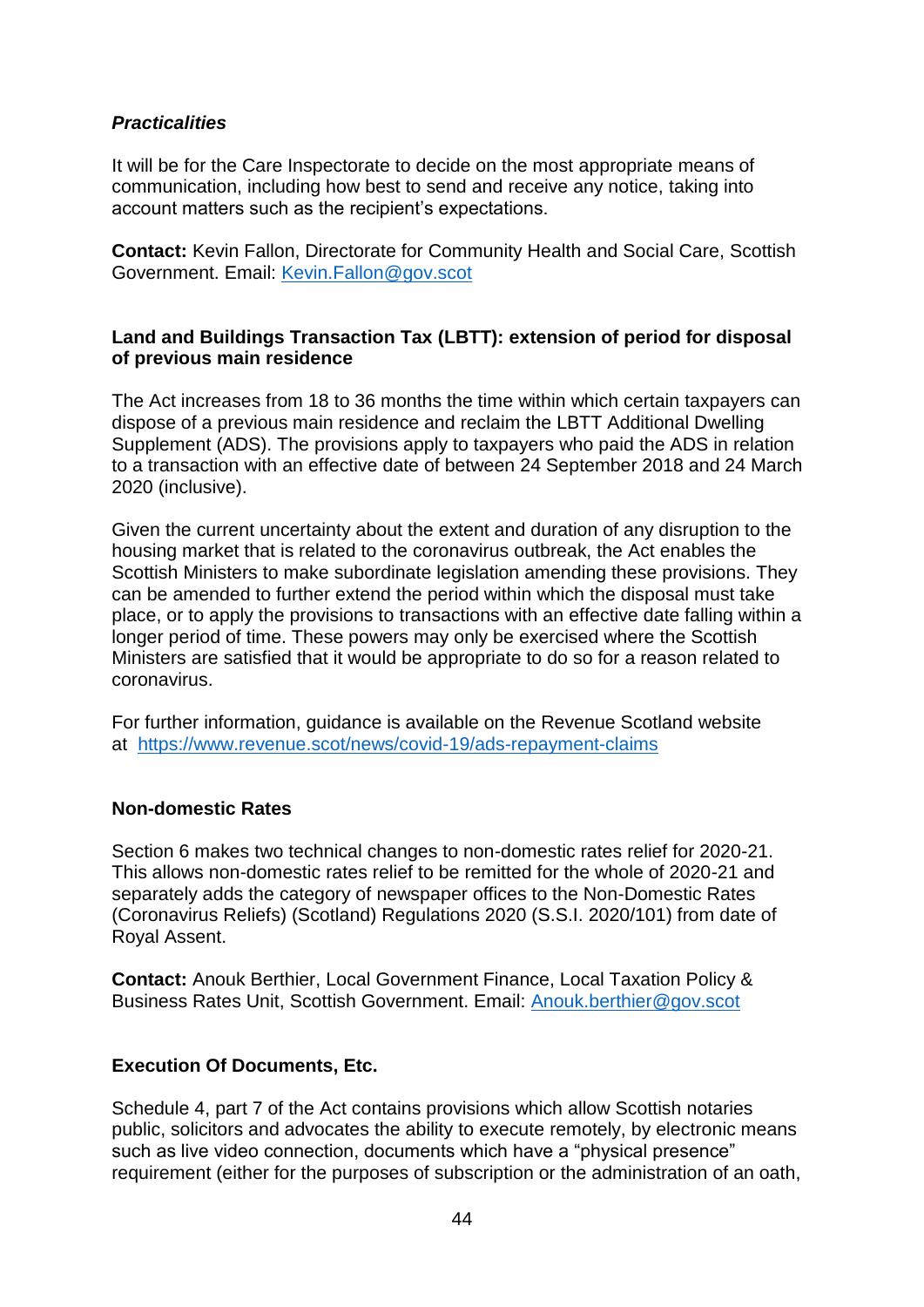affirmation or declaration; or both) for the period of the validity of the restrictions contained in the Coronavirus (Scotland) (No.2) Act 2020.

**Contact:** Jamie Wilhelm, Access to Justice Unit, Scottish Government. Email: [Jamie.Wilhelm@gov.scot](mailto:Jamie.Wilhelm@gov.scot)

### **Low emission zones**

Schedule 4, Part 9 on low emission zones states that:

13(1) This paragraph applies in relation to Low Emission Zones in Part 2 of the Transport (Scotland) Act 2019.

(2) The Scottish Ministers must lay a report before the Scottish Parliament on progress towards establishing low emission zones by 4 December 2020.

(3) A report under sub-paragraph (2) must include information on—

(a) how progress has been impeded by coronavirus,

(b) how account has been taken of the impact Low Emission Zones would have on the public health response to coronavirus.

### *Actions for Scottish Government*

The actions of Part 9 of the Act relate only to the Scottish Government; there is no additional reporting requirements placed on local authorities or other public bodies beyond what is already stated in the Transport (Scotland) Act 2019.

The Scottish Government must :

- Lay a report in Parliament by 4 December 2020 on the progress being made towards establishing Low Emission Zones under the Transport (Scotland) Act 2019. The report should contain:
	- $\circ$  an assessment of how progress has been impeded by coronavirus, which is pertinent given that the Low Emission Zone Leadership Group announced a pause to Low Emission Zones implementation on the 7 May and
	- $\circ$  how account has been taken of the impact Low Emission Zones would have on the public health response to coronavirus. The main emphasis on this point relates to a mix of policy being developed by both the Scottish Government and local authorities in tandem with financial support being provided by the Scottish Government.

**Contact:** Dr. Stephen Thomson, Head of Air Quality, Transport Scotland. Email: [Stephen.thomson@transport.gov.scot](mailto:Stephen.thomson@transport.gov.scot)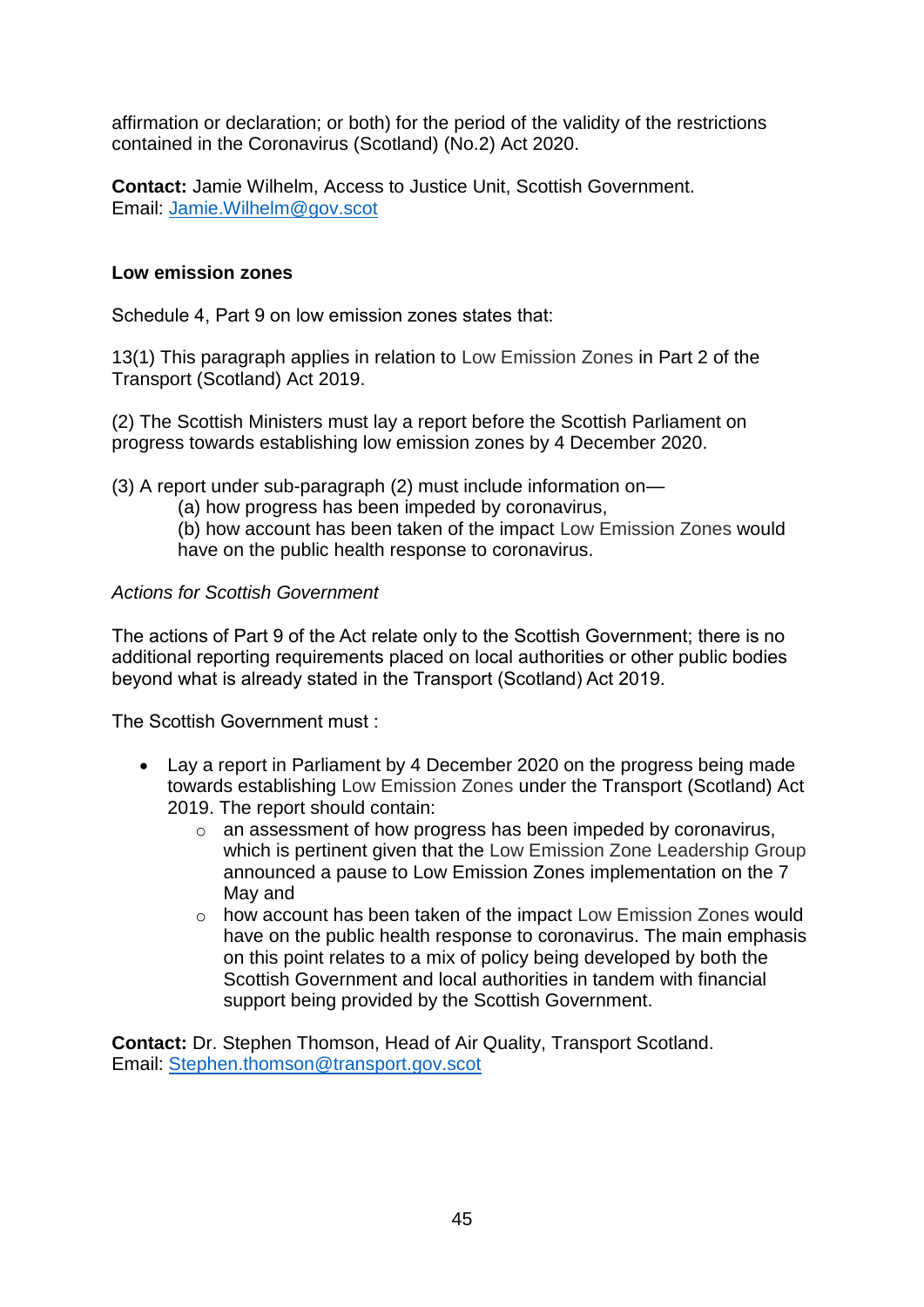## **Measures related to Council Tax and unoccupied properties**

When introduced, the Act did not include provisions related to council tax. However during the passage of the Act, an amendment was lodged relating to council tax and unoccupied properties, which the Parliament agreed. This amendment changes the Council Tax (Exempt Dwellings) (Scotland) Order 1997.

In broad terms under the 1997 Order properties that are occupied solely by:

- students:
- $\bullet$  a student's spouse or dependant(s);
- school leavers: or
- people under the age of 18;

are exempt from having to pay council tax.

The 2020 Act creates an exemption for a property that was exempt due to being occupied by the groups above, and which then became unoccupied on or after 17 March 2020 for a reason relating to coronavirus. From (and including) the 27 May such a property is exempt from paying council tax until it is occupied or the provisions in the Act come to an end.

The 2020 Act adds a new paragraph (paragraph 12A) into the schedule 1 list of exempt dwellings in the 1997 Order. Under this paragraph a property is exempt if it is:

"12A. A dwelling which—

(a) became unoccupied for a reason relating to coronavirus on or after 17 March 2020,

(b) was, immediately prior to becoming unoccupied, an exempt dwelling under paragraph 10 or 12 above, and (c) remains unoccupied."

This measure does not apply retrospectively. However, almost all properties in this group will have been covered by the 4 month exemption already in place, as set out in paragraph 11 of schedule 1 of the 1997 Order. Once the 2020 Act ceases to be in force the usual exemption rules under paragraphs 10, 11 and 12 of the 1997 Order will apply.

**Contact:** Ben Haynes, Council Tax Team, Local Government and Analytical Services Division. Email: [Ben.Haynes@gov.scot](mailto:Ben.Haynes@gov.scot)

### **Traffic regulation**

Paragraph 15 of Schedule 4 to the Act makes changes to the maximum duration of certain temporary traffic regulation orders (TTROs). TTROs are made under section 14(1) of the Road Traffic Regulation 1984 Act ("the 1984 Act") and may temporarily restrict or prohibit the use of roads for various reasons such as road works, danger to the public and litter picking. Section 15(1) of the 1984 Act sets out the maximum duration for TTROs and this has been extended by the Act for certain types of road from 6 months to 18 months. The affected roads are existing footpath, bridleway, cycle track or byway open to all vehicles. In the main, they are roads which are not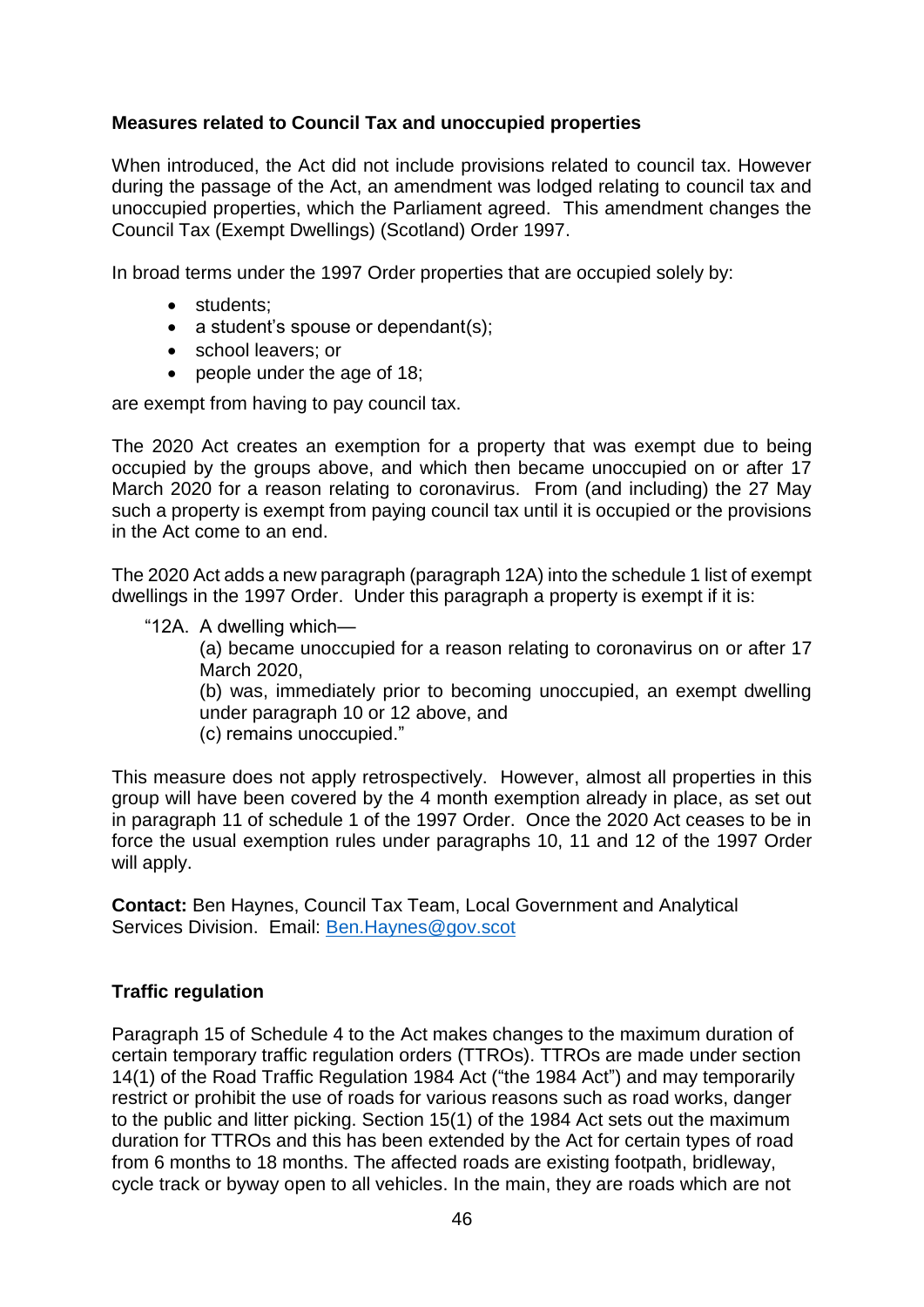used by motorised vehicles although in some more rural areas there may be byways which are predominantly used as footpath or bridleway but which also carry a right of passage for vehicles. This brings the maximum duration of temporary restrictions or prohibitions on these types of route in line with the maximum duration of TTROs on all other roads.

This does not alter the length of time that a temporary ("pop-up") cycle track or pedestrian walkway may be place where it is created by reallocating existing vehicle carriageway to pedestrians and cyclists, as that is already subject to the 18 month maximum in section 15(1)(b) of the 1984 Act.

The Scottish Government issued guidance to local authorities on 28th April 2020 on using TTROs to support ongoing physical distancing measures and the potential need to close roads to traffic or reallocate road space in favour of pedestrians and cyclists allowing for physical distancing measures and active travel. This guidance is available here: [https://www.transport.gov.scot/media/47432/coronavirus-covid-19](https://www.transport.gov.scot/media/47432/coronavirus-covid-19-guidance-on-temporary-traffic-regulation-orders-and-notices.pdf) [guidance-on-temporary-traffic-regulation-orders-and-notices.pdf](https://www.transport.gov.scot/media/47432/coronavirus-covid-19-guidance-on-temporary-traffic-regulation-orders-and-notices.pdf)

#### **New restrictions on the provision of coronavirus-related grants to companies connected with tax havens**

Under the provisions in Schedule 4, Part 11, businesses with certain connections to tax havens may no longer receive coronavirus-related grants from Scottish Ministers.

This rule will apply to all grants for which applications are made on or after 27 May 2020, whether under existing or future coronavirus financial schemes. It does not apply to applications received before that date, even if the related grant is not paid until afterwards.

### *What is a grant for this purpose?*

A grant refers to a grant of cash (of any amount) for the specific purpose of giving support in relation to the coronavirus crisis. Coronavirus-related grants are those which are made to mitigate the effects on a business of disruption attributable to coronavirus.

This measure does not apply to: tax reliefs, loans, loan guarantees, provision of goods or services or release of a debt.

Also, it does not apply to any funding that is not specifically related to coronavirus.

### *Which Scottish bodies are affected?*

The rule applies to the core Scottish Government and other constituent parts of the Scottish Administration (e.g. SG Executive Agencies and non-ministerial departments).

It also applies to local authorities and other organisations, such as bodies sponsored by the Scottish Government, that provide coronavirus-related grants using Scottish Government funding.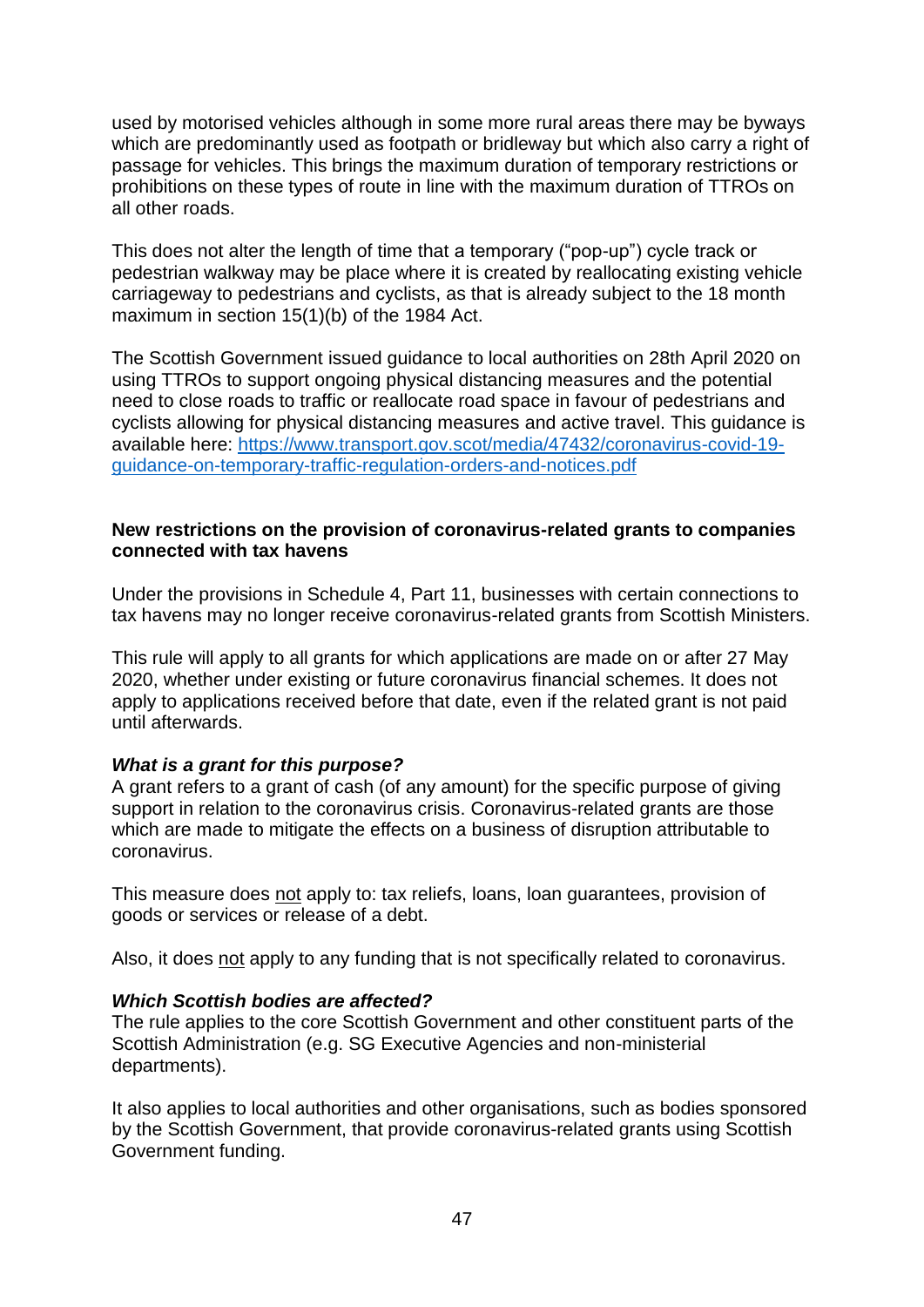## *Which recipients of grants are affected?*

The restrictions apply only to grants made to companies. Grants to individuals or partnerships will not be affected.

Before a coronavirus grant can be made, a company must be able to confirm that all of the following conditions apply:

- The company is not based in a tax haven;
- The company is not a subsidiary of a company that is based in a tax haven;
- The company is not a parent company of a company that is based in a tax haven; and
- The company does not participate in a tax arrangement that results in some or all of its profits being taxed in a tax haven. "Arrangement" refers to planning schemes put in place for tax purposes, rather than a genuine commercial profit stream.

#### *What is a tax haven?*

For the purpose of this measure, tax havens are defined as those listed in the EU List of Non-Cooperative Jurisdictions for Tax Purposes, which are currently as follows:

- American Samoa
- Cayman Islands
- $\bullet$  Fiii
- Guam
- Oman
- Palau
- Panama
- Samoa
- Trinidad and Tobago
- US Virgin Islands
- Vanuatu
- Seychelles

*Actions for Scottish bodies (for applications received on or after 27 May 2020)* All coronavirus-related grants to a company must be made conditional on the tax havens conditions being satisfied. Recipients must provide a signed declaration to this effect for every grant that is made and funds must not be released until such a declaration has been received. If a company is unable to provide the signed declaration, a grant cannot be provided.

All grants must also be subject to a clawback provision so that the funds can be recovered if it is later discovered that the conditions were not in fact met. Where appropriate, grant-making bodies may consider the use of a charge over assets to secure recoverability (as set out in the Scottish Public Finance Manual).

Grant-making bodies will wish to:

- Make appraisers and teams aware of this new requirement;
- Update systems, templates and internal guidance; and
- Consider communicating this change to affected external stakeholders.